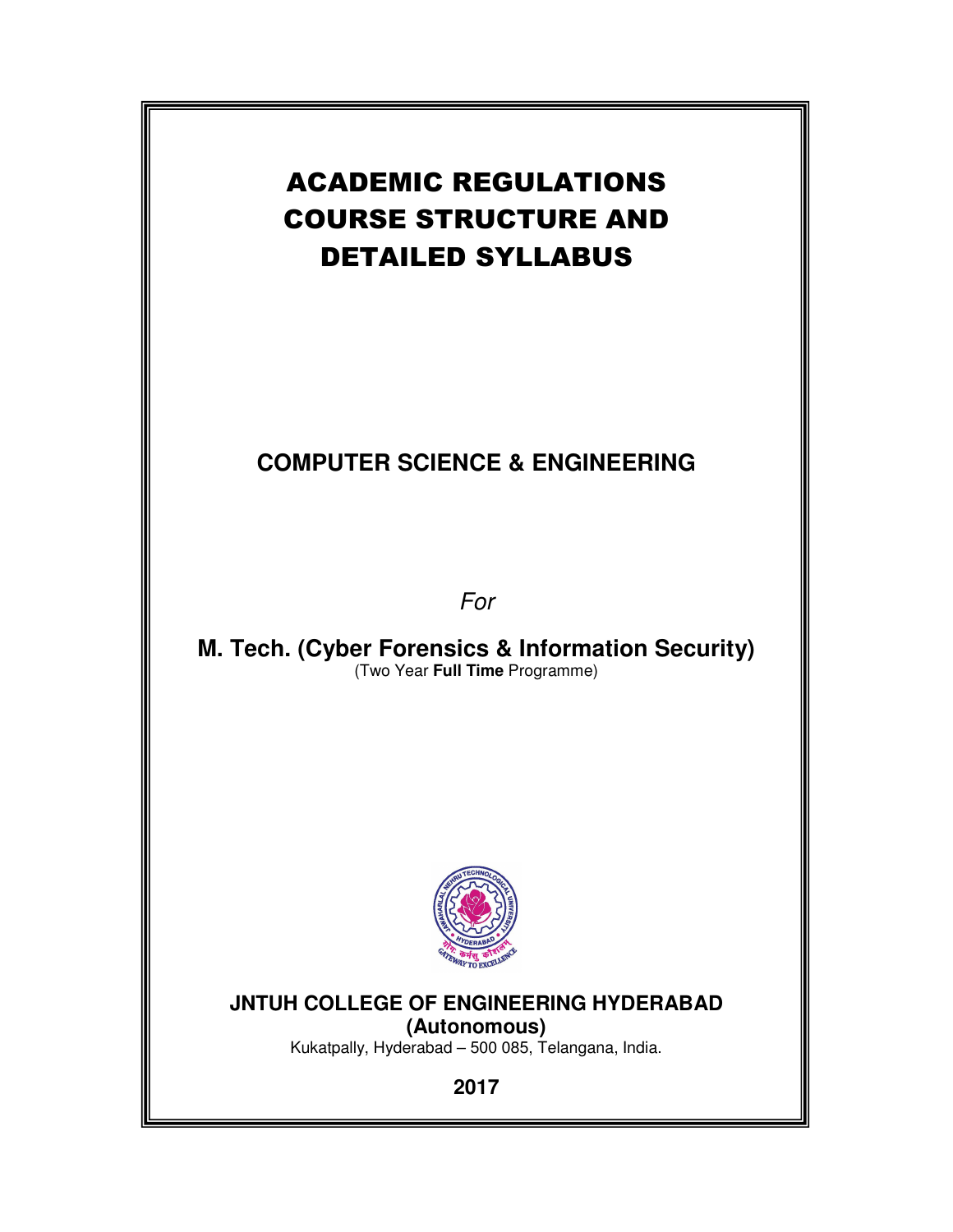

#### **JAWAHARLAL NEHRU TECHNOLOGICAL UNIVERSITY HYDERABAD COLLEGE OF ENGINEERING HYDERABAD (AUTONOMOUS) Kukatpally, Hyderabad – 500 085**

ACADEMIC REGULATIONS 2017 for CBCS Based M.Tech. (Regular/Full Time) Programmes (Effective for the students admitted into I year from the Academic Year **2017-18** and onwards)

#### **1.0 Post-Graduate Degree Programmes in Engineering & Technology (PGP in E & T):**

JNTUH offers 2 Year (4 Semesters) full-time **Master of Technology** (M.Tech.) Degree Programmes, under Choice Based Credit System (CBCS) at its Constituent Autonomous College - JNTUH College of Engineering Hyderabad with effect from the Academic Year 2017 - 18 onwards in the different branches of Engineering & Technology with different specializations.

#### **2.0 Eligibility for Admission:**

- 2.1 Admissions to the PGPs shall be made subject to the eligibility, qualifications and specializations prescribed by JNTUH College of Engineering Hyderabad, JNT University Hyderabad, for each Specialization under each M.Tech. Programme, from time to time.
- 2.2 Admission to the PGP shall be made either on the basis of the Rank/Percentile earned by the candidate in the relevant qualifying GATE Examination / the Merit Rank obtained by the qualifying candidate at an Entrance Test conducted by the Telangana State Government (PGECET) for M.Tech. Programmes / an Entrance Test conducted by the Jawaharlal Nehru Technological University Hyderabad / on the basis of any other order of merit approved by the University, subject to reservations as prescribed by the Government from time to time.
- 2.3 The medium of instructions for all PG Programmes will be ENGLISH only.

#### **3.0 M.Tech. Programme (PGP in E & T) Structure:**

- 3.1 The M.Tech. Programmes in E & T of JNTUH-CEH are of Semester Pattern, with 4 Semesters constituting 2 Academic Years, each Academic Year having TWO Semesters (First/Odd and Second/Even Semesters). Each Semester shall be of 22 Weeks duration (inclusive of Examinations), with a minimum of 90 Instructional Days per Semester.
- 3.2 UGC/ AICTE specified Definitions/ Descriptions are adopted appropriately for various terms and abbreviations used in these PGP - Academic Regulations.

#### 3.2.1 **Semester Scheme:**

Each Semester having - 'Continuous Internal Evaluation (CIE)' and 'Semester End Examination (SEE)'. Choice Based Credit System (CBCS) and Credit Based Semester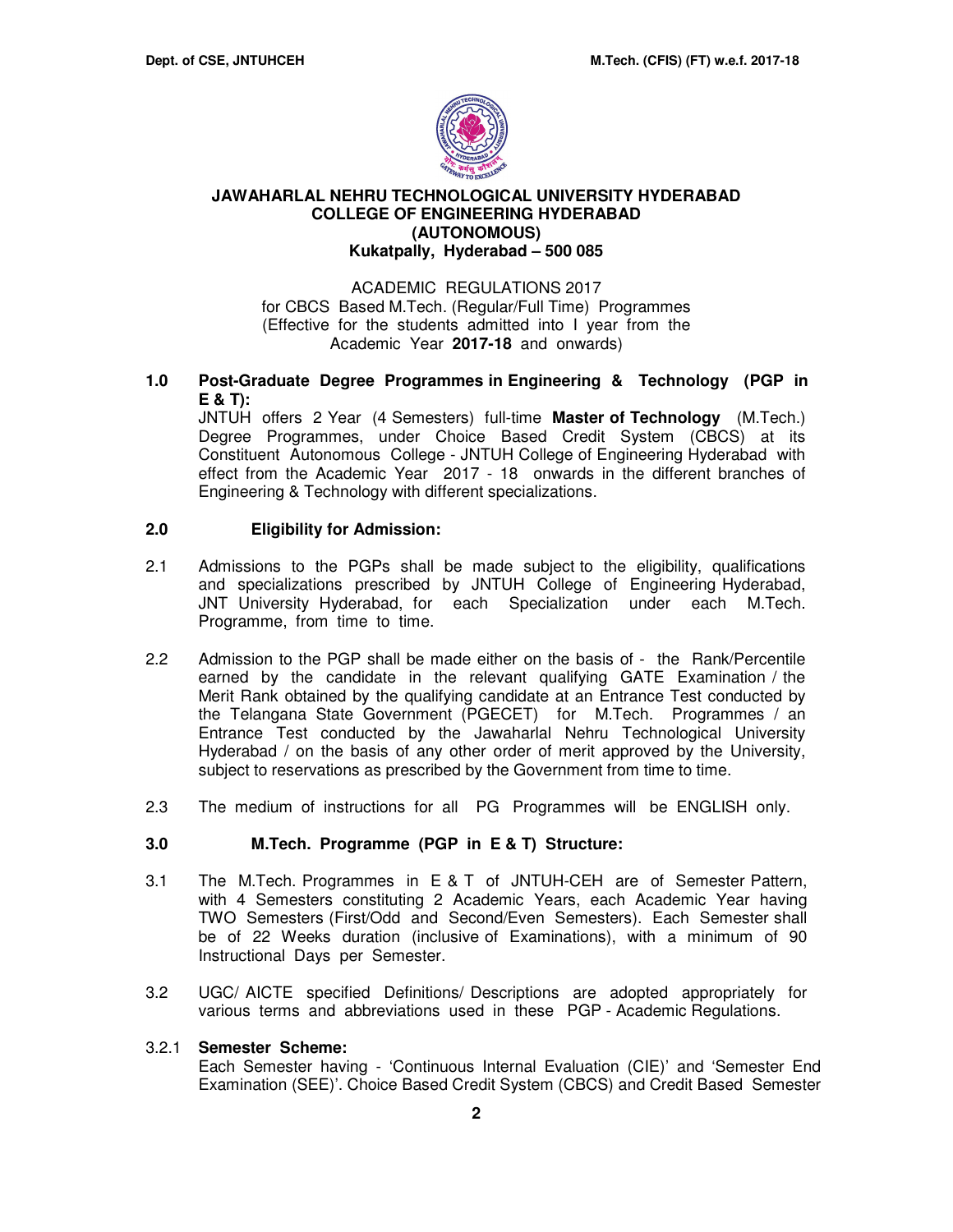System (CBSS) as denoted are taken as 'references' for the present set of Regulations. The terms 'SUBJECT' or 'COURSE' imply the same meaning here, and refer to 'Theory Subject', or 'Lab Course', or 'Design/ Drawing Subject', or 'Seminar', or 'Comprehensive Viva', or 'Project', as the case may be.

# 3.2.2 **Credit Courses:**

All Subjects (or Courses) are to be registered by a student in a Semester to earn Credits. Credits shall be assigned to each Subject/ Course in a L: T: P: C (Lecture Periods: Tutorial Periods: Practicals Periods : Credits) Structure, based on the following general pattern …

- One hour/ Week/ Semester for Theory/ Lecture (L) Courses; and,
- Two hours/ Week/ Semester for Laboratory/ Practical (P) Courses or Tutorials  $(T).$

Other student activities like Study Tour, Guest Lecture, Conference/ Workshop Participations, Technical Paper Presentations etc., and identified Mandatory Courses if any, will not carry Credits.

# 3.2.3 **Subject/ Course Classification:**

All Subjects/ Courses offered for the PGP are broadly classified as : (a) Core Courses (CoC), and (b) Elective Courses (EℓC).

- Core Courses (CoC) and Elective Courses (EℓC) are categorized as PS (Professional Subjects), which are further subdivided as – (i) PC (Professional/ Departmental Core) Subjects, (ii) PE (Professional/ Departmental Electives) , (iii) Seminar, (iv) Comprehensive Viva, and (v) Project Work (PW).

#### 3.2.4 **Course Nomenclature:**

The Curriculum Nomenclature or Course-Structure Grouping for the M.Tech. Degree Programmes is as listed below …

| S.             | <b>Broad</b>                | Course Group/                        | <b>Courses Description</b>                                                                                    | <b>Credits</b> |
|----------------|-----------------------------|--------------------------------------|---------------------------------------------------------------------------------------------------------------|----------------|
| No             | Course<br>Classificati      | Category                             |                                                                                                               |                |
| $\blacksquare$ | on                          |                                      |                                                                                                               |                |
| 1)             | Core<br>Courses<br>(CoC)    | PC-<br><b>Professional Core</b>      | Includes core subjects related to the<br>Parent Discipline/ Department/ Branch<br>of Engg.                    | 20             |
| 2)             | Elective<br>Courses<br>E(C) | PE- Professional<br>Electives        | Includes Elective subjects related to<br>the Parent Discipline/ Department/<br>Branch of Engg.                | 32             |
| 3)             | Core<br>Courses             | Project Work                         | M. Tech. Project or PG Project or PG<br>Major Project                                                         | 30             |
|                |                             | Seminar                              | Seminar/ Colloquium based on core<br>contents related to Parent<br>Discipline/ Department/ Branch of<br>Engg. | $\overline{2}$ |
|                |                             | Comprehensive<br>Viva-voce           | Viva-voce covering all the PG<br>Subjects and related aspects                                                 | 4              |
|                |                             | Communication<br>Skills/ Soft Skills | Lab oriented                                                                                                  | 2              |
|                |                             |                                      | <b>Total Credits for PGP</b>                                                                                  | 90             |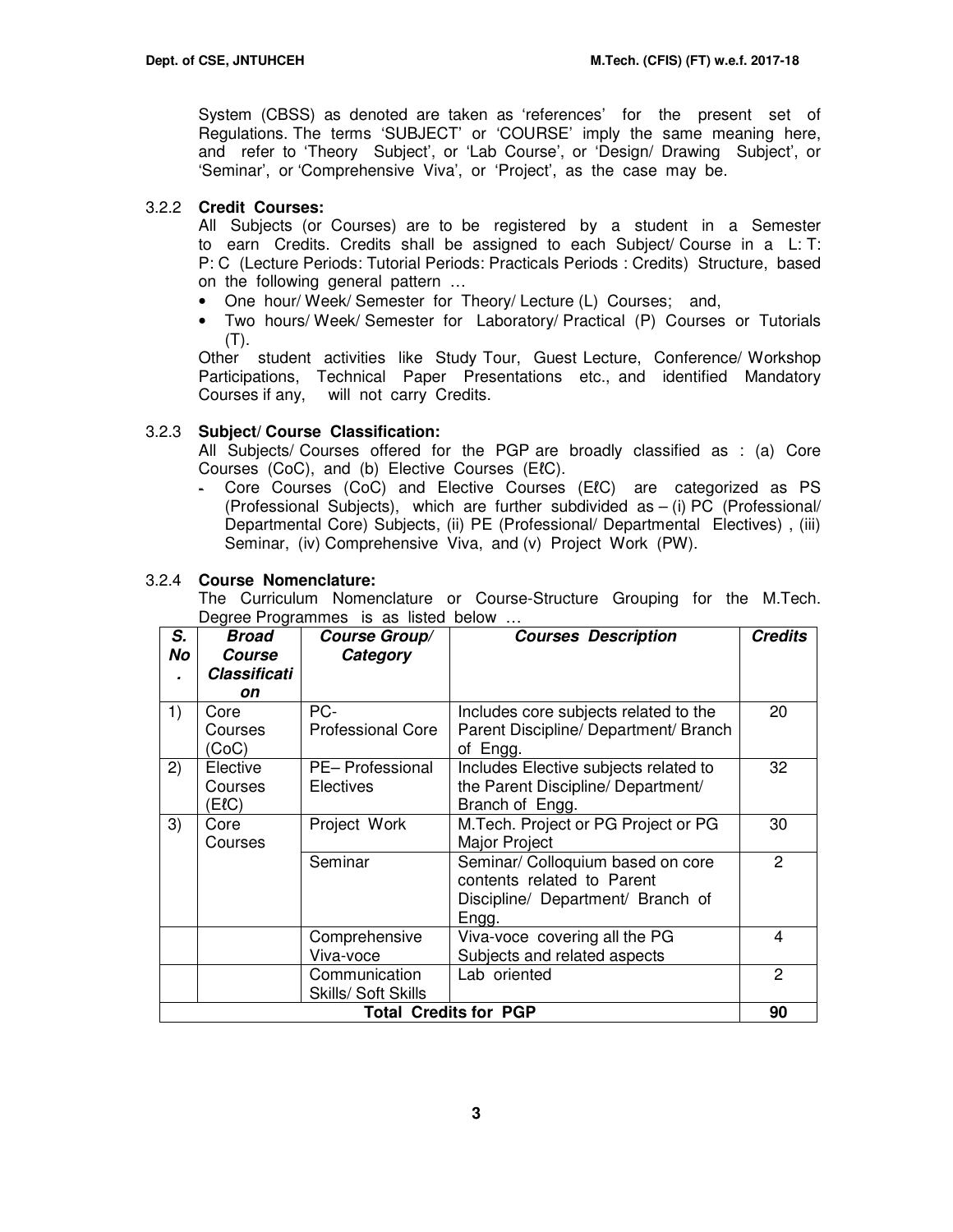#### **4.0 Course Work:**

- 4.1 A Student, after securing admission, shall pursue and complete the M.Tech. PGP in a minimum period of 2 Academic Years (4 Semesters), and within a maximum period of 4 Academic Years (starting from the Date of Commencement of I Year).
- 4.2 Each student shall Register for and Secure the specified number of Credits required for the completion of the PGP and Award of the M.Tech. Degree in respective Branch of Engineering with the chosen Specialization.
- 4.3 I Year is structured to provide typically 28 Credits (28 C) in each of the I and II Semesters, and II Year comprises of 34 Credits (34 C), totaling to 90 Credits (90 C) for the entire M.Tech. Programme.

#### **5.0 Course Registration:**

- 5.1 A 'Faculty Advisor' shall be assigned to each M.Tech. Programme with respective Specialization, who will advise the Students about the M.Tech. Programme Specialization, its Course Structure and Curriculum, Choice/ Option for Subjects/ Courses, based on his competence, progress, pre-requisites and interest.
- 5.2 A Student may be permitted to Register for Subjects/ Courses of 'his CHOICE' with a typical total of 28 Credits per Semester in I Year (Minimum being 24 C and Maximum being 32 C, permitted deviation being  $\pm$  15%), and 16 Credits (inclusive of Project) per III Semester in II Year (Minimum being 16 C and Maximum being 32 C), 18 credits (inclusive of Project) per IV Semester in II Year (minimum being 18 C and maximum 32 C), based on his interest, competence, progress, and 'PRE-REQUISITES' as indicated for various Subjects/ Courses, in the Department Course Structure (for the relevant Specialization) and Syllabus contents for various Subjects/ Courses.
- 5.3 Choice for 'additional Subjects/ Courses' in any Semester (above the typical 28/16/18 Credit norm, and within the Maximum Permissible Limit of 32/32 Credits, during I/ II Years as applicable) must be clearly indicated in the Registration, which needs the specific approval and signature of the Faculty Advisor/ Counselor on hard-copy.
- 5.4 Dropping of Subjects/ Courses in any Semester of I Year may be permitted, ONLY AFTER obtaining prior approval and signature from the Faculty Advisor (subject to retaining a minimum of 24 Credits), 'within 15 Days of Time' from the beginning of the current Semester.

#### **6.0 Attendance Requirements:**

- 6.1 A Student shall be eligible to appear for the End Semester Examination (SEE) of any Subject, if he acquires a minimum of 75% of attendance in that Subject for that Semester.
- 6.2 A Student's Seminar Report and Seminar Presentation shall be eligible for evaluation, only if he ensures a minimum of 75% of his attendance in Seminar Presentation Classes during that Semester.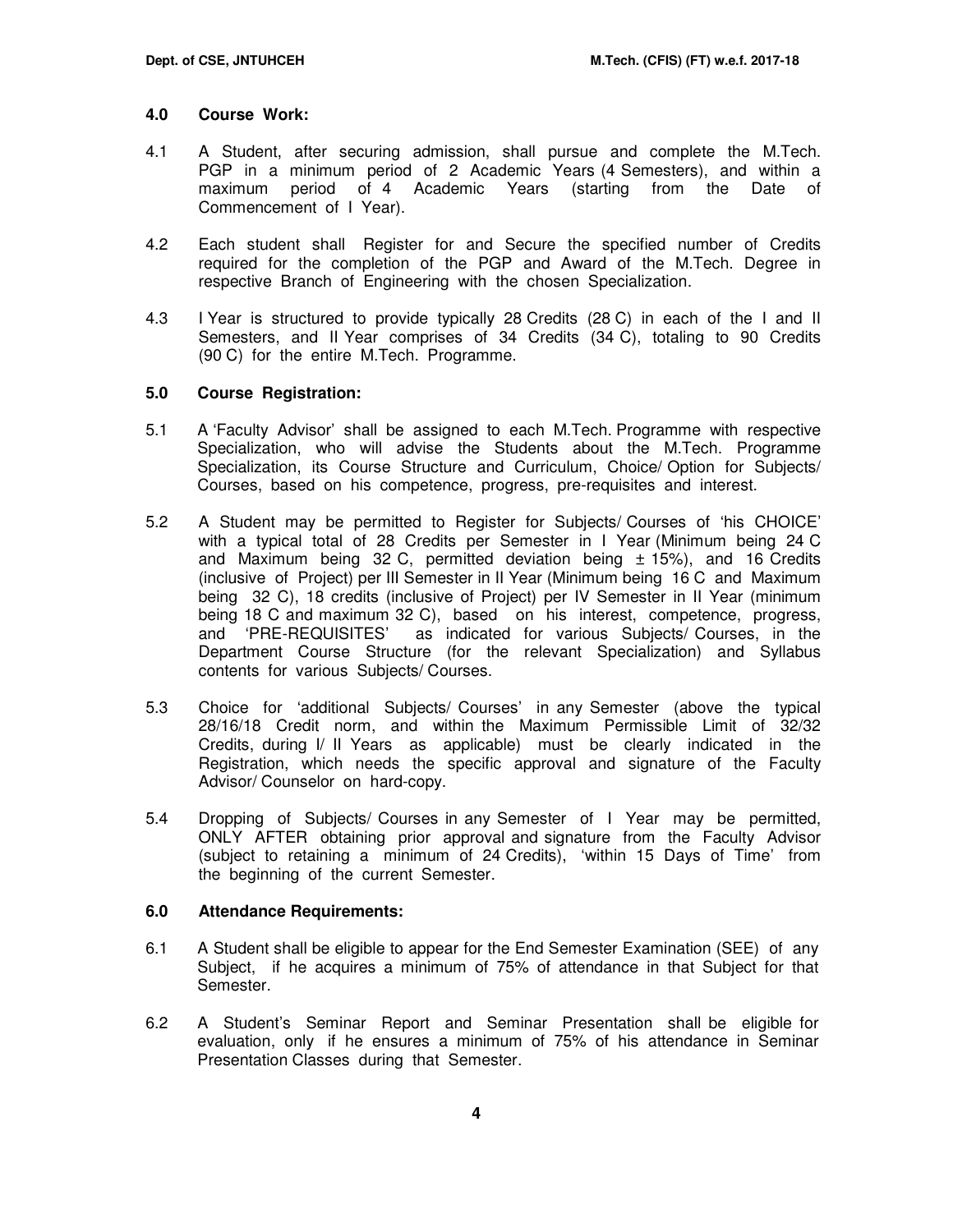- 6.3 Condoning of shortage of attendance up to 10% (65% and above, and below 75%) in each Subject or Seminar of a Semester may be granted by the College Academic Council on genuine and valid grounds, based on the Student's representation with supporting evidence.
- 6.4 A stipulated fee per Subject/Seminar shall be payable towards condoning of shortage of attendance.
- 6.5 Shortage of Attendance below 65% in any Subject/Seminar shall in NO case be condoned.
- 6.6 A Student, whose shortage of attendance is not condoned in any Subject(s) or Seminar in any Semester, is considered as 'Detained in that Subject(s)/ Seminar', and is not eligible to take End Examination(s) of such Subject(s) (and in case of Seminars, his Seminar Report or Presentation are not eligible for evaluation) in that Semester; and he has to seek Re-registration for those Subject(s)/Seminar in subsequent Semesters, and attend the same as and when offered.

#### **7.0 Academic Requirements:**

The following Academic Requirements have to be satisfied, in addition to the Attendance Requirements mentioned in Item No. 6**.** 

- 7.1 A Student shall be deemed to have satisfied the Academic Requirements and earned the Credits allotted to each Subject/ Course, if he secures not less than 40% Marks (28 out of 70 Marks) in the End Semester Examination, and a minimum of 50% of Marks in the sum total of the CIE (Continuous Internal Evaluation) and SEE (Semester End Examination) taken together; in terms of Letter Grades, this implies securing B Grade or above in that Subject.
- 7.2A Student shall be deemed to have satisfied the Academic Requirements and earned the Credits allotted to - Seminar, and Comprehensive Viva-voce, if he secures not less than 50% of the total Marks to be awarded for each. The Student would be treated as failed, if he - (i) does not attend the Comprehensive Viva-voce as per the schedule given, or (ii) does not present the Seminar as required, or (ii) secures less than 50% of Marks ( < 50 Marks) in Seminar/ Comprehensive Viva-voce evaluations. He may reappear for comprehensive viva where it is scheduled again; For seminar, he has to reappear in the next subsequent Semesters, as and when scheduled.
- 7.3 A Student shall register for all Subjects covering 90 Credits as specified and listed in the Course Structure for the chosen PGP Specialization, put up all the Attendance and Academic requirements for securing 90 Credits obtaining a minimum of B Grade or above in each Subject, and 'earn all 90 Credits securing SGPA ≥ 5.0 (in each Semester) and final CGPA (ie., CGPA at the end of PGP)  $\geq$  5.0, to successfully complete the PGP.
- 7.4 Marks and Letter Grades obtained in all those Subjects covering the above specified 90 Credits alone shall be considered for the calculation of final CGPA, which shall be indicated in the Grade Card of II Year II Semester.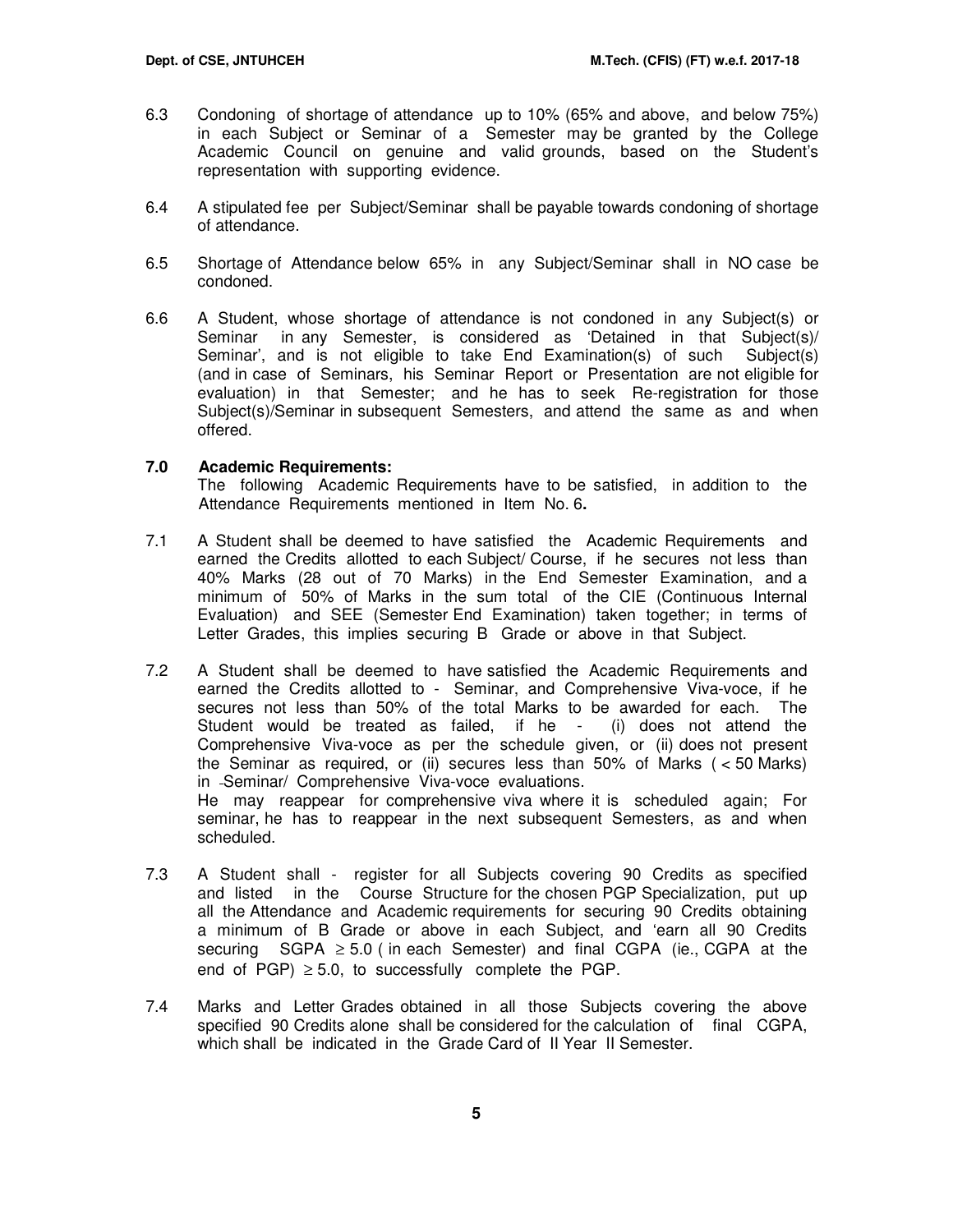- 7.5 If a student registers for some more 'extra Subjects' (in the parent Department or other Departments/Branches of Engg.) other than those listed Subjects totaling to 90 Credits as specified in the Course Structure, the performances in those 'extra Subjects' (although evaluated and graded using the same procedure as that of the required 90 Credits) will not be taken into account while calculating the SGPA and CGPA. For such 'extra Subjects' registered, % marks and Letter Grade alone will be indicated in the Grade Card, as a performance measure, subject to completion of the Attendance and Academic Requirements as stated in Items 6 and 7.1 – 7.4 above.
- 7.6 Students who fail to earn 90 Credits as per the specified Course Structure, and as indicated above, within 4 Academic Years from the Date of Commencement of their I Year, shall forfeit their seats in M.Tech. Programme and their admissions shall stand cancelled.
- 7.7 When a Student is detained due to shortage of attendance in any Subject(s)/Seminar in any Semester, no Grade Allotment will be done for such Subject(s)/Seminar, and SGPA/ CGPA calculations of that Semester will not include the performance evaluations of such Subject(s)/Seminar in which he got detained. However, he becomes eligible for re-registration of such Subject(s)/Seminar (in which he got detained) in the subsequent Semester(s), as and when next offered, with the Academic Regulations of the Batch into which he gets readmitted, by paying the stipulated fees per Subject. In all these re-registration cases, the Student shall have to secure a fresh set of Internal Marks (CIE) and End Semester Examination Marks (SEE) for performance evaluation in such Subject(s), and subsequent SGPA/ CGPA calculations.
- 7.8 A Student eligible to appear in the End Semester Examination in any Subject, but absent at it or failed (failing to secure B Grade or above), may reappear for that Subject at the supplementary examination (SEE) as and when conducted. In such cases, his Internal Marks (CIE) assessed earlier for that Subject/ Course will be carried over, and added to the marks to be obtained in the supplementary examination (SEE), for evaluating his performance in that Subject.

#### **8.0 Evaluation - Distribution and Weightage of Marks:**

- 8.1 The performance of a Student in each Semester shall be evaluated Subject-wise (irrespective of Credits assigned) with a maximum of 100 Marks for Theory or Practicals or Seminar or Drawing/Design or Comprehensive Viva-voce etc; however, the M.Tech. Project Work (Major Project) will be evaluated for 200 Marks.
- 8.2 a) For Theory Subjects, CIE Marks shall comprise of Mid-Term Examination Marks (for 25 Marks), and Assignment Marks (for 5 Marks).

 b) During the Semester, there shall be 2 Mid-Term examinations. Each Mid-Term examination shall be for 25 Marks (with 120 minutes duration). The better performance out of these two Mid-Term Examinations shall be considered for the award of 25 Marks.

8.3 For Practical Subjects, there shall be a Continuous Internal Evaluation (CIE) during the Semester for 30 Internal Marks, and 70 Marks are assigned for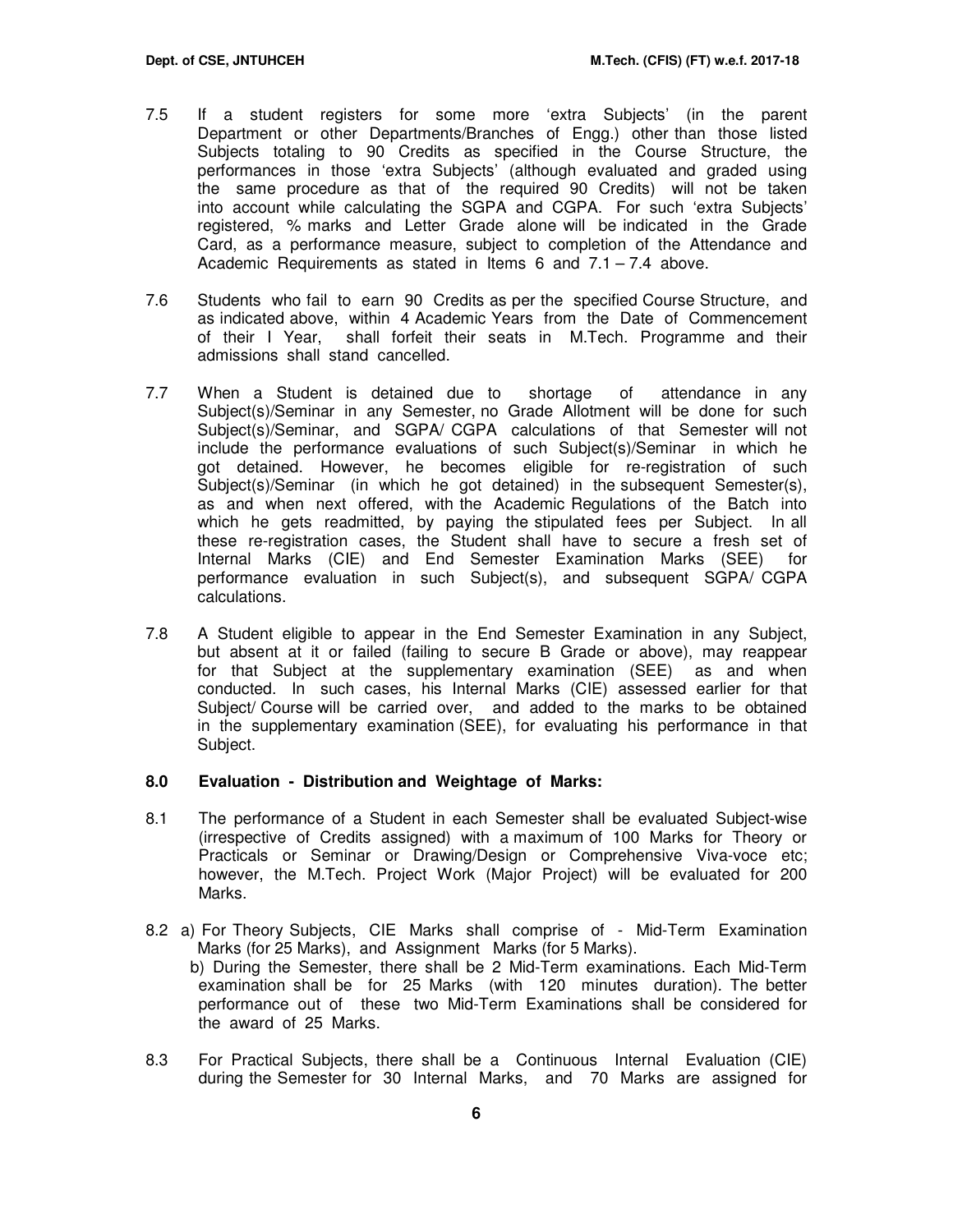Lab./Practicals End Semester Examination (SEE). Out of the 30 Marks for Internals, day-to-day work assessment in the laboratory shall be evaluated for 20 Marks; and the performance in an internal Lab./Practical Test shall be evaluated for 10 marks. The SEE for Lab./ Practicals shall be conducted at the end of the Semester by the concerned Lab. Teacher and another faculty member of the same Department as assigned by the Head of the Department.

- 8.4 There shall be a Seminar Presentation in I Year I Semester or II Semester. For the Seminar, the Student shall collect the information on a specialized topic, prepare a Technical Report and submit to the Department at the time of Seminar Presentation. The Seminar Presentation (along with the Technical Report) shall be evaluated by Two Faculty Members assigned by Head of the Department, for 100 Marks. There shall be no SEE or External Examination for Seminar.
- 8.5 Each Student shall appear for a Comprehensive Viva-Voce at the end of the III Semester (II Year I Semester). The Comprehensive Viva-Voce shall be conducted by a Committee, consisting of three senior faculty members of Department nominated by the Head of the Department, and the performance evaluation shall be for 100 Marks. There are no Internal Marks for the Comprehensive Viva-voce.
- 8.6 a) Every PGP Student shall be required to execute his M.Tech. Project, under the guidance of the Supervisor assigned to him by the Head of Department. The PGP Project shall start immediately after the completion of the I Year II Semester, and shall continue through II Year I and II Semesters. The Student shall carry out the literature survey, select an appropriate topic and submit a Project Proposal within 6 weeks (immediately after his I Year II Semester End Examinations), for approval by the Project Review Committee (PRC). The PRC shall be constituted by the Head of Department, and shall consist of the Head of Department, Project Supervisor, and a Senior Faculty Member of the Department. The Student shall present his Project Work Proposal to the PRC (PRC-I Presentation), on whose approval he can 'REGISTER for the PG Project'. Every Student must compulsorily register for his M.Tech. Project Work, within the 6 weeks of time-frame as specified above. After Registration, the Student shall carry out his work, and continually submit 'a fortnightly progress report' to his Supervisor throughout the Project period. The PRC will monitor the progress of the Project Work and review, through PRC-II and PRC-III Presentations – one at the end of the II Year I Semester, and one before the submission of M.Tech. Project Work Report/ Dissertation.
	- b) After PRC-III presentation, the PRC shall evaluate the entire performance of the Student and declare the Project Report as 'Satisfactory' or 'Unsatisfactory'. Every Project Work Report/ Dissertation (that has been declared 'satisfactory') shall undergo 'Plagiarism Check' as per the University/ College norms to ensure content plagiarism below a specified level of 30%, and to become acceptable for submission. In case of unacceptable plagiarism levels, the student shall resubmit the Project Work Report, after carrying out the necessary modifications/ additions to his Project Work/ Report as per his Supervisor's advice, within the specified time, as suggested by the PRC.
	- c) If any Student could not be present for PRC-II at the scheduled time (after approval and registration of his Project Work at PRC-I), his submission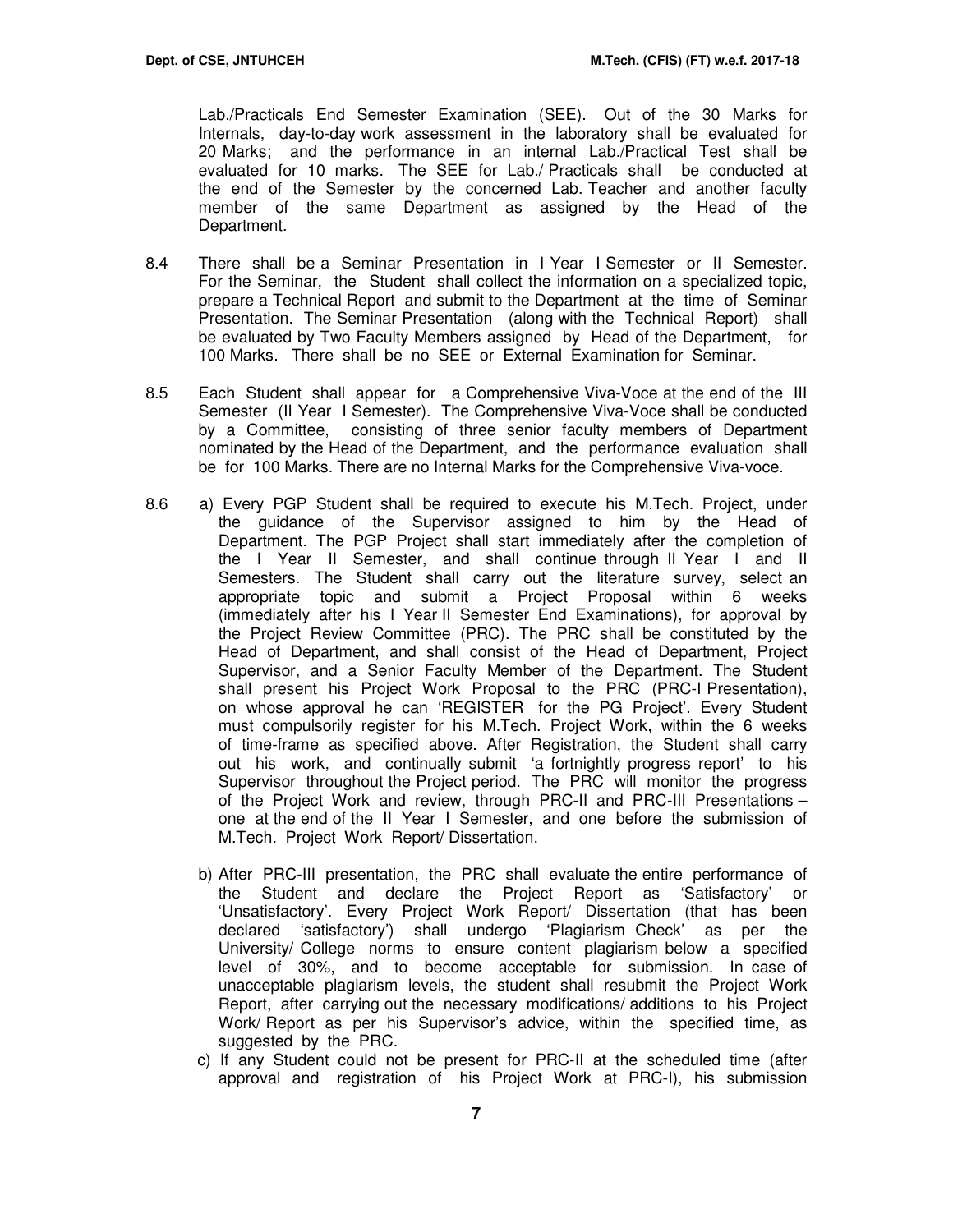and presentation at the PRC-III time (or at any other PRC specified dates) may be treated as PRC-II performance evaluation, and delayed PRC-III dates for him may be considered as per PRC recommendations. Any Student is allowed to submit his M.Tech. Project Dissertation 'only after completion of 40 weeks from the date of approval/registration' of his Project, and after obtaining all approvals from the PRC.

- d) A total of 200 Marks are allotted for the M.Tech. Project Work, ( out of which 100 Marks are allotted for internal evaluation and 100 Marks for external evaluation). For internal Evaluation of 100 marks, Project Supervisor shall evaluate for 60 marks based on the continuous Internal Evaluation(CIE) of the student's performance and combined PRC-I, II & III performance evaluation will be for 40 marks (to be awarded by PRC, as SEE).
- 8.7 a) The Student shall be allowed to submit his Project Dissertation, only on the successful completion of all the prescribed PG Subjects (Theory and Labs.), Seminar, Comprehensive Viva-voce etc. (securing B Grade or above), and after obtaining all approvals from PRC. In such cases, the M.Tech. Dissertations will be sent to an External Examiner nominated by the Principal of the College, on whose 'approval', the Student can appear for the M.Tech. Project Viva-voce Examination, which shall be conducted by a Board, consisting of the PG Project Supervisor, Head of the Department, and the External Examiner who adjudicated the M.Tech. Project Work and Dissertation. The Board shall jointly declare the Project Work Performance as 'satisfactory', or 'unsatisfactory'; and in successful cases, the External Examiner shall evaluate the Student's Project Work presentation and performance for 100 Marks (SEE).
	- b) If the adjudication report of the External Examiner is 'not favourable' , then the Student shall revise and resubmit his Dissertation after one Semester, or as per the time specified by the External Examiner and/ or the PRC. If the resubmitted report is again evaluated by the External Examiner as 'not favourable', then that Dissertation will be summarily rejected. Subsequent actions for such Dissertations may be considered, only on the specific recommendations of the External Examiner and/ or PRC.
	- c) In cases, where the Board declared the Project Work Performance as 'unsatisfactory', the Student is deemed to have failed in the Project Vivavoce Examination, and he has to reappear for the Viva-voce Examination as per the Board recommendations. If he fails in the second Viva-voce Examination also, he will not be considered eligible for the Award of the Degree, unless he is asked to revise and resubmit his Project Work by the Board within a specified time period (within 4 years from the date of commencement of his I Year I Semester).

#### **9.0 Re-Admission / Re-Registration:**

#### 9.1 **Re-Admission for Discontinued Students:**

Students, who have discontinued the M.Tech. Degree Programme due to any reasons what so ever, may be considered for 'Readmission' into the same Degree Programme (with same specialization) with the Academic Regulations of the Batch into which he gets readmitted, with prior permission from the concerned authorities, subject to Item 4.1.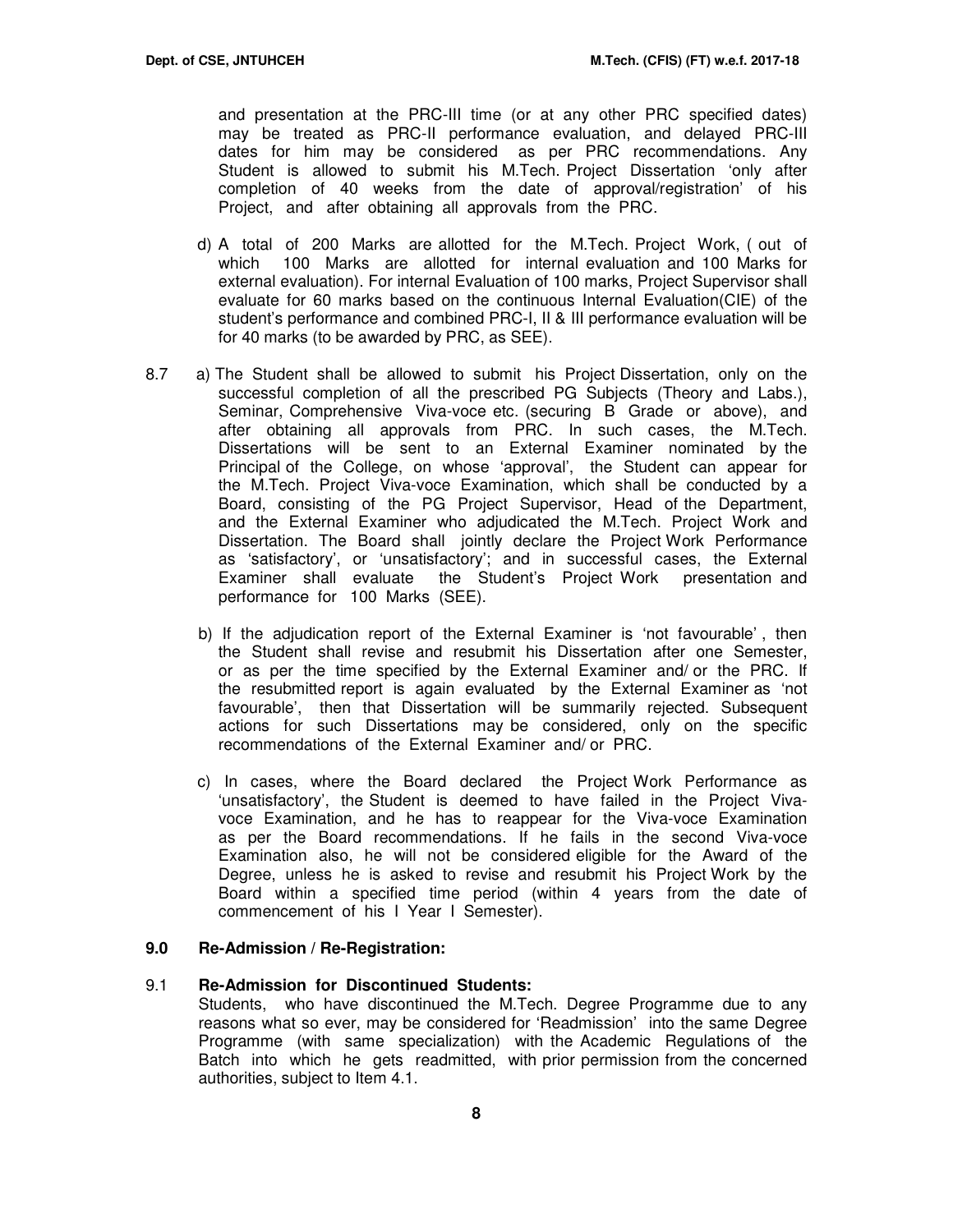#### **9.2 Re-Registration for Detained Students:**

When any Student is detained in a Subject (s)/ Seminar due to shortage of attendance in any Semester, he may be permitted to re-register for the same Subject in the 'same category' (Core or Elective Group) or equivalent Subject if the same Subject is not available, as suggested by the Board of Studies of that Department, as when offered in the sub-sequent Semester(s), with the Academic Regulations of the Batch into which he seeks re-registration , with prior permission from the concerned authorities, subject to Item 4.1.

#### **10.0 Grading Procedure:**

- 10.1 Marks will be awarded to indicate the performance of each student in each Theory Subject, or Lab/Practicals, or Seminar, or Project, etc., based on the % marks obtained in CIE + SEE (Continuous Internal Evaluation + Semester End Examination, both taken together) as specified in Item 6 above, and a corresponding Letter Grade shall be given.
- 10.2 As a measure of the student's performance, a 10-point Absolute Grading System using the following Letter Grades (UGC Guidelines) and corresponding percentage of marks shall be followed:

| % of Marks Secured (Class)      | Letter Grade (UGC   Grade Points |                |
|---------------------------------|----------------------------------|----------------|
| <i>Intervals</i> )              | Guidelines)                      |                |
| 80% and above                   | O                                | 10             |
| $\geq$ 80%, $\leq$ 100%)        | (Outstanding)                    |                |
| Below 80% but not less than 70% | $A^+$                            | 9              |
| $\geq 70\%$ , < 80%)            | (Excellent)                      |                |
| Below 70% but not less than 60% | A                                | 8              |
| $\geq 60\%$ , < 70%)            | (Very Good)                      |                |
| Below 60% but not less than 55% | $B^+$                            | $\overline{7}$ |
| $\geq 55\%$ , $\lt 60\%$        | (Good)                           |                |
| Below 55% but not less than 50% | B                                | 6              |
| $\geq 50\%$ , < 55%)            | (above Average)                  |                |
| Below 50%                       | F                                | $\Omega$       |
| $< 50\%$ )                      | (FAIL)                           |                |
| <b>Absent</b>                   | Ab                               | 0              |

- 10.3 A student obtaining F Grade in any Subject shall be considered 'failed' and is be required to reappear as 'Supplementary Candidate' in the Semester End Examination (SEE), as and when offered. In such cases, his Internal Marks (CIE Marks) in those Subjects will remain the same as those he obtained earlier.
- 10.4 A Letter Grade does not imply any specific % of Marks.
- 10.5 A student earns Grade Point (GP) in each Subject/ Course, on the basis of the Letter Grade obtained by him in that Subject/ Course (excluding Mandatory non-credit Courses). Then the corresponding 'Credit Points' (CP) are computed by multiplying the Grade Point with Credits for that particular Subject/ Course.

#### **Credit Points (CP) = Grade Point (GP) x Credits …. For a Course**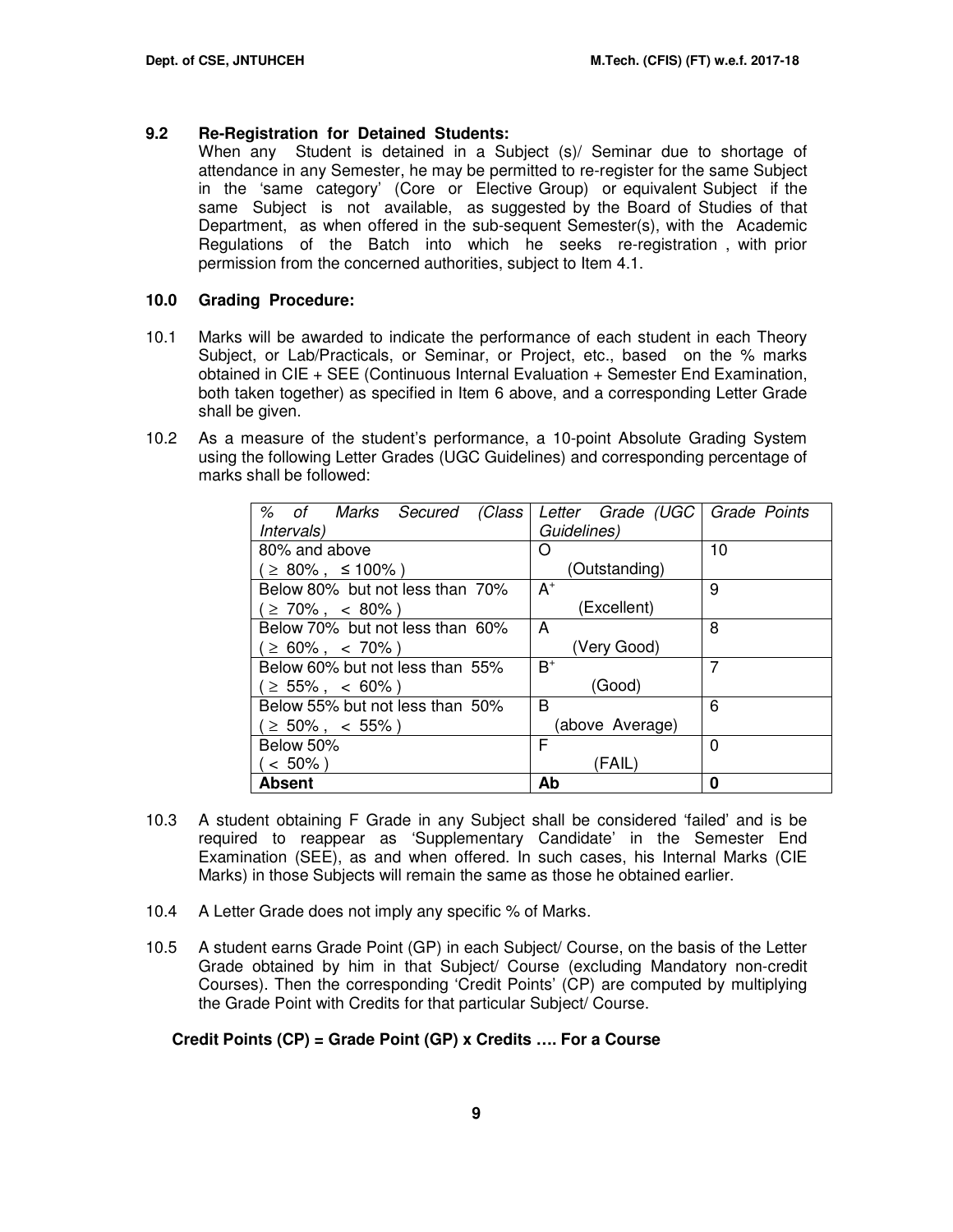10.6 The Semester Grade Point Average (SGPA) is calculated by dividing the Sum of Credit Points (ΣCP) secured from ALL Subjects/ Courses registered in a Semester, by the Total Number of Credits registered during that Semester. SGPA is rounded off to TWO Decimal Places. SGPA is thus computed as

# **SGPA** = { $\sum_{i=1}^{N} C_i$  **G**<sub>i</sub> } / { $\sum_{i=1}^{N} C_i$  } ... For each Semester,

where 'i' is the Subject indicator index (takes into account all Subjects in a Semester), 'N' is the no. of Subjects 'REGISTERED' for the Semester (as specifically required and listed under the Course Structure of the parent Department),  $\mathbf{C}_i$  is the no. of Credits allotted to the i<sup>th</sup> Subject, and  $G_i$  represents the Grade Points (GP) corresponding to the Letter Grade awarded for that i<sup>th</sup> Subject.

10.7 The Cumulative Grade Point Average (CGPA) is a measure of the overall cumulative performance of a student over all Semesters considered for registration. The CGPA is the ratio of the Total Credit Points secured by a student in ALL registered Courses in ALL Semesters, and the Total Number of Credits registered in ALL the Semesters. CGPA is rounded off to TWO Decimal Places. CGPA is thus computed from the I Year second Semester onwards, at the end of each Semester, as per the formula

# $CGPA = \{ \sum_{j=1}^{M} C_j G_j \} / \{ \sum_{j=1}^{M} C_j \} ...$  for all S Semesters registered **(ie., upto and inclusive of S Semesters, S** ≥ **1 )**,

where 'M' is the TOTAL no. of Subjects (as specifically required and listed under the Course Structure of the parent Department) the Student has 'REGISTERED' from the 1<sup>st</sup> Semester onwards upto and inclusive of the Semester S (obviously  $M > N$ ), 'j' is the Subject indicator index (takes into account all Subjects from 1 to S Semesters),  $C_i$ is the no. of Credits allotted to the j<sup>th</sup> Subject, and  $G_i$  represents the Grade Points  $(GP)$  corresponding to the Letter Grade awarded for that  $j<sup>th</sup>$  Subject. After registration and completion of I Year I Semester however, the SGPA of that Semester itself may be taken as the CGPA, as there are no cumulative effects.

- 10.8 For Merit Ranking or Comparison Purposes or any other listing, ONLY the 'ROUNDED OFF' values of the CGPAs will be used.
- 10.9 For Calculations listed in Item 10.5 10.8, performance in failed Subjects/ Courses (securing F Grade) will also be taken into account, and the Credits of such Subjects/ Courses will also be included in the multiplications and summations. However, Mandatory Courses will not be taken into consideration.
- 10.10 A student shall be declared successful or 'passed' in a Semester, only when he gets a SGPA  $\geq$  5.00 (at the end of that particular Semester); and a student shall be declared successful or 'passed' in the entire PGP, only when gets a CGPA  $\geq$  5.00; subject to the condition that he secures a GP  $\geq$  6 (B Grade or above) in every registered Subject/ Course in each Semester (during the entire PGP) for the Degree Award, as required.
- 10.11 After the completion of each Semester, a Grade Card or Grade Sheet (or Transcript) shall be issued to all the Registered Students of that Semester, indicating the Letter Grades and Credits earned. It will show the details of the Courses Registered (Course Code, Title, No. of Credits, Grade Earned etc.), Credits earned, SGPA, and CGPA.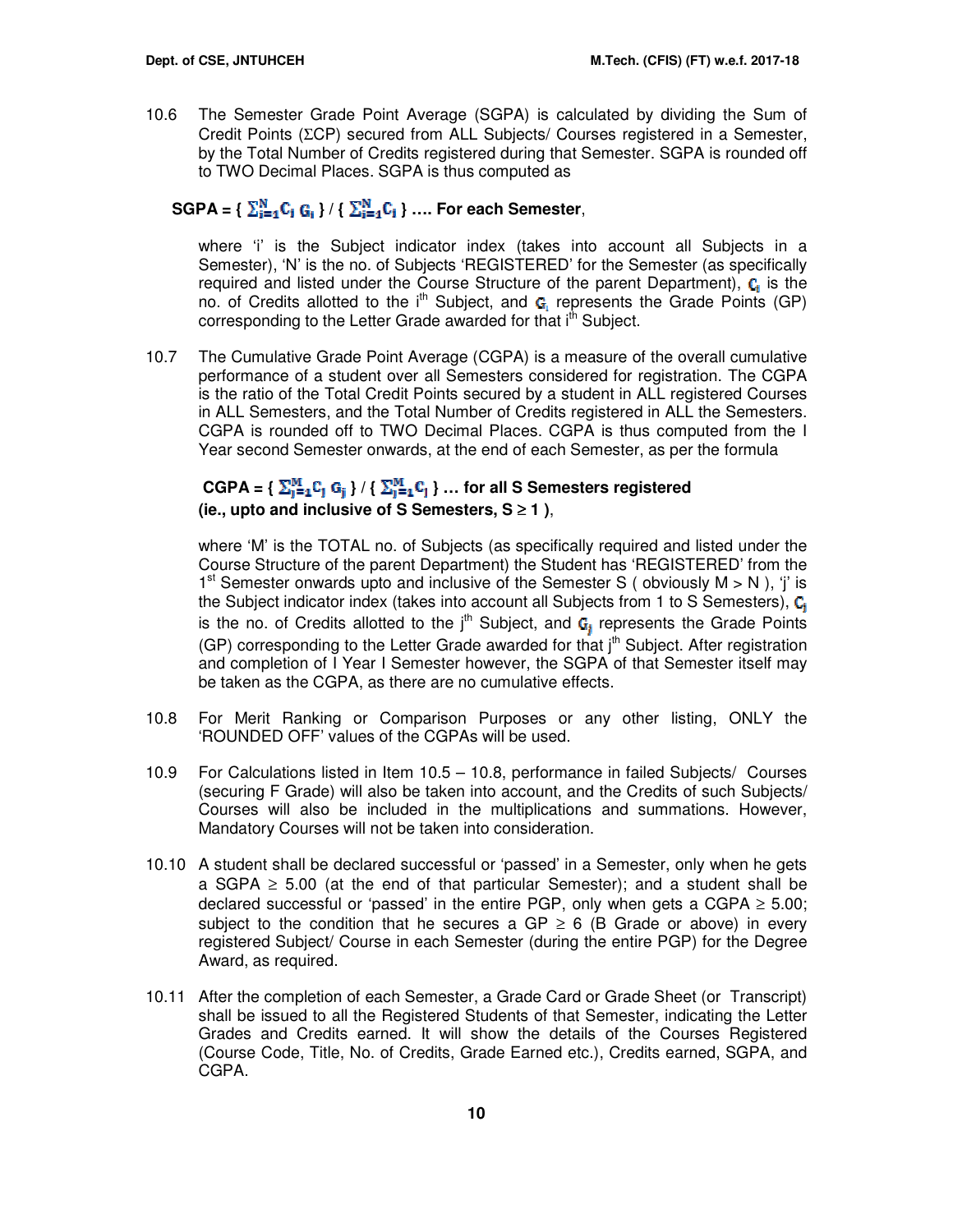#### 10.12 **Passing Standards :**

- 10.12.1 A Student shall be declared successful or 'passed' in a Semester, only when he gets a SGPA  $\geq$  5.00 (at the end of that particular Semester); and a Student shall be declared successful or 'passed' in the entire PGP, only when gets a CGPA  $\geq$  5.00; subject to the condition that he secures a GP  $\geq$  6 (B Grade or above) in every registered Subject/ Course in each Semester (during the entire PGP), for the Award of the Degree, as required.
- 10.12.2 After the completion of each Semester, a Grade Card or Grade Sheet (or Transcript) shall be issued to all the Registered Students of that Semester, indicating the Letter Grades and Credits earned. It will show the details of the Courses Registered (Course Code, Title, No. of Credits, Grade Earned), Credits earned, SGPA, and CGPA etc.

#### **11.0 Declaration of Results:**

- 11.1 Computation of SGPA and CGPA are done using the procedure listed in 10.5  $-10.8.$
- 11.2 For Final % of Marks equivalent to the computed CGPA, the following formula may be used ..

**% of Marks = (CGPA – 0.5) x 10** 

#### **12.0 Award of Degree and Class:**

12.1 A Student who registers for all the specified Subjects/ Courses as listed in the Course Structure, satisfies all the Course Requirements, and passes the examinations prescribed in the entire PG Programme (PGP), and secures the required number of **90** Credits (with  $GP \ge 6.0$ ), shall be declared to have 'QUALIFIED' for the award of the M.Tech. Degree in the chosen Branch of Engineering and Technology with specialization as he admitted.

#### 12.2 **Award of Class**

After a student has satisfied the requirements prescribed for the completion of the program and is eligible for the award of M. Tech. Degree, he shall be placed in one of the following four classes based on the % CGPA:

| <b>Class Awarded</b>         | <b>CGPA</b>             |
|------------------------------|-------------------------|
| First Class with Distinction | $\geq 7.75$             |
| <b>First Class</b>           | $6.75 \leq CGPA < 7.75$ |
| Second Class                 | $6.0 \leq CGPA < 6.75$  |

12.3 A student with final CGPA (at the end of the PGP) < 6.00 will not be eligible for the Award of Degree.

#### **13.0 Withholding of Results:**

13.1 If a Student has not paid fees to University/ College at any stage, or has pending dues against his name due to any reason whatsoever, or if any case of indiscipline is pending against him, the result of the Student may be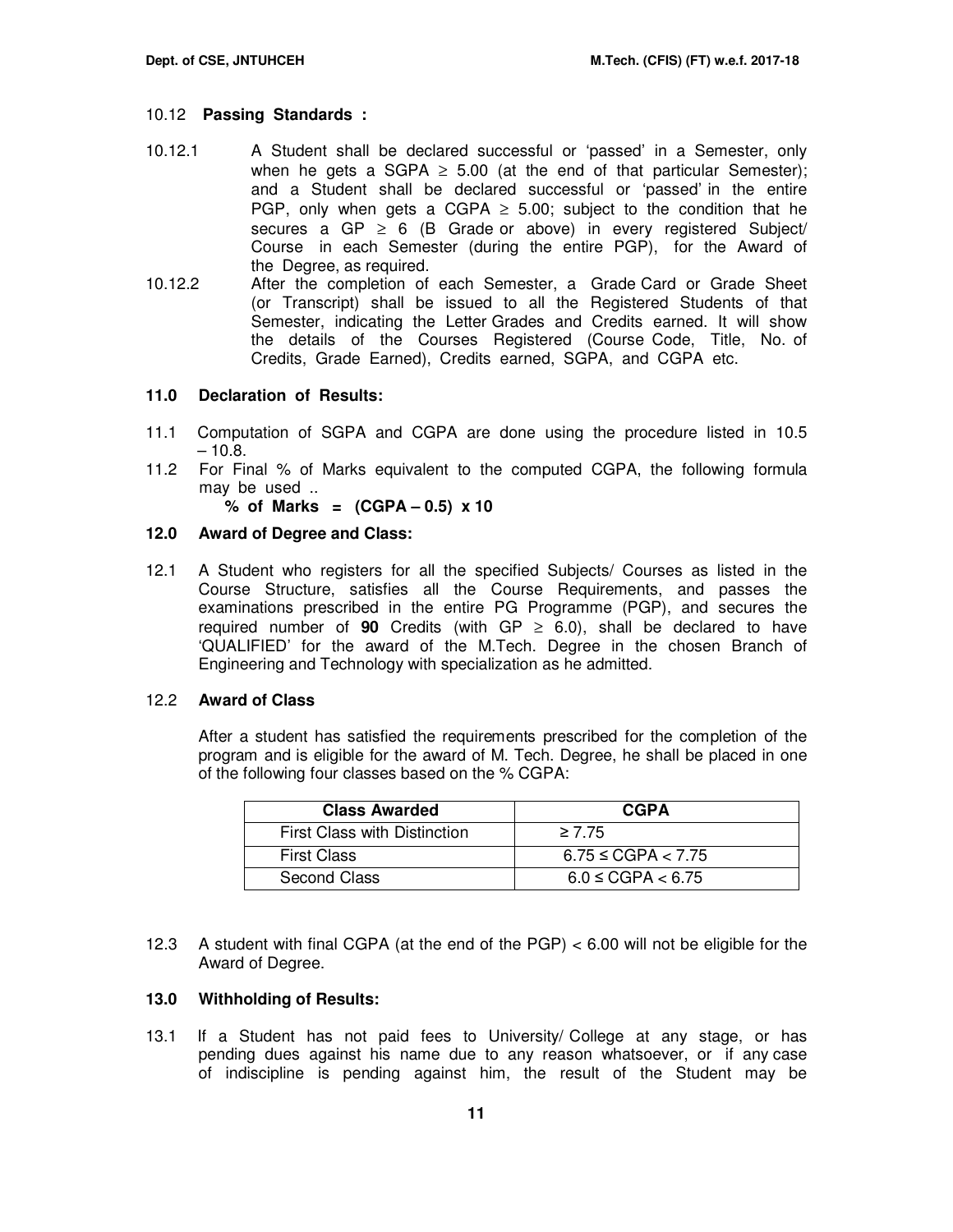withheld, and he will not be allowed to go into the next higher Semester. The Award or issue of the Degree may also be withheld in such cases.

# **14.0 Transitory Regulations:**

14.1 A Student - who has discontinued for any reason, or who has been detained for want of attendance as specified, or who has failed after having undergone PGP, may be considered eligible for readmission to the same PGP with same set of Subjects/ Courses (or equivalent Subjects/ Courses as the case may be), and same Professional Electives (or from same set/category of Electives or equivalents as suggested), as and when they are offered (within the timeframe of 4 years from the Date of Commencement of his I Year I Semester).

# **15.0 Student Transfers:**

- 15.1 There shall be no Branch/ Specialization transfers after the completion of Admission Process.
- 15.2 There shall be no transfer among the Constituent Colleges and Units of Jawaharlal Nehru Technological University Hyderabad.

# **16.0 Scope:**

- i) Where the words "he", "him", "his", occur in the write-up of regulations, they include "she", "her", "hers".
- ii) Where the words "Subject" or "Subjects", occur in these regulations, they also imply "Course" or "Courses".
- iii) The Academic Regulations should be read as a whole, for the purpose of any interpretation.
- iv) In case of any doubt or ambiguity in the interpretation of the above regulations, the decision of the Vice-Chancellor/ Principal is final.
- v) The College may change or amend the Academic Regulations, and/ or Course Structure, and/ or Syllabi at any time, and the changes or amendments made shall be applicable to all Students with effect from the dates as notified by the University/ College.

#### **17. MALPRACTICES RULES:**

|       | <b>Nature of Malpractices</b>                                                                                                                                                                                                                                                                                                                                                                                                                                               | <b>Punishment</b>                                                                                   |
|-------|-----------------------------------------------------------------------------------------------------------------------------------------------------------------------------------------------------------------------------------------------------------------------------------------------------------------------------------------------------------------------------------------------------------------------------------------------------------------------------|-----------------------------------------------------------------------------------------------------|
|       | If the candidate:                                                                                                                                                                                                                                                                                                                                                                                                                                                           |                                                                                                     |
| 1 (a) | Possesses or keeps accessible in<br>examination hall, any paper, note<br>book, programmable calculators,<br>Cell phones, pager,<br>palm<br>computers or any other form of<br>material concerned with or related<br>to the subject of the examination<br>(theory or practical) in which he is<br>appearing but has not made use of<br>(material shall include any marks<br>on the body of the candidate which<br>can be used as an aid in the<br>subject of the examination) | Expulsion from the examination hall and<br>cancellation of the performance in that<br>subject only. |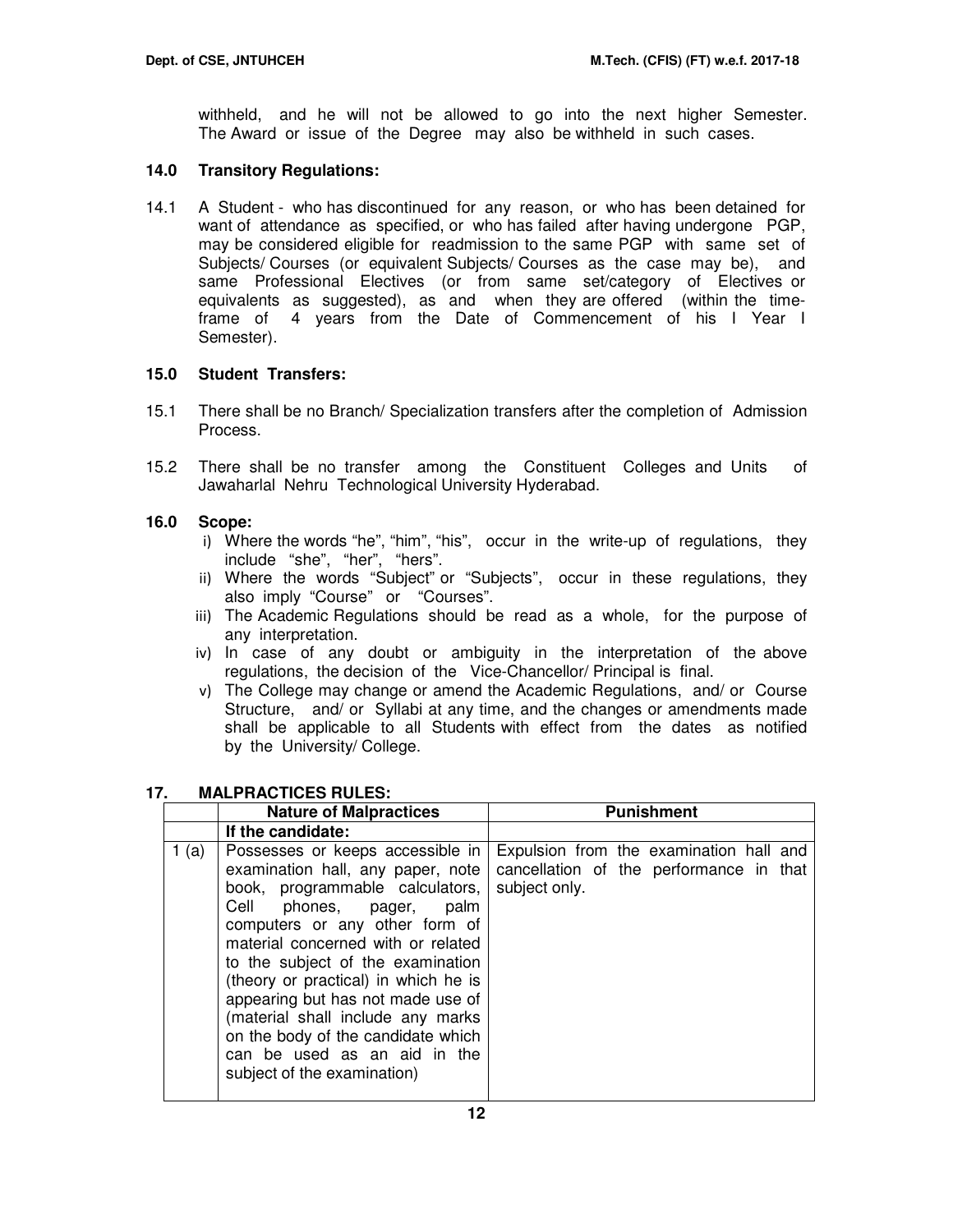| 1(b)           | Gives assistance or guidance or<br>it<br>from<br>any<br>receives<br>other<br>candidate orally or by any other<br>language<br>methods<br>body<br>or<br>communicates through cell<br>phones with any candidate<br>or<br>persons in or outside the exam hall<br>in respect of any matter. | Expulsion from the examination hall and<br>cancellation of the performance in that<br>subject only of all the candidates involved.<br>In case of an outsider, he will be handed<br>over to the police and a case is registered<br>against him.                                                                                                                                                                                                                                                                                                                                                                                                                                                                                                                                                                                                                 |
|----------------|----------------------------------------------------------------------------------------------------------------------------------------------------------------------------------------------------------------------------------------------------------------------------------------|----------------------------------------------------------------------------------------------------------------------------------------------------------------------------------------------------------------------------------------------------------------------------------------------------------------------------------------------------------------------------------------------------------------------------------------------------------------------------------------------------------------------------------------------------------------------------------------------------------------------------------------------------------------------------------------------------------------------------------------------------------------------------------------------------------------------------------------------------------------|
| $\overline{2}$ | Has copied in the examination hall<br>from<br>book,<br>any<br>paper,<br>programmable<br>calculators,<br>palm<br>computers or any other form of<br>material relevant to the subject of<br>examination<br>(theory<br>the<br>or<br>practical) in which the candidate is<br>appearing.     | Expulsion from the examination hall and<br>cancellation of the performance in that<br>subject and all other subjects the candidate<br>has already appeared including practical<br>examinations and project work and shall<br>be permitted to appear for the<br>not<br>remaining examinations of the subjects of<br>that Semester/year.<br>The Hall Ticket of the candidate is to be<br>cancelled.                                                                                                                                                                                                                                                                                                                                                                                                                                                              |
| 3              | Impersonates any other candidate<br>in connection with the examination.                                                                                                                                                                                                                | The candidate who has impersonated shall<br>be expelled from examination hall. The<br>candidate is also debarred and forfeits the<br>seat. The performance of the original<br>candidate who has been impersonated,<br>shall be cancelled in all the subjects of the<br>examination<br>(including<br>practicals<br>and<br>project work) already appeared and shall<br>not be allowed to appear for examinations<br>remaining<br>οf<br>the<br>subjects<br>οf<br>that<br>semester/year. The candidate<br>also<br>is<br>debarred for two consecutive semesters<br>from class work and all examinations. The<br>continuation of the course by the candidate<br>is subject to the academic regulations in<br>connection with forfeiture of seat. If the<br>imposter is an outsider, he will be handed<br>over to the police and a case is registered<br>against him. |
| 4              | Smuggles in the Answer book or<br>additional sheet or takes out or<br>arranges to send out the question<br>paper during the examination or<br>answer book or additional sheet,<br>during or after the examination.                                                                     | Expulsion from the examination hall and<br>cancellation of performance in that subject<br>all the other subjects the candidate<br>and<br>has already appeared including practical<br>examinations and project work and shall<br>permitted for the<br>not<br>be<br>remaining<br>examinations of the<br>subjects<br>οf<br>that<br>semester/year. The candidate<br>is<br>also<br>debarred for two consecutive semesters<br>from class work and all examinations. The<br>continuation of the course by the candidate<br>is subject to the academic regulations in<br>connection with forfeiture of seat.                                                                                                                                                                                                                                                           |
| 5              | objectionable, abusive<br>Uses<br>or<br>offensive language in the answer<br>paper or in letters to the examiners                                                                                                                                                                       | Cancellation of the performance in that<br>subject.                                                                                                                                                                                                                                                                                                                                                                                                                                                                                                                                                                                                                                                                                                                                                                                                            |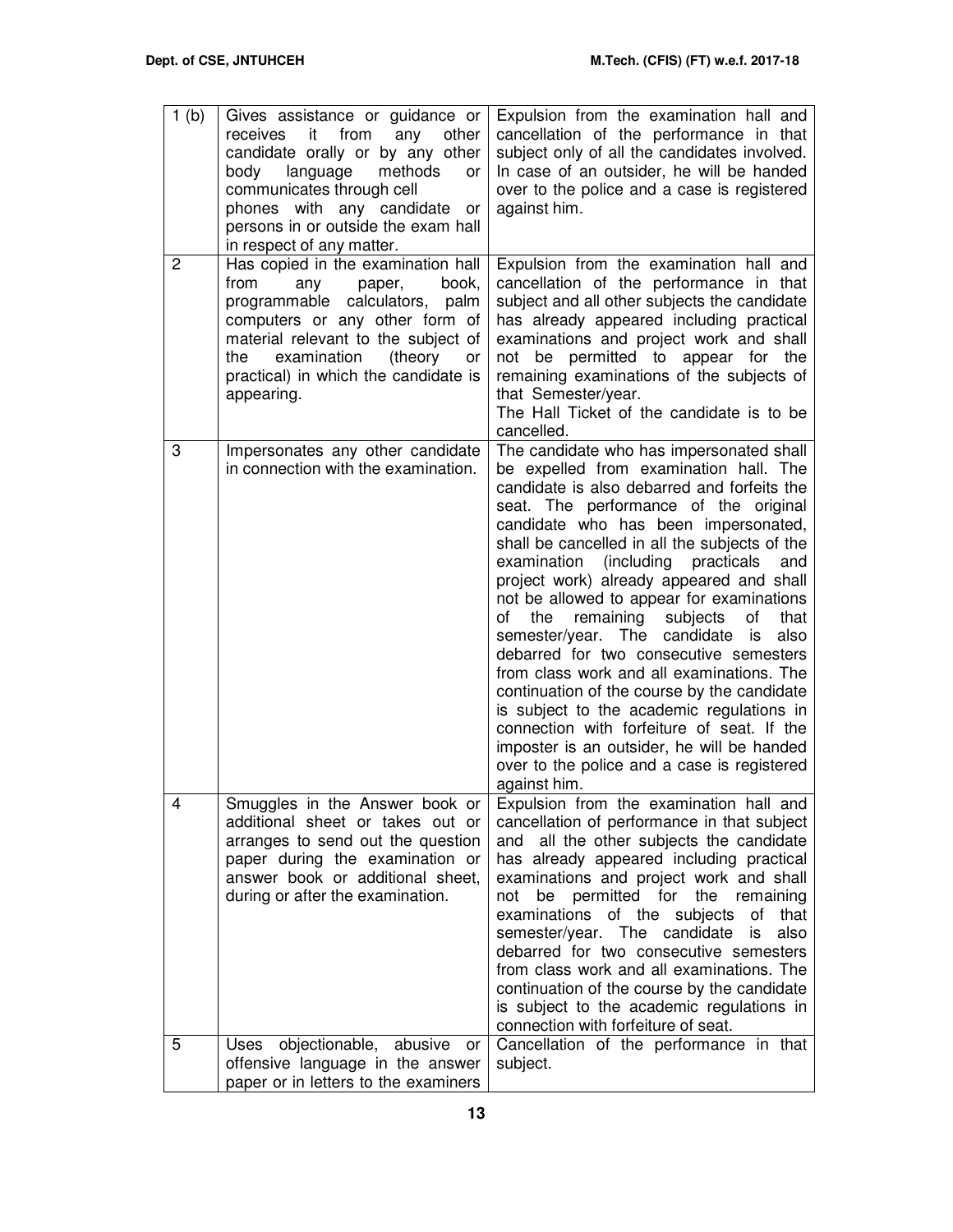|   | writes<br>the<br>examiner<br>to<br>or<br>requesting<br>him<br>to award<br>pass<br>marks.                                                                                                                                                                                                                                                                                                                                                                                                                                                                                                                                                                                                                                                                                                                                                                                                                                                                                                                                                                                                             |                                                                                                                                                                                                                                                                                                                                                                                                                                                                                                                                                                                                |
|---|------------------------------------------------------------------------------------------------------------------------------------------------------------------------------------------------------------------------------------------------------------------------------------------------------------------------------------------------------------------------------------------------------------------------------------------------------------------------------------------------------------------------------------------------------------------------------------------------------------------------------------------------------------------------------------------------------------------------------------------------------------------------------------------------------------------------------------------------------------------------------------------------------------------------------------------------------------------------------------------------------------------------------------------------------------------------------------------------------|------------------------------------------------------------------------------------------------------------------------------------------------------------------------------------------------------------------------------------------------------------------------------------------------------------------------------------------------------------------------------------------------------------------------------------------------------------------------------------------------------------------------------------------------------------------------------------------------|
| 6 | Refuses to obey the orders of the<br>Chief Superintendent / Assistant -<br>Superintendent / any officer on duty<br>misbehaves<br>or<br>creates<br><b>or</b><br>disturbance of any kind in and<br>around the examination<br>hall or<br>organizes a walk out or instigates<br>others to walk out, or threatens the<br>officer-in charge or any person on<br>duty in or outside the examination<br>hall of any injury to his person or to<br>any of his relations whether by<br>words, either spoken or written or<br>visible<br>by<br>signs<br>or<br>by<br>representation, assaults the officer-<br>in-charge, or any person on duty in<br>or outside the examination hall or<br>any of his relations, or indulges in<br>any other act of misconduct or<br>mischief which result in damage to<br>or destruction of property in the<br>examination hall or any part of the<br>College campus or engages in any<br>other act which in the opinion of the<br>officer on duty amounts to use of<br>unfair means or misconduct or has<br>the tendency to disrupt the orderly<br>conduct of the examination. | In case of students of the college, they<br>shall be expelled from examination halls<br>and cancellation of their performance in<br>that subject and all other subjects the<br>candidate(s) has (have) already appeared<br>and shall not be permitted to appear for the<br>remaining examinations of the subjects of<br>that semester/year. The candidates also<br>are debarred and forfeit their seats. In case<br>of outsiders, they will be handed over to<br>the police and a police case is registered<br>against them.                                                                   |
| 7 | Leaves the exam hall taking away<br>answer script or intentionally tears<br>of the script or any part thereof<br>inside or outside the examination<br>hall.                                                                                                                                                                                                                                                                                                                                                                                                                                                                                                                                                                                                                                                                                                                                                                                                                                                                                                                                          | Expulsion from the examination hall and<br>cancellation of performance in that subject<br>and all the other subjects the candidate<br>has already appeared including practical<br>examinations and project work and shall<br>not<br>be<br>permitted for the<br>remaining<br>examinations of the subjects<br>ot<br>that<br>semester/year. The candidate<br>also<br>İS<br>debarred for two consecutive semesters<br>from class work and all examinations. The<br>continuation of the course by the candidate<br>is subject to the academic regulations in<br>connection with forfeiture of seat. |
| 8 | Possess any lethal weapon<br>or<br>firearm in the examination hall.                                                                                                                                                                                                                                                                                                                                                                                                                                                                                                                                                                                                                                                                                                                                                                                                                                                                                                                                                                                                                                  | Expulsion from the examination hall and<br>cancellation of the performance in that<br>subject and all other subjects the candidate<br>has already appeared including practical<br>examinations and project work and shall<br>permitted for<br>the<br>not<br>be<br>remaining<br>examinations<br>of the<br>οf<br>that<br>subjects<br>semester/year. The candidate<br>is<br>also<br>debarred and forfeits the seat.                                                                                                                                                                               |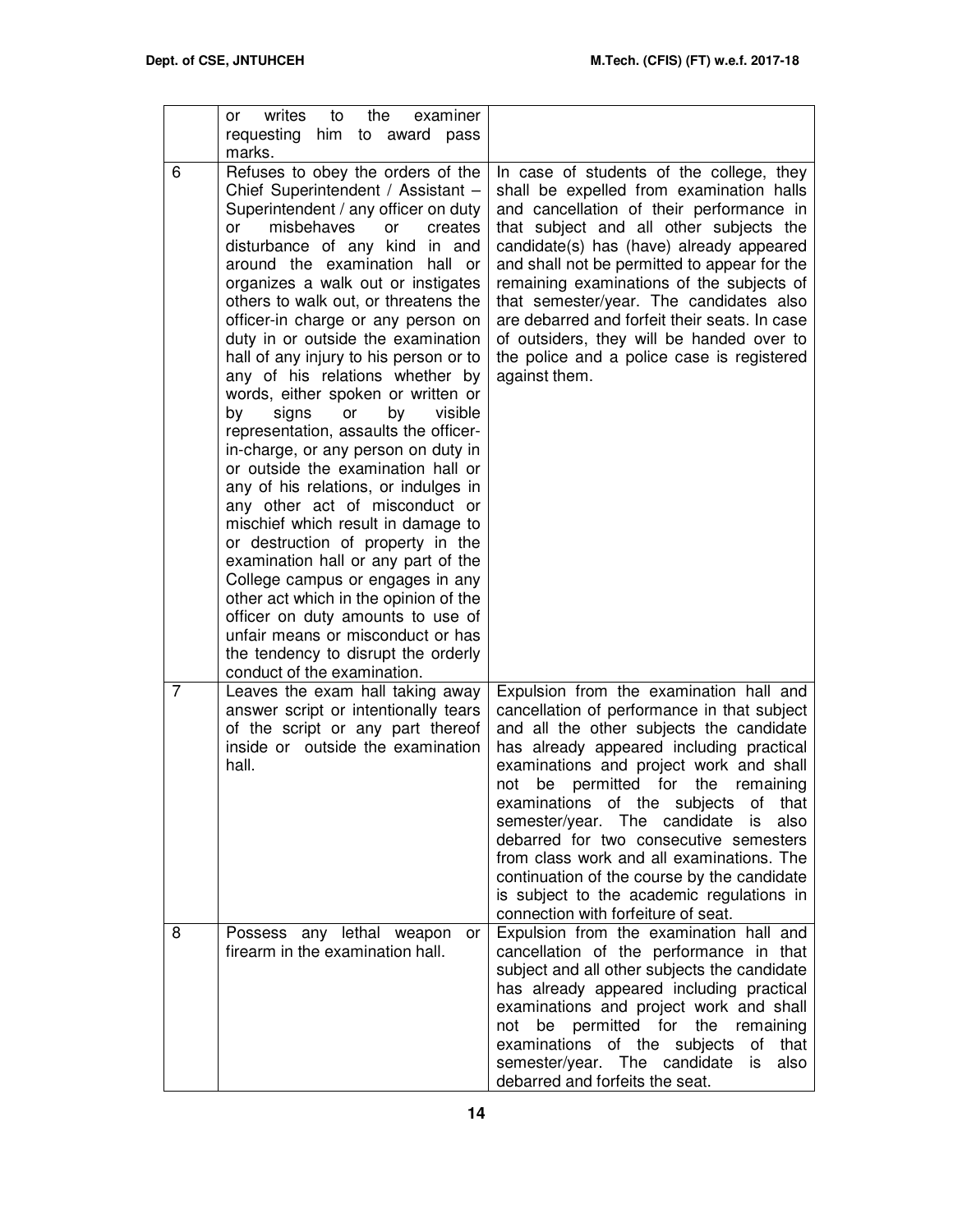| 9  | If student of the college, who is not<br>a candidate for the particular<br>examination or any person not<br>connected with the college indulges<br>in any malpractice or improper<br>conduct mentioned in clause 6 to 8. | Student of the colleges expulsion from the<br>examination hall and cancellation of the<br>performance in that subject and all other<br>the<br>candidate<br>subjects<br>has<br>already<br>appeared including practical examinations<br>and project work and shall not be permitted<br>for the remaining examinations of the<br>subjects of that semester/year.<br>The<br>candidate is also debarred and forfeits the<br>seat. Person(s) who do not belong to the<br>College will be handed over to police and,<br>a 8police case will be registered against<br>them. |
|----|--------------------------------------------------------------------------------------------------------------------------------------------------------------------------------------------------------------------------|---------------------------------------------------------------------------------------------------------------------------------------------------------------------------------------------------------------------------------------------------------------------------------------------------------------------------------------------------------------------------------------------------------------------------------------------------------------------------------------------------------------------------------------------------------------------|
| 10 | Comes in a drunken condition to<br>the examination hall.                                                                                                                                                                 | Expulsion from the examination hall and<br>cancellation of the performance in that<br>subject and all other subjects the candidate<br>has already appeared including practical<br>examinations and project work and shall<br>be permitted for the<br>not<br>remaining<br>examinations of the subjects<br>of<br>that<br>semester/year.                                                                                                                                                                                                                               |
| 11 | Copying detected on the basis of<br>internal evidence, such as, during<br>valuation or during special scrutiny.                                                                                                          | Cancellation of the performance in that<br>subject and all other subjects the candidate<br>including<br>has<br>appeared<br>practical<br>examinations and project work of that<br>semester / year examinations.                                                                                                                                                                                                                                                                                                                                                      |
| 12 | If any malpractice is detected which<br>is not covered in the above clauses<br>1 to 11 shall be reported to the<br>College / University for further<br>action<br>award<br>suitable<br>to<br>punishment.                  |                                                                                                                                                                                                                                                                                                                                                                                                                                                                                                                                                                     |

#### **18. GENERAL:**

- **Credit**: A unit by which the course work is measured. It determines the number of hours of instructions required per week. One credit is equivalent to one hour of teaching (lecture or tutorial) or two hours of practical work/field work per week.
- **Credit Point:** It is the product of grade point and number of credits for a course.
- The Academic Regulations should be read as a whole for the purpose of any interpretation.
- The University/College reserves the right of altering the Academic Regulations and/or Syllabus/Course Structure, as and when necessary. The modifications or amendments may be applicable to all the candidates on rolls, as specified by the University/College.
- Wherever the words 'he' or 'him' or 'his' occur in the above regulations, they will also include 'she' or 'her' or 'hers'.
- Wherever the word 'Subject' occurs in the above regulations, it implies the 'Theory Subject', 'Practical Subject' or 'Lab.' and 'Seminar'.
- In case of any ambiguity or doubt in the interpretations of the above regulations, the decision of the Vice-Chancellor will be final.

\*\*\*\*\*\*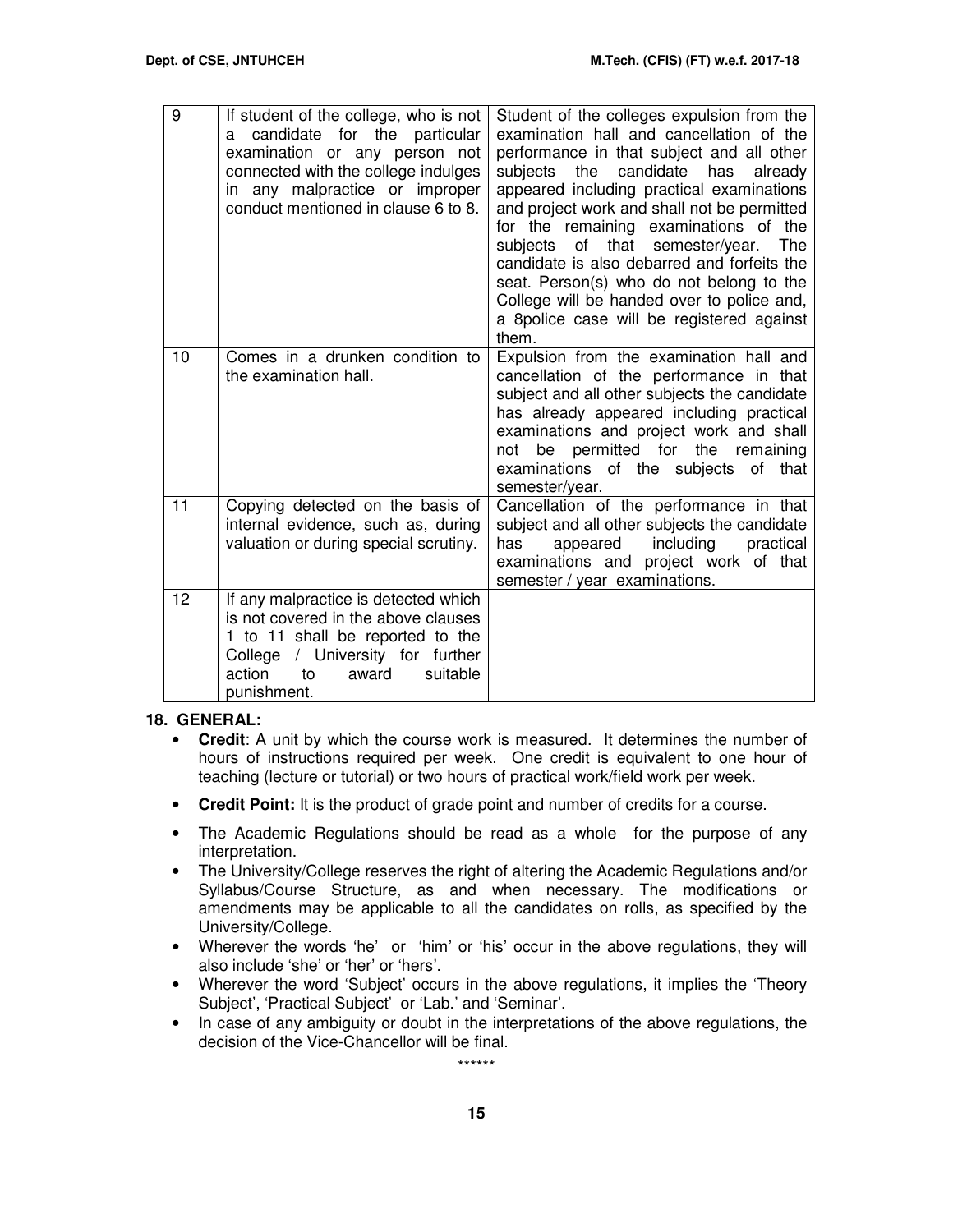# **JNTUH COLLEGE OF ENGINEERING HYDERABAD M.Tech. (Cyber Forensics & Information Security)-Full Time w.e.f. 2017-18**

# **I – SEMESTER**

| S.No. | <b>Subject</b>                           |   |   | Р | <b>Credits</b> |
|-------|------------------------------------------|---|---|---|----------------|
|       | <b>Fundamentals of Cyber Security</b>    | 4 |   |   |                |
| 2     | Mathematical Foundations of Cryptography |   | n | ი |                |
| 3     | $Electric - 1$                           | 4 |   | ი |                |
| 4     | Elective $-2$                            | 4 |   | O |                |
| 5     | Elective $-3$                            | 4 |   |   | 4              |
| 6     | Elective $-4$                            | 4 |   | ი |                |
|       | <b>Information Security Lab</b>          |   |   | 4 | 2              |
| 8     | Seminar                                  |   |   |   | 2              |
|       | <b>Total Credits</b>                     |   |   |   | 28             |

# **II – SEMESTER**

| S.No. | <b>Subject</b>                                           |   | Р | <b>Credits</b> |
|-------|----------------------------------------------------------|---|---|----------------|
|       | <b>Cyber Crime Investigation &amp; Digital Forensics</b> |   | 0 |                |
| 2     | <b>Network Security</b>                                  |   | 0 |                |
| 3     | Elective $-5$                                            |   | 0 |                |
|       | Elective $-6$                                            |   |   |                |
| 5     | Elective $-7$                                            |   | 0 |                |
| 6     | Elective $-8$                                            | 0 | 0 |                |
|       | <b>Digital Forensics Lab</b>                             |   | 4 | $\overline{c}$ |
| 8     | Soft Skills Lab                                          |   | 4 | 2              |
|       | <b>Total Credits</b>                                     |   |   | 28             |

# **III – SEMESTER**

| S.No. | <b>Subject</b>          |  | D | <b>Credits</b> |
|-------|-------------------------|--|---|----------------|
|       | Comprehensive Viva Voce |  |   | Д              |
|       | Project Phase -I        |  |   | 1 C            |
|       | <b>Total Credits</b>    |  |   | 16             |

# **IV – SEMESTER**

| S.No. | <b>Subject</b>                             |  | <b>Credits</b> |
|-------|--------------------------------------------|--|----------------|
|       | <b>Project Phase-II &amp; Dissertation</b> |  |                |
|       | <b>Total credits</b>                       |  | 18             |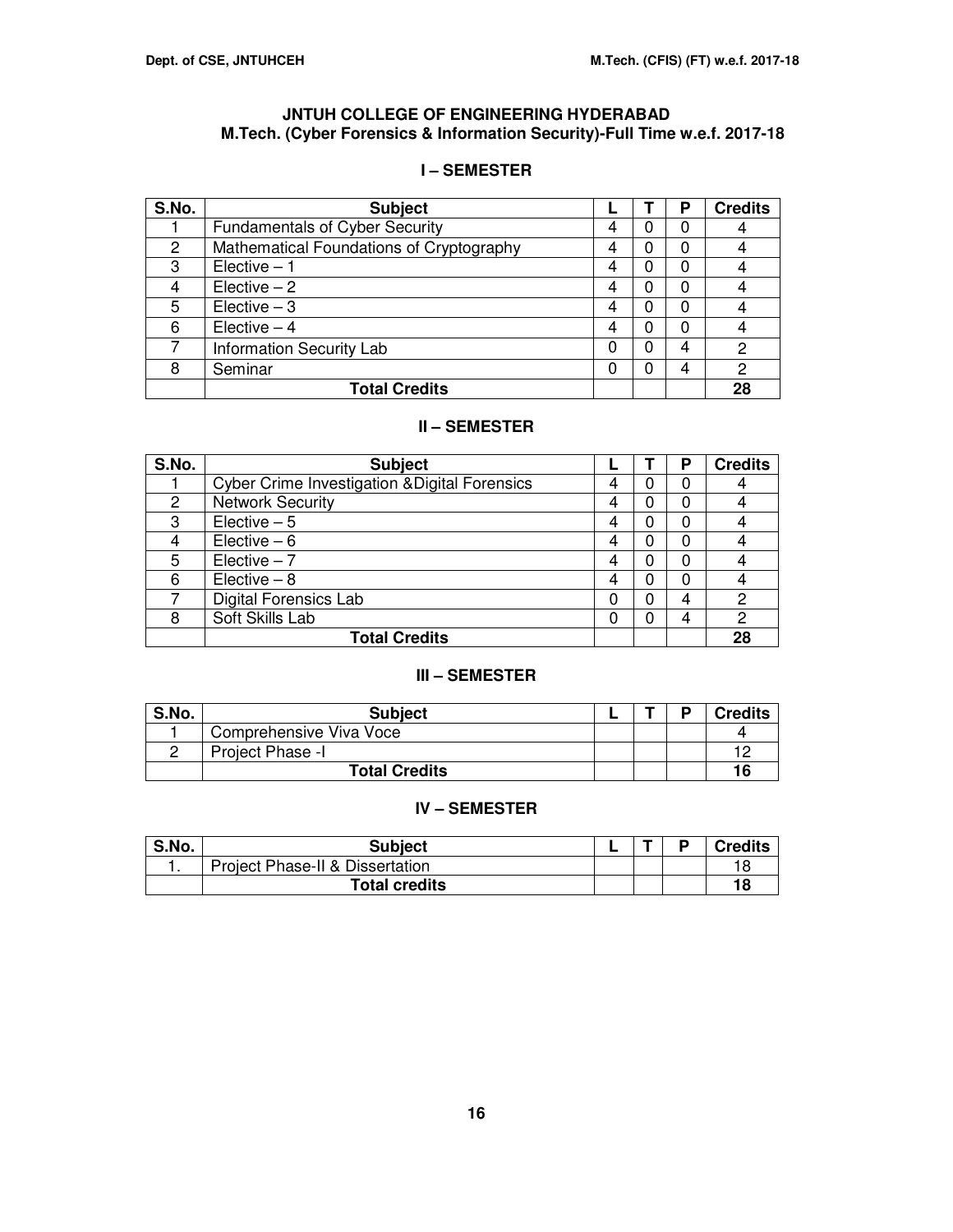# **JNTUH COLLEGE OF ENGINEERING HYDERABAD M.Tech. (Cyber Forensics & Information Security)-Full Time w.e.f. 2017-18**

# **Elective - I**

- 1. Algorithms and Computational Complexity
- 2. Android Application Development
- 3. Scripting Languages

#### **Elective – II**

- 1. IoT Security
- 2. Malware Analysis
- 3. Information Systems Control and Audit

#### **Elective – III**

- 1. Information Theory & Coding
- 2. Data Mining
- 3. Mobile Application Security

#### **Elective – IV**

- 1. R Programming
- 2. Deep Learning
- 3. Social Media Security

#### **Elective – V**

- 1. Software Security Engineering
- 2. Ethical Hacking
- 3. Incident Response and Forensics

#### **Elective - VI**

- 1. Computer Security Audit and Assurance
- 2. Cyber laws and Security policies
- 3. Digital Watermarking and Steganography

#### **Elective – VII**

- 1. Intellectual Property Rights
- 2. Cloud Computing Security
- 3. IT Security Metrics

# **Elective – VIII**

- 1. Quantum Cryptography
- 2. Big Data Analytics
- 3. Biometrics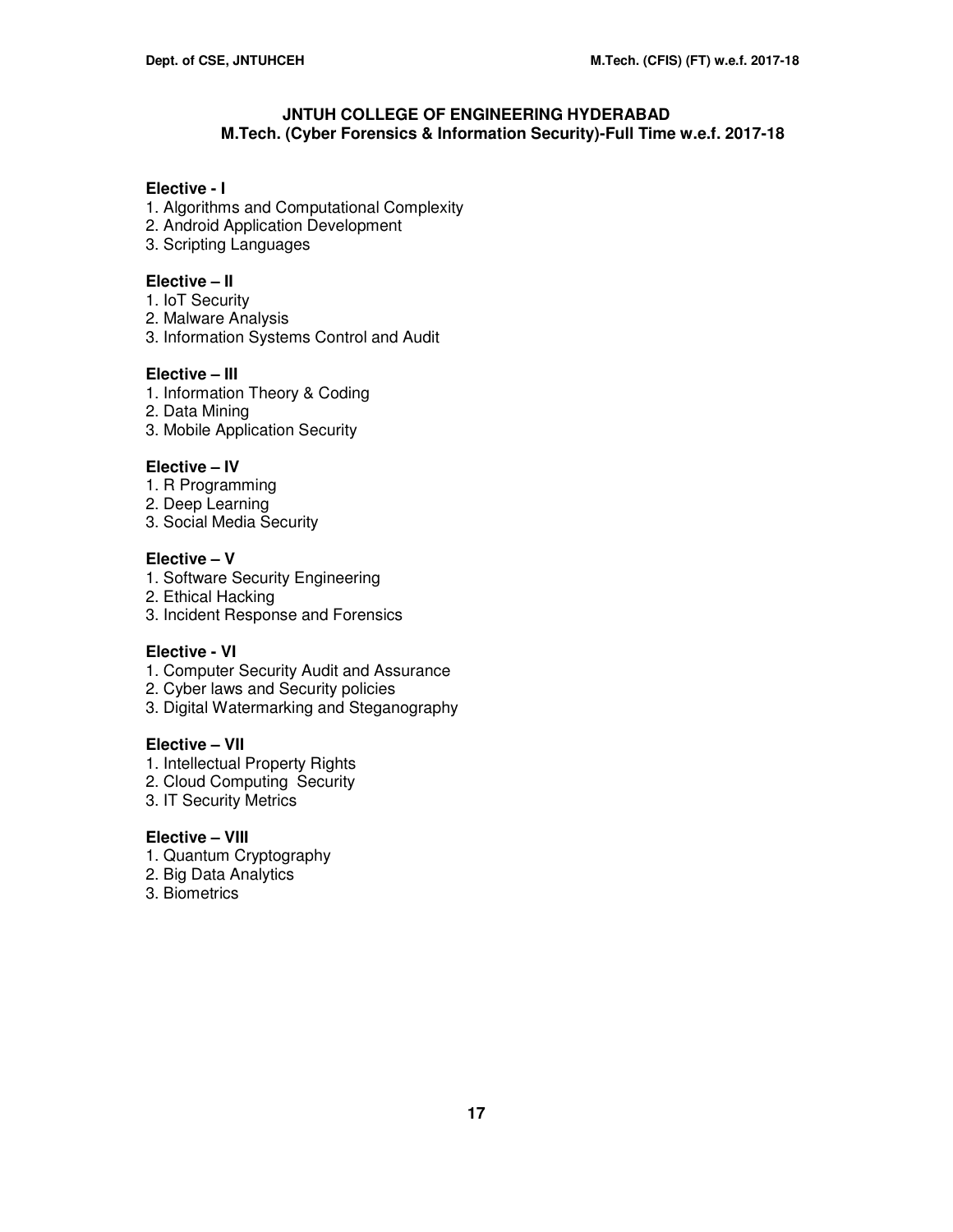**M.Tech. I Year I-Sem (Cyber Forensics & Information Security) L T P C** 

| ') |  | L T P C |  |
|----|--|---------|--|
|    |  | 4 0 0 4 |  |

# **FUNDAMENTALS OF CYBER SECURITY**

#### **Objective:**

This course is aimed to generate interest and awareness in cyber security field, which is important in the world of information security due to the wide variety of computer crimes that take place in cyber space. The course deals with various types of attacks framed by an attacker, and the security which need to be implemented at various levels along with latest trends in cyber security.

#### **UNIT-I:**

Cyber Security Basics – Sphere, Terminology, Vulnerability in the Cyber Structure and Infrastructure, Cyber threats and Weaponry, Cyber Defense, Cyber Attack Detection and Prevention, Information Security Testing, Cyber Security Investigation/assessment, Cyber-Deterrence.

# **UNIT-II:**

Cyber Crimes and Cyber Laws – Introduction, IT laws & Cyber Crimes – Internet, Hacking, Password Cracking, Viruses, Virus Attacks, Pornography, Software Privacy, Intellectual Property, Legal System of Information Technology, Social Engineering, Phishing, Denial of Service attack, Malicious Code, Mail Bombs, Worms, Logic Bombs, Botnet, Trojan, Bug Exploits.

# **UNIT-III :**

**End point Security:** Desktop and Laptop Security, Cell Phone and PDA Security, Bluetooth Security, Patch and Vulnerability Management, Password Management, Security for Full Virtualization Technologies, Media Sanitization, Security Radio Frequency Identification (RFID) Systems. **Network Security:** Intrusion Detection & Prevention Systems, Firewalls and Firewall Policy, Computer Security Log Management, Enterprise Tele work and Remote Access Security, Securing WiMAX Wireless Communication. **Web Security:** Server Security, Web authentication, SSL and SET, Securing Public Web Servers, Secure Deployment of IPv6, Secure Domain name System (DNS) Deployment, SSL VPNs, Unified Threat Management (UTM).**;** 

#### **UNIT-IV :**

**Application Security:** Active Content and Mobile Code, E-commerce Security, Email Security (PGP, S/MIME), Web Security, Web Application Security, OWASP; **Data Security:**  Data Management, Database Security, Data Encryption, Data Leakage Prevention (DLP), Data Destruction; **Software Security:** Software Flaws, Malware, Software based Attacks; Insecurity in Software: SRE, Software Tamper Resistance, DRM, Software Development. **Operating System Security:** Security Functions, Software Updates and Patches, OS Integrity Checks, Account management, Antivirus Software, Security in Ordinary Operating Systems, Design of Secure OS, OS hardening, Configuring the OS for security, Security kernels, Secure Virtual machine Systems, Trusted Operating System, NGSCB.

#### **UNIT-V:**

Recent Trends in Cyber Security – Zero – day Malware, Trojan Wars, New Ways to Monetize Non-Financial Data, Fraud-as-a-service, Out-of-band Methods forcing Cybercriminals to Innovate, The Rise of Hactivism, Attacks in mobile devices, social media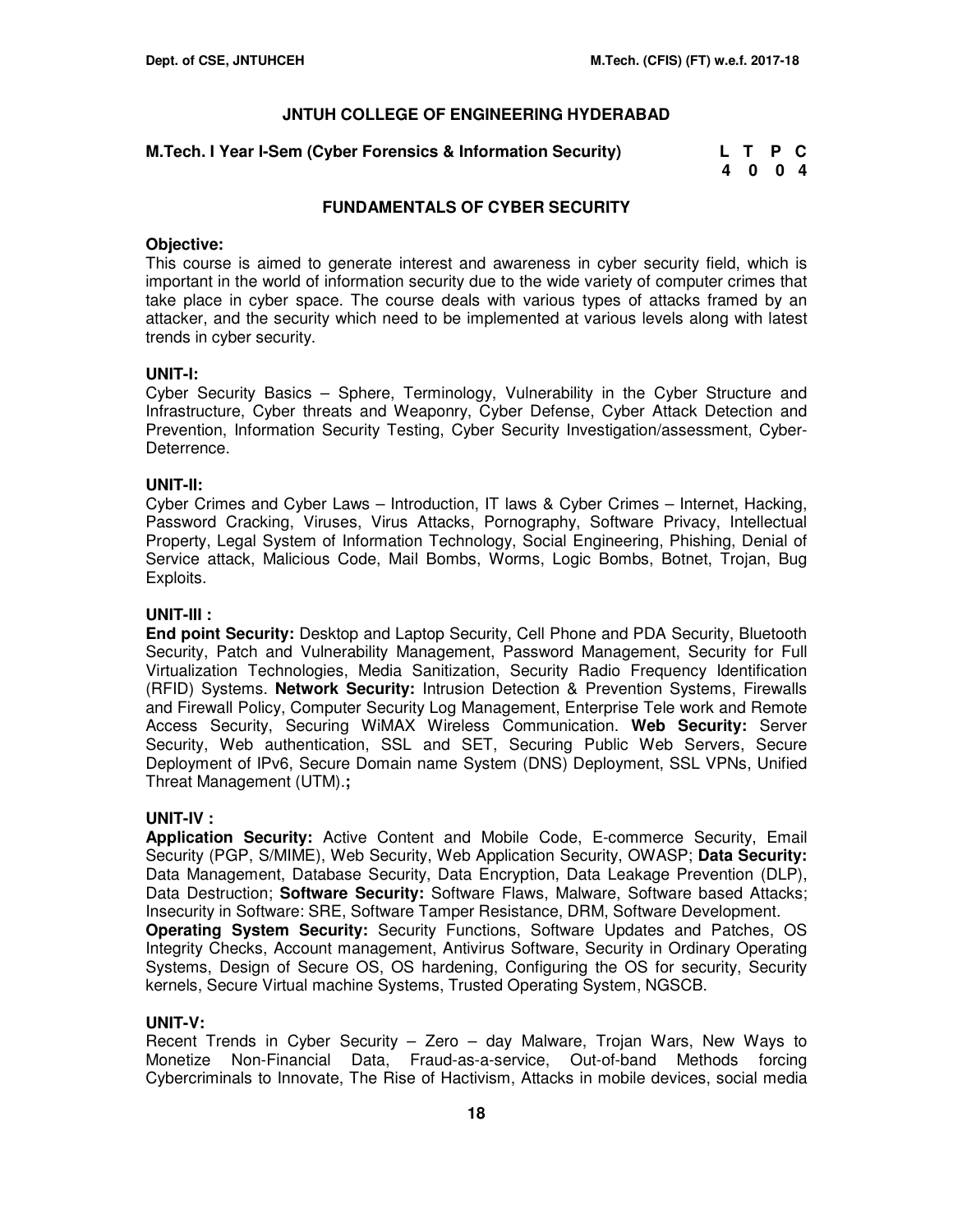and cloud computing; Insider threats, Increased regulatory security, Cyber-Terrorism, Cyber –War and Cyber-Peace. Topological Vulnerability Analysis, Cyber Situational Awareness, Secure Composition of Systems, Autonomic Recovery, Secure Data Centers, Cloud Computing Security, Privacy in location-Based Applications.

#### **Text Books:**

- 1. Cyber Security ,Edward Amoroso,kindle Edition,2007
- 2. Cyber Security ,Understanding Cyber crimes,Computer Forensics and Legal Persepectives, Sunita Belapure and Nina Godbole, Wiley India Pvt Ltd.2011

#### **References:**

- 1. Computer Security ,Dirter Gollmann ,John Wiley & Sons Publication , 2011
- 2. Cyber Security Essentials ,James Graham, Richard Howrad ,Ryan Olson, CRC Press , 2011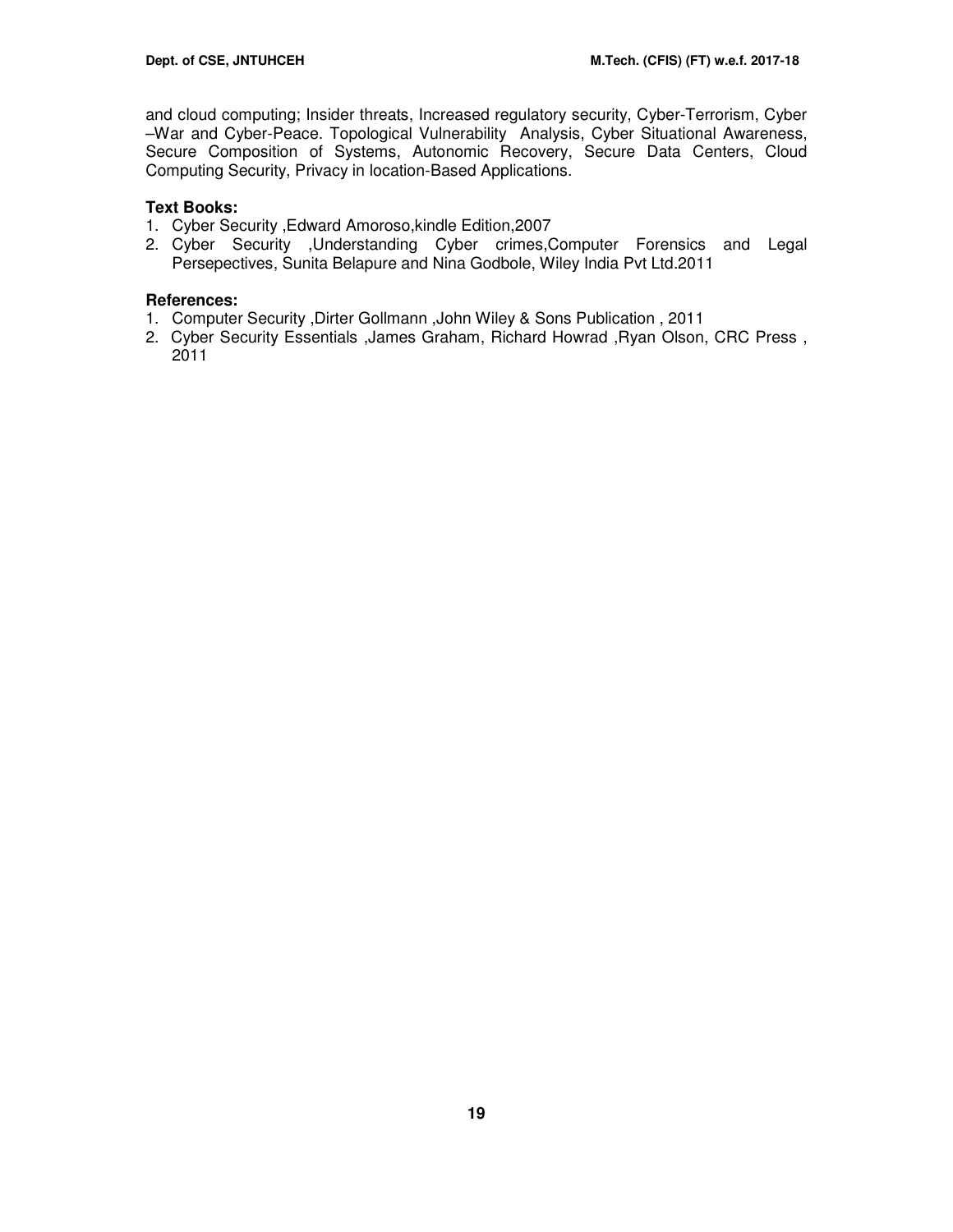**M.Tech. I Year I-Sem (Cyber Forensics & Information Security) Letter Control** 

| ) |  | L I P U |  |
|---|--|---------|--|
|   |  | 4 0 0 4 |  |

# **MATHEMATICAL FOUNDATIONS OF CRYPTOGRAPHY**

#### **Objectives:**

- Build a solid mathematical basis to understand foundations of cryptography
- Formally understand the notions related to security authentication and privacy.
- Provide a rigorous treatment of the emerging and key subject subarea of CSE security.

# **UNIT I**

Basic functions of cryptology - encryption, signature and identification problems. Mathematical basics - basics of computational number theory - elliptic curves - pairing functions.

# **UNIT II**

Fundamental constructs -distinguishability - pseudo-random number generator - one way functions with trapdoor - some number theoretic candidates - RSA and discrete log variants.

# **UNIT III**

security models for encryption schemes - CPA,CCA1,CCA2 security - secure hash functions - random oracle and standard models of proof techniques under various security models. RSA, El Gamal, Rabin, and Cremar-Shoup encryption schemes.

# **UNIT IV**

Digital signatures - provably secure signature schemes - signcryption - ID-based and certificateless cryptology.

# **UNIT V** :

Identification schemes - zero knowledge protocols - perfect, statistical, and computational zero knowledge - applications to commitment schemes.

# **Text Books:**

• Oded Goldreich, Foundations of Cryptography ( two volumes) Cambridge university Press, 2001, 2004. ( Indian print available).

#### **Reference Book:**

- J.Katz, Y.Lindell, Introduction to Modern Cryptography, Chapman Hall, USA 2007.
- Wen Bo Mao, Modern cryptography Theory and practice, Prentice Hall, USA, 2003 (Indian edition available).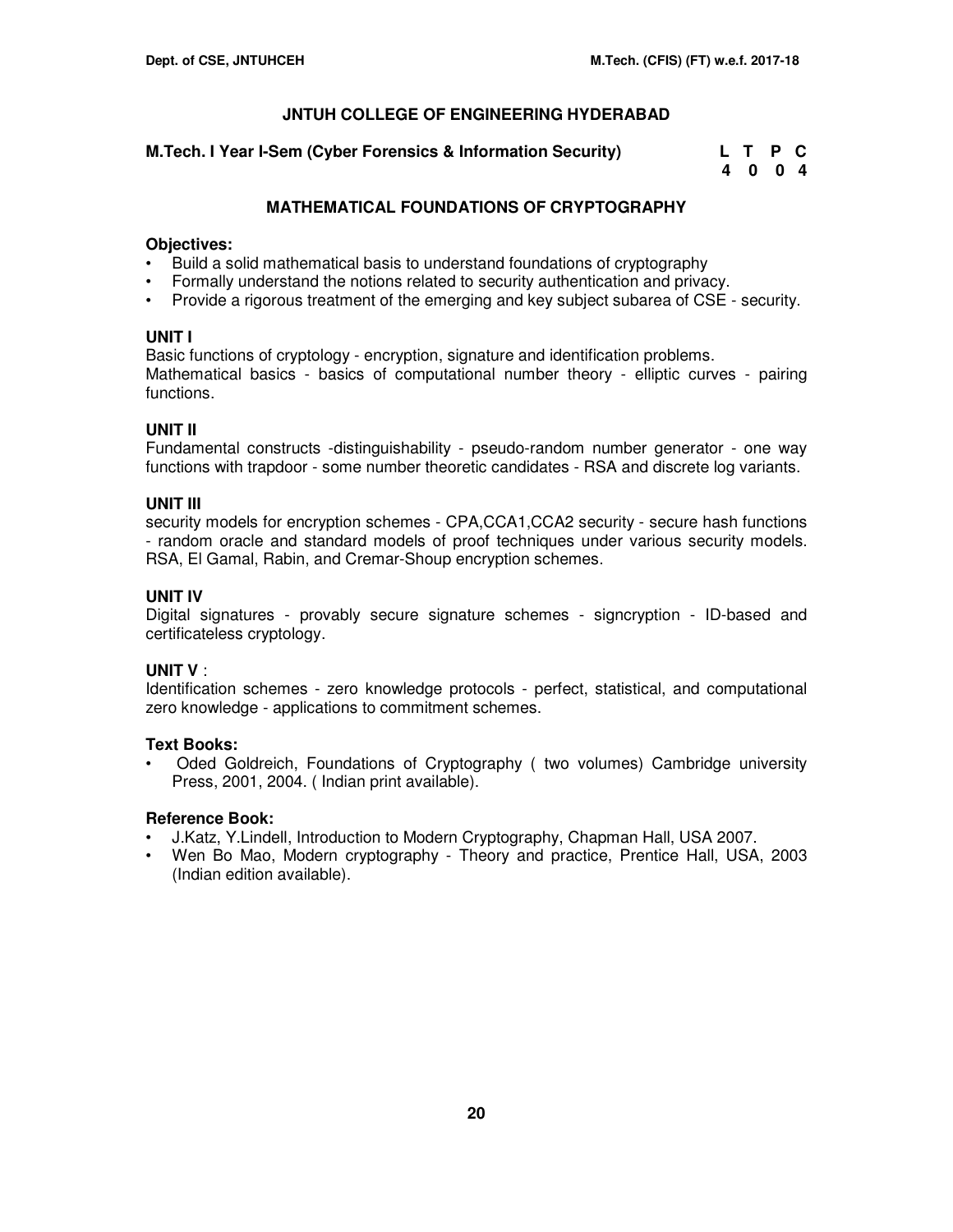**M.Tech. I Year I-Sem (Cyber Forensics & Information Security) L T P C** 

| ') |  | L I P C |  |
|----|--|---------|--|
|    |  | 4 0 0 4 |  |

#### **ALGORITHMS AND COMPUTATIONAL COMPLEXITY Elective - I**

# **UNIT I**

Computational Complexity: Polynomial time and its justification, Nontrivial examples of polynomial-time algorithms, the concept of reduction (reducibility), Class P Class NP and NP- Completeness, The P versus NP problem and why it's hard

# **UNIT II**

Algorithmic paradigms: Dynamic Programming, Greedy, Branch-and-bound, Divide and **Conquer** 

# **UNIT III**

Randomized Algorithms: Finger Printing, Pattern Matching, Graph Problems, Algebraic Methods, Probabilistic Primality Testing, De-Randomization Advanced Algorithms:,

# **UNIT IV**

Graph Algorithms: Shortest paths, Flow networks, Spanning Trees; Approximation algorithms, Randomized algorithms. Approximation algorithms: Polynomial Time Approximation Schemes.

# **UNIT V**

Advanced Data Structures and applications: Decision Trees and Circuits, B-Trees, AVL Trees, Red and Black trees, Dictionaries and tries, Maps, Binomial Heaps, Fibonacci Heaps, Disjoint sets, Union by Rank and Path Compression

# **References:**

- 1. T. Cormen, C. Leiserson, R. Rivest and C. Stein, Introduction to Algorithms , Third Edition, McGraw-Hill, 2009.
- 2. R. Motwani and P. Raghavan, Randomized Algorithms , Cambridge University Press, 1995.
- 3. J. J. McConnell, Analysis of Algorithms: An Active Learning Approach, Jones & Bartlett Publishers, 2001.
- 4. D. E. Knuth, Art of Computer Programming, Volume 3, Sorting and Searching, Second Edition, Addison-Wesley Professional, 1998.
- 5. S. Dasgupta, C. H. Papadimitriou and U. V. Vazirani, Algorithms, McGraw-Hill, 2008.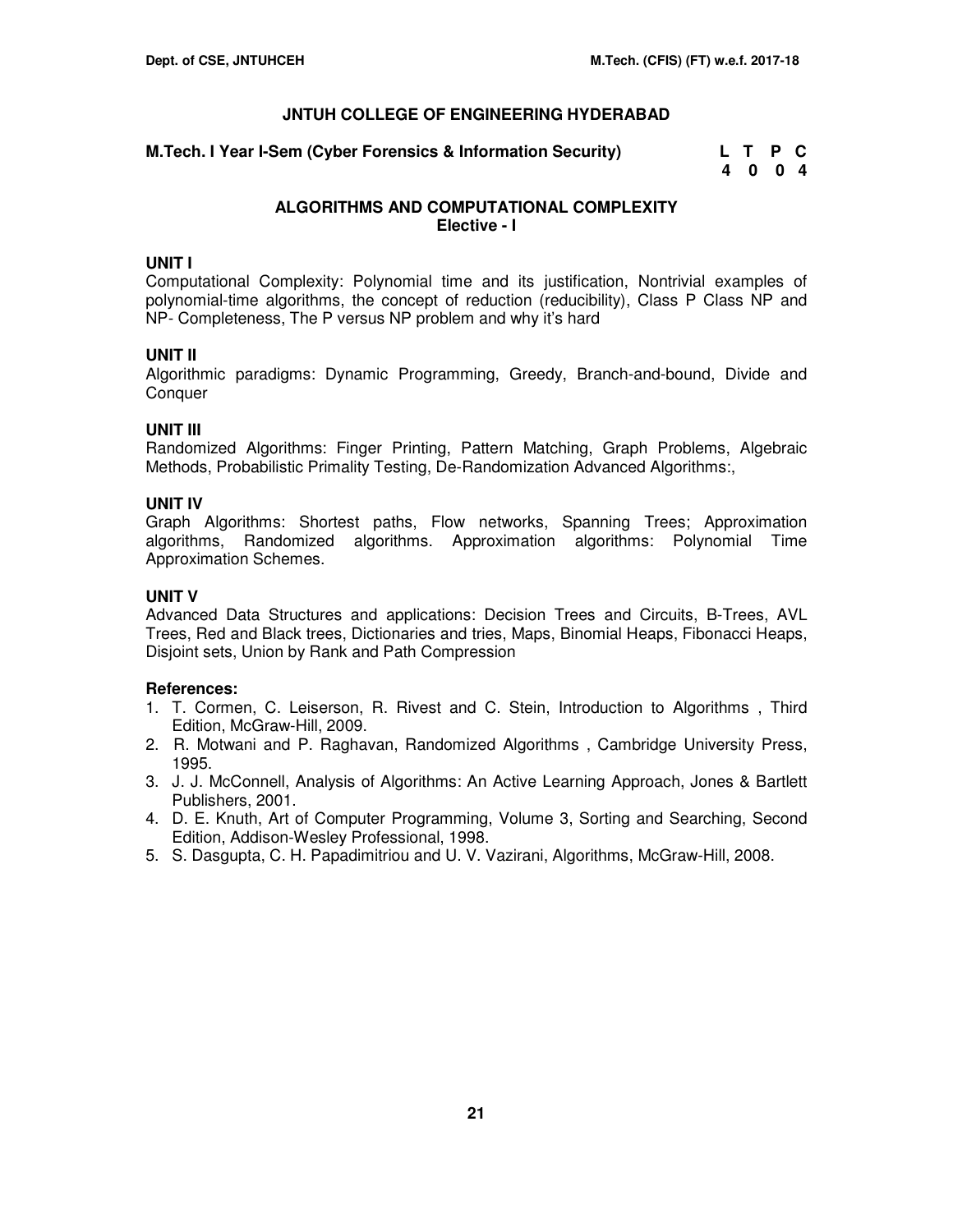**M.Tech. I Year I-Sem (Cyber Forensics & Information Security) L T P C** 

 **4 0 0 4** 

#### **ANDROID APPLICATION DEVELOPMENT Elective - I**

#### **Prerequisites:**

- **A Course on JAVA**
- A Course on DBMS

#### **Objectives:**

- $\approx$  To demonstrate their understanding of the fundamentals of Android operating systems
- $\infty$  To improves their skills of using Android software development tools
- $\geq$  To demonstrate their ability to develop software with reasonable complexity on mobile platform
- $\approx$  To demonstrate their ability to deploy software to mobile devices
- $\geq$  To demonstrate their ability to debug programs running on mobile devices

#### **Outcomes:**

- $\infty$  Student understands the working of Android OS Practically.
- $\approx$  Student will be able to develop Android user interfaces
- $\geq$  Student will be able to develop, deploy and maintain the Android Applications.

#### **Unit I:**

Introduction to Android Operating System:Android OS design and Features – Android development framework, SDK features, Installing and running applications on Eclipse platform, Creating AVDs, Types of Android applications, Best practices in Android programming, Android tools

Android application components – Android Manifest file, Externalizing resources like values, themes, layouts, Menus etc, Resources for different devices and languages, Runtime Configuration Changes

Android Application Lifecycle – Activities, Activity lifecycle, activity states, monitoring state changes

#### **Unit II:**

Android User Interface: Measurements – Device and pixel density independent measuring units Layouts – Linear, Relative, Grid and Table Layouts

User Interface (UI) Components – Editable and non editable TextViews, Buttons, Radio and Toggle Buttons, Checkboxes, Spinners, Dialog and pickers

Event Handling – Handling clicks or changes of various UI components

Fragments – Creating fragments, Lifecycle of fragments, Fragment states, Adding fragments to Activity, adding, removing and replacing fragments with fragment transactions, interfacing between fragments and Activities, Multi-screen Activities

#### **Unit III**

Intents and Broadcasts: Intent – Using intents to launch Activities, Explicitly starting new Activity, Implicit Intents, Passing data to Intents, Getting results from Activities, Native Actions, using Intent to dial a number or to send SMS

Broadcast Receivers – Using Intent filters to service implicit Intents, Resolving Intent filters, finding and using Intents received within an Activity

Notifications – Creating and Displaying notifications, Displaying Toasts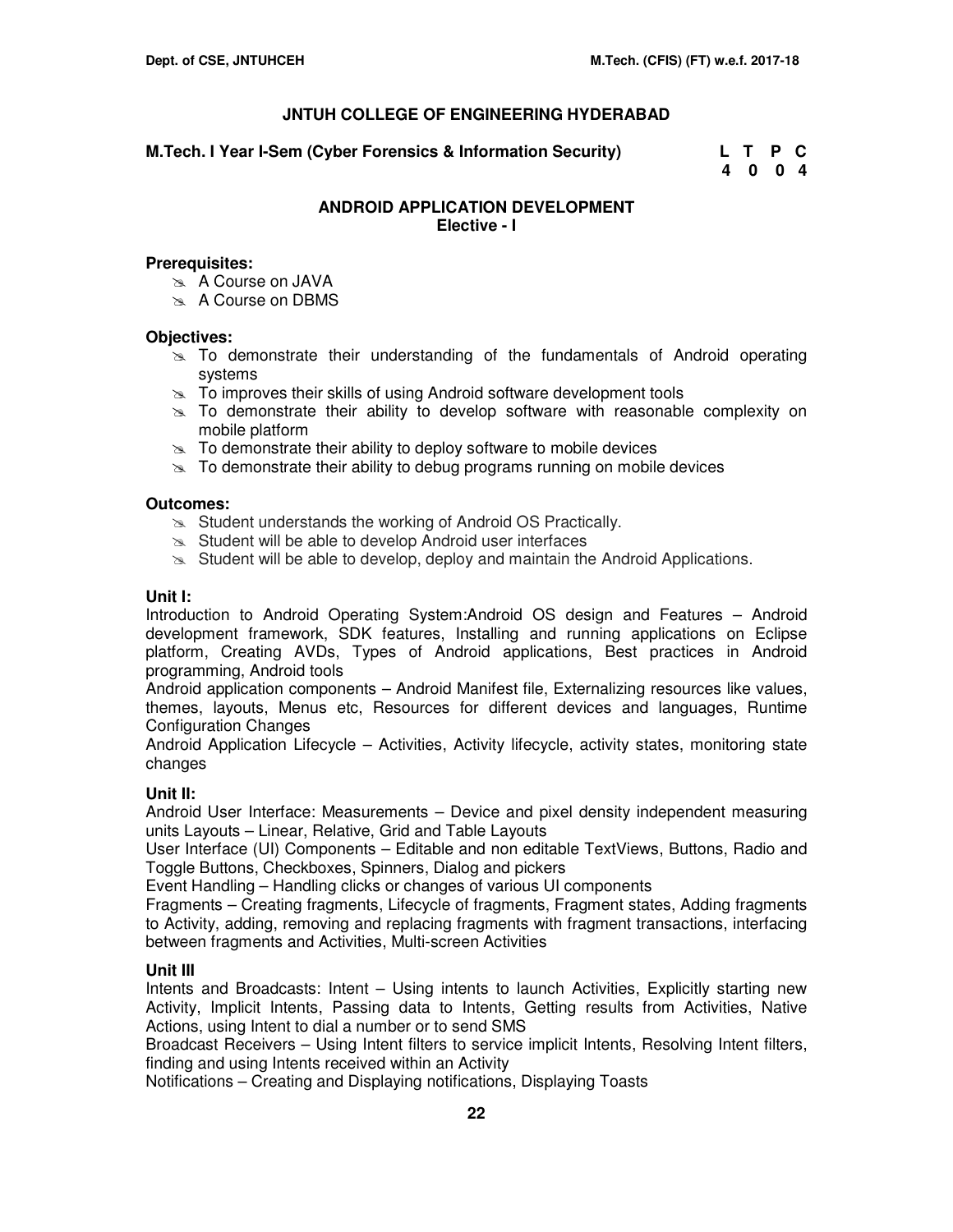# **Unit IV**

Persistent Storage: Files – Using application specific folders and files, creating files, reading data from files, listing contents of a directory Shared Preferences – Creating shared preferences, saving and retrieving data using Shared Preference

Database – Introduction to SQLite database, creating and opening a database, creating tables, inserting retrieving and deleting data, Registering Content Providers, Using content Providers (insert, delete, retrieve and update)

#### **Unit V**

Advanced Topics: Alarms – Creating and using alarms

Using Internet Resources – Connecting to internet resource, using download manager Location Based Services – Finding Current Location and showing location on the Map, updating location

# **Text Books:**

- 1. Professional Android 4 Application Development, Reto Meier, Wiley India, (Wrox) , 2012
- 2. Android Application Development for Java Programmers, James C Sheusi, Cengage Learning, 2013

#### **References:**

1. Beginning Android 4 Application Development, Wei-Meng Lee, Wiley India (Wrox), 2013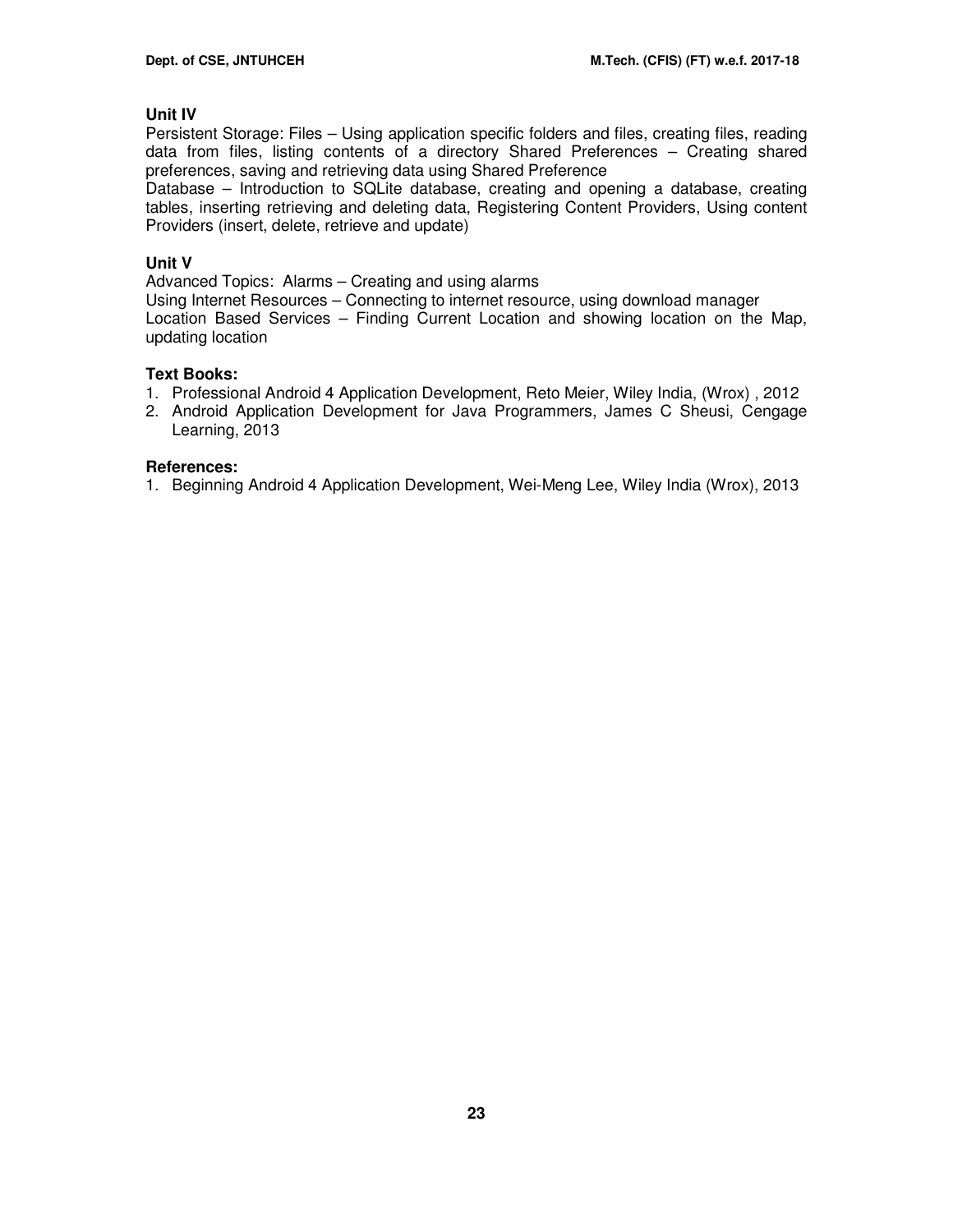**M.Tech. I Year I-Sem (Cyber Forensics & Information Security) L T P C** 

 **4 0 0 4** 

#### **SCRIPTING LANGUAGES Elective - I**

#### **Objectives**

The course demonstrates an in depth understanding of the tools and the scripting languages necessary for design and development of applications dealing with Bio-information/ Blo-data. The instructor is advised to discuss examples in the context of Bio-data/ Bio-information application development.

#### **UNIT-I**

Introduction to PERL and Scripting: Scripts and Programs, Origin of Scripting , Scripting Today, Characteristics of Scripting Languages, Uses for Scripting Languages, Web Scripting, and the universe of Scripting Languages. PERL- Names and Values, Variables, Scalar Expressions, Control Structures, arrays, list, hashes, strings, pattern and regular expressions, subroutines.

# **UNIT -II**

Advanced perl: Finer points of looping, pack and unpack, file system, eval, data structures, packages, modules, objects, interfacing to the operating system, Creating Internet ware applications, Dirty Hands Internet Programming, security Issues.

PHP Basics : PHP Basics- Features, Embedding PHP Code in you'r Web pages, Outputting the data to the browser, Data types, Variables, Constants, expressions, string interpolation, control structures, Function, Creating a Function, Function Libraries, Arrays, strings and Regular Expressions.

#### **UNIT – III**

Advanced PHP Programming: PHP and Web Forms, Files, PHP Authentication and Methodologies -Hard Coded, File Based, Database Based, IP Based, Login Administration, Uploading Files with PHP, Sending Email using PHP, PHP Encryption Functions, the Mcrypt package, Building Web sites for the World.

#### **UNIT -IV**

TCL : TCL Structure, syntax, Variables and Data in TCL, Control Flow, Data Structures, input/output, procedures, strings, patterns, files, Advance TCLe val, source, exec and uplevel commands, Name spaces, trapping errors, event driven programs, making applications internet aware, Nuts and Bolts Internet Programming, Security Issues, C Interface. Tk-Visual Tool Kits, Fundamental Concepts of Tk, Tk by example, Events and Binding, Perl-Tk.

#### **UNIT-V**

Python: Introduction to Python language, python-syntax, statements, functions, Built-infunctions and Methods, Modules in python, Exception Handling. Integrated Web Applications in Python — Building Small, Efficient Python Web Systems, Web Application Framework.

# **TEXT BOOKS**

- The World of Scripting Languages, David Barron, Wiley Publications.
- Python Web Programming, Steve Holden and David Beazley, New Riders Publications.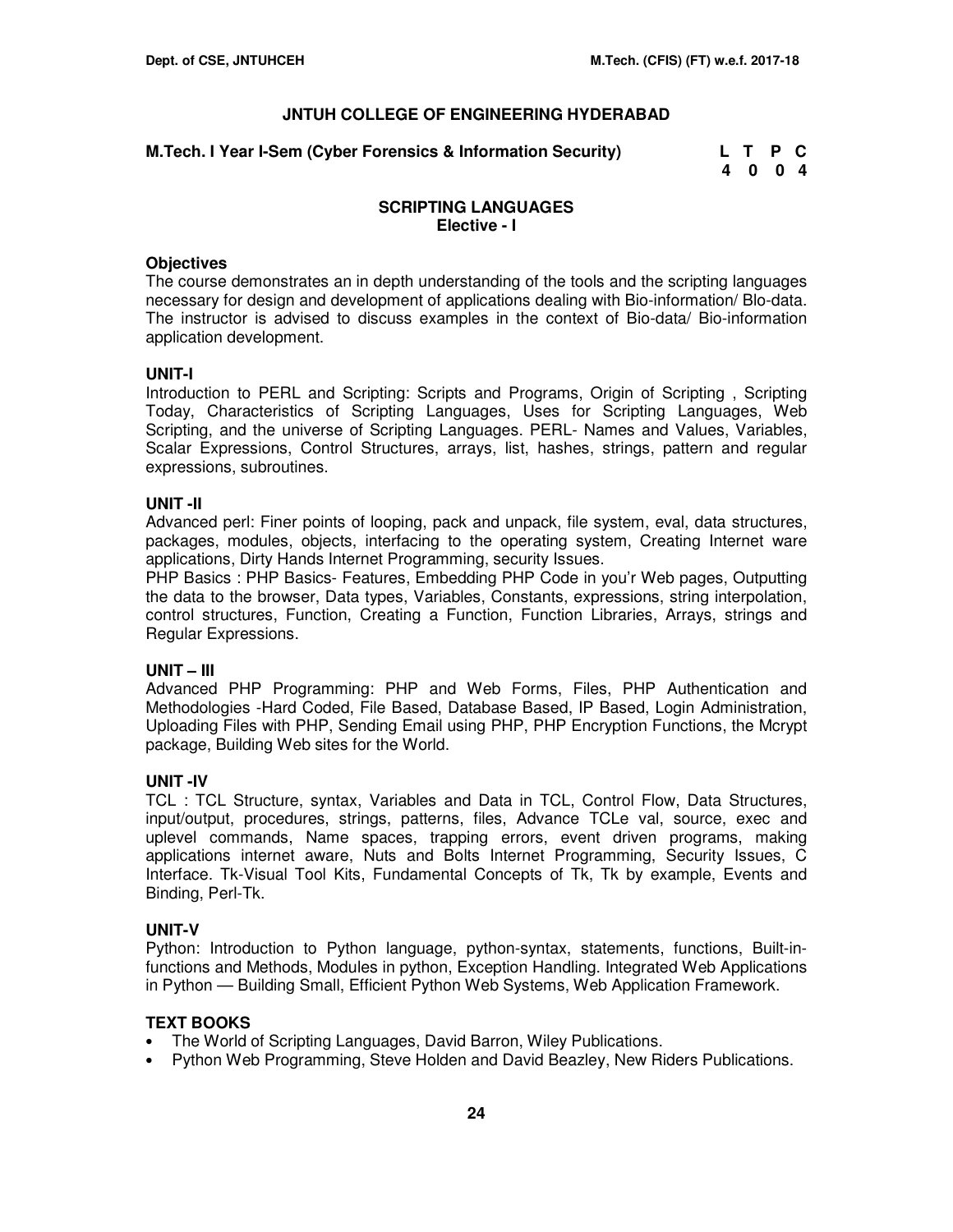• Beginning PHP and MySQL, 3" Edition, Jason Gilmore, Apress Publications (Dream tech.)

# **REFERENCE BOOKS**

- Open Source Web Development with LAMP using Linux, Apache, MySQL, Pen and PHP, J.Lee and B.Ware(Addison Wesley) Pearson Education.
- Programming Python,M.Lutz,SPD.
- PHP 6 Fast and Easy Web Development, Julie Meloni and Matt Telles, Cengage Learning Publications.
- PHP 5.1,l.Bayross and S.Shah, The X Team, SPD.
- Core Python Programming, Chun, Pearson Education.
- Guide to Programming with Python, M.Dawson, Cengage Learning.
- Pen by Example, E.Quigley, Pearson Education.
- Programming Perl,Larry Wall, T.Christiansen and J.Orwant,O'Reilly, SPD.
- Tcl and the Tk Tool kit, Ousterhout, Pearson Education.
- PHP and MySQL by Example, E.Quigley, Prentice Hall(Pearson).
- Perl Power, J.RFlynt, Cengage Learning.
- PHP Programming solutions, V.Vaswani, TMH.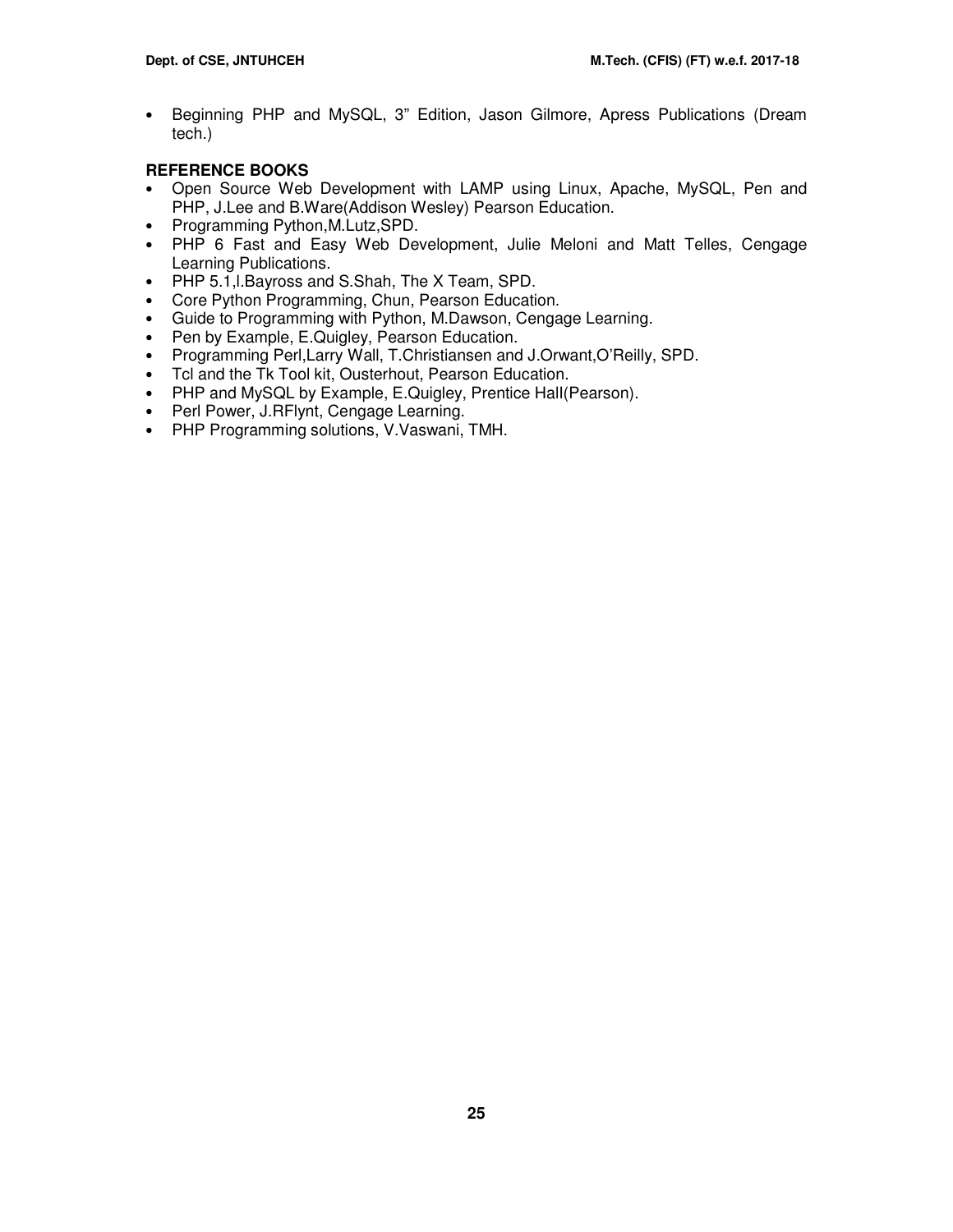**M.Tech. I Year I-Sem (Cyber Forensics & Information Security) L T P C** 

 **4 0 0 4** 

# **IoT SECURITY Elective – II**

# **Prerequisites: NIL**

# **Objectives:**

- $\geq$  To introduce the terminology, technology and its applications
- $\gg$  To introduce the raspberry PI platform, that is widely used in IoT applications
- $\gg$  To introduce the implementation of web based services on IoT devices

# **Outcomes:**

- $\geq$  Understand the new computing technologies
- $\geq$  Able to apply the latest computing technologies like cloud computing technology and Big Data
- $\geq$  Ability to introduce the concept of M2M (machine to machine) with necessary protocols
- $\geq$  Get the skill to program using python scripting language which is used in many IoT devices

# **Unit I**

Introduction to Internet of Things –Definition and Characteristics of IoT, Physical Design of IoT – IoT Protocols, IoT communication models, Iot Communication APIs IoT enabaled Technologies – Wireless Sensor Networks, Cloud Computing, Big data analytics, Communication protocols, Embedded Systems, IoT Levels and Templates Domain Specific IoTs – Home, City, Environment, Energy, Retail, Logistics, Agriculture, Industry, health and Lifestyle

# **Unit II**

IoT and M2M – Software defined networks, network function virtualization, difference between SDN and NFV for IoT Basics of IoT System Management with NETCOZF, YANG-NETCONF, YANG, SNMP NETOPEER

#### **Unit III**

Introduction to Python - Language features of Python, Data types, data structures, Control of flow, functions, modules, packaging, file handling, data/time operations, classes, Exception handling Python packages - JSON, XML, HTTPLib, URLLib, SMTPLib

# **Unit IV**

IoT Physical Devices and Endpoints - Introduction to Raspberry PI-Interfaces (serial, SPI, I2C) Programming – Python program with Raspberry PI with focus of interfacing external gadgets, controlling output, reading input from pins.

# **Unit V**

IoT Physical Servers and Cloud Offerings – Introduction to Cloud Storage models and communication APIs Webserver – Web server for IoT, Cloud for IoT, Python web application framework Designing a RESTful web API

# **Text Books:**

- 1. Internet of Things A Hands-on Approach, Arshdeep Bahga and Vijay Madisetti, Universities Press, 2015, ISBN: 9788173719547
- 2. Getting Started with Raspberry Pi, Matt Richardson & Shawn Wallace, O'Reilly (SPD), 2014, ISBN: 9789350239759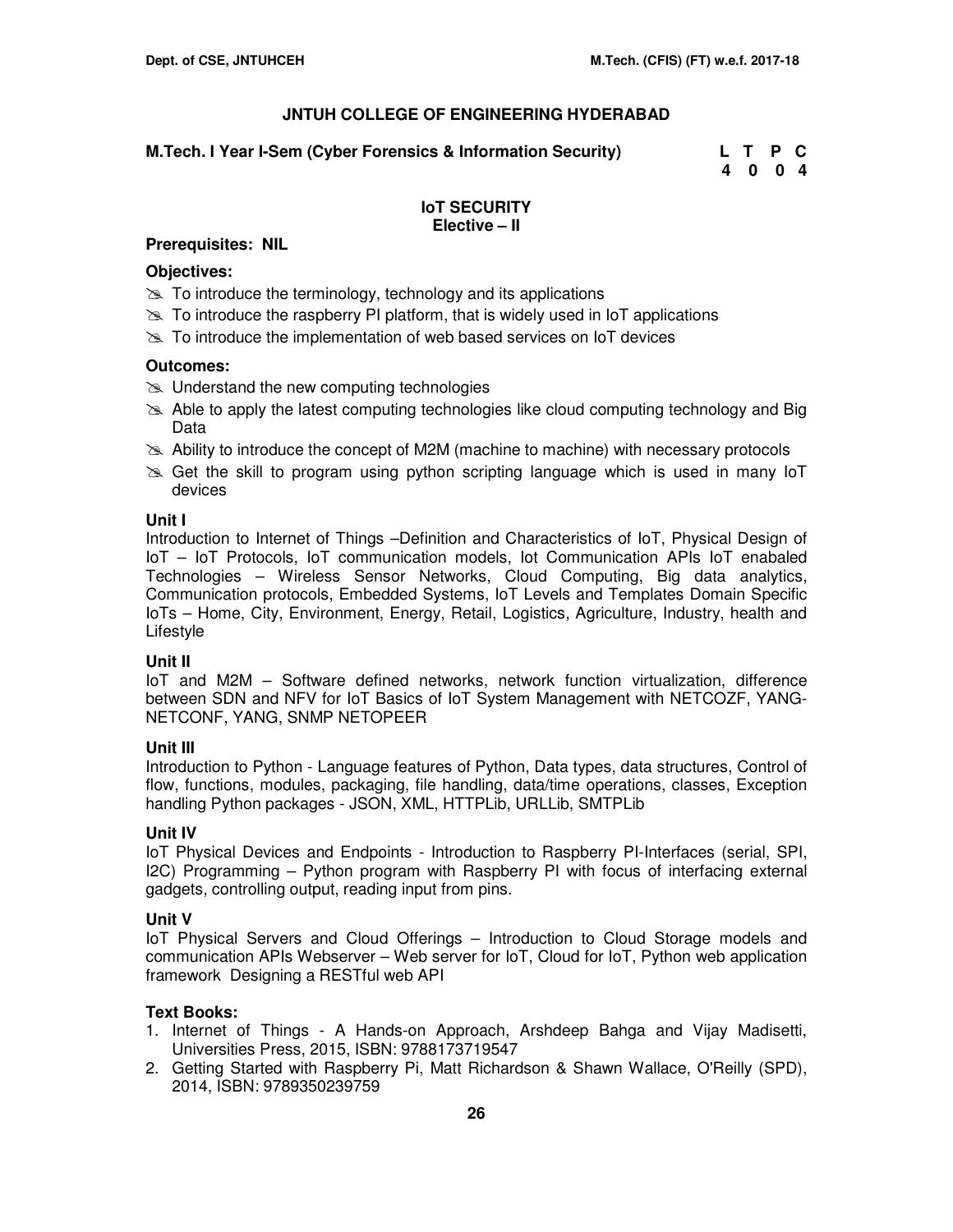**M.Tech. I Year I-Sem (Cyber Forensics & Information Security) L T P C** 

 **4 0 0 4** 

#### **MALWARE ANALYSIS Elective – II**

#### **Unit I**

Introduction to malware, Basic Static and Dynamic Analysis, Overview of Windows file format, PEView.exe, Patching Binaries , Disassembly(objdump, IDA Pro),

#### **Unit II**

Introduction to IDA, Introduction to Reverse Engineering, Extended Reverse Engineering using GDB and IDA, Advanced Dynamic Analysis - debugging tools and concepts, Malware Behavior - malicious activities and techniques,

# **Unit III**

Analyzing Windows programs – WinAPI, Handles, Networking , COM, Data Encoding, Malware Countermeasures , Covert Launching and Execution,

# **Unit IV**

Anti Analysis- Anti Disassembly, VM, Debugging -, Packers – packing and upacking, Intro to Kernel – Kernel basics, Windows Kernel API, Windows Drivers,

# **Unit V**

Kernel Debugging - , Rootkit Techniques- Hooking, Patching, Kernel Object Manipulation , Rootkit Anti-forensics , Covert analysis

# **Text books / references:**

- 1. Michael Sikorski and Andrew Honig, " Practical Malware Analysis", No Starch Press,2012
- 2. Jamie Butler and Greg Hoglund, "Rootkits: Subverting the Windows Kernel", Addison-Wesley, 2005
- 3. Dang, Gazet, Bachaalany, "Practical Reverse Engineering",Wiley,2014 4. Reverend Bill Blunden, "The Rootkit Arsenal: Escape and Evasion in the Dark Corners of the System" Second Edition, Jones & Bartlett, 2012.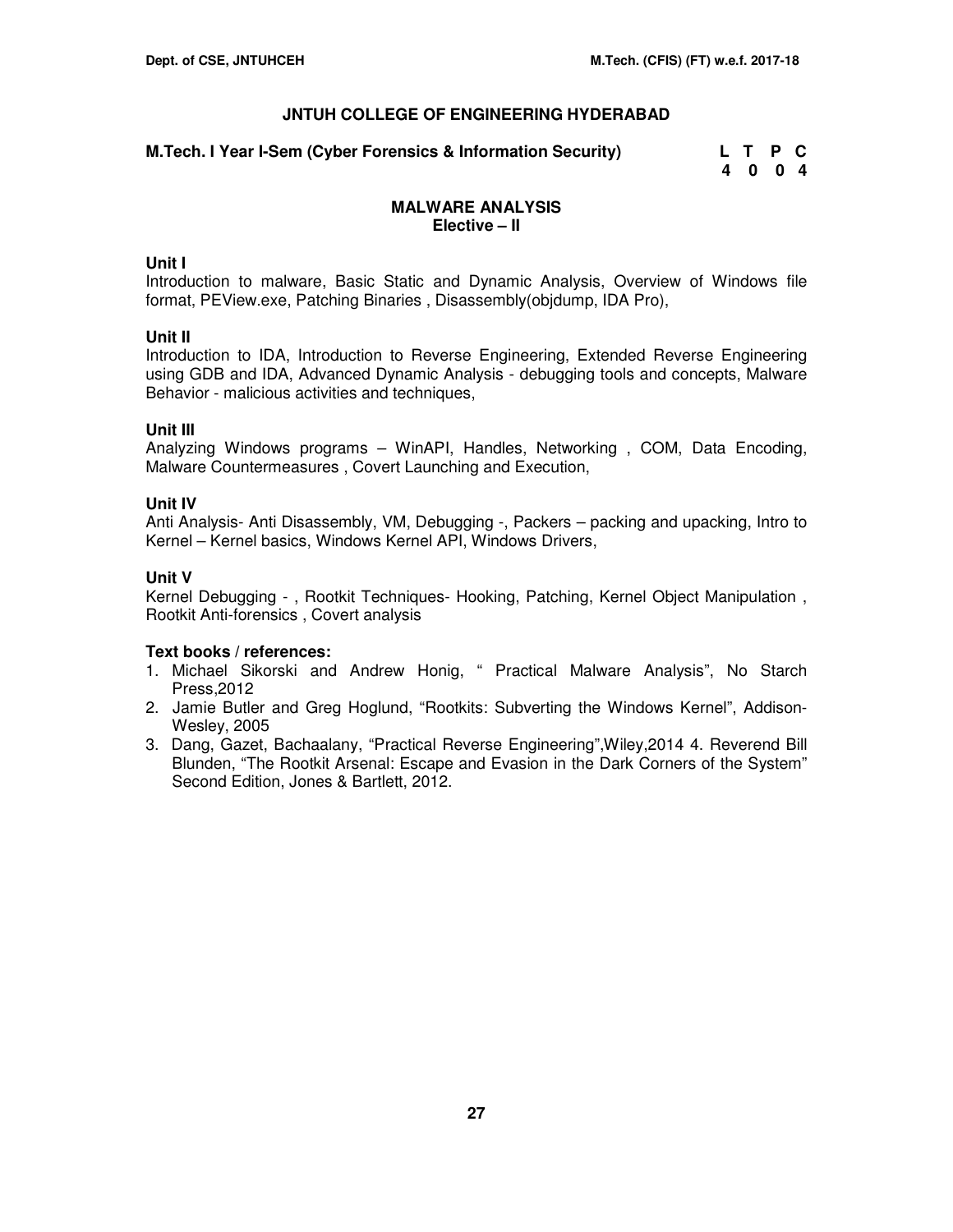**M.Tech. I Year I-Sem (Cyber Forensics & Information Security) L T P C** 

 **4 0 0 4** 

# **INFORMATION SYSTEMS CONTROL AND AUDIT Elective – II**

# **Objectives:**

To understand the foundations of information systems auditing To understand the management, application control framework To understand about the evidence collection and evidence evaluation process

# **Unit- I**

Overview of Information System Auditing, Effect of Computers on Internal Controls, Effects of Computers on Auditing, Foundations of information Systems Auditing, Conducting an Information Systems Audit.

The management Control Framework-I: Introduction, Evaluating the planning Function, Evaluating the Leading Function, Evaluating the Controlling Function, Systems Development Management Controls, Approaches to Auditing Systems Development, Normative Models of the Systems Development Process, Evaluating the Major phases in the Systems Development Process, Programming Management Controls, Data Resource Management Controls.

# **Unit- II**

The Management Control Framework-II: Security Management Controls, Operations management Controls Quality assurance Management Controls.

The Application Control Framework-I: Boundary Controls, Input Controls, Communication Controls.

# **Unit-III**

The Application Control Framework-II: Processing Controls, Database Controls, output Controls.

# **Unit- IV**

Evidence Collection: Audit Software, Code Review, Test Data, and Code Comparison, Concurrent Auditing techniques, Interviews, Questionnaires, and Control Flowcharts. Performance Management tools.

# **Unit -V**

Evidence Evaluation: Evaluating Asset Safeguarding and Data Integrity, Evaluating System Effectiveness, Evaluating System Efficiency.

#### **References**

- 1. Ron Weber, Information Systems Control and Audit, Pearson Education, 2002.
- 2. M.Revathy Sriram, Systems Audit, TMH, New Delhi, 2001.
- 3. Jalote : Software Project Mangement in Practice, Pearson Education
- 4. Royce : Software Project Management, Pearson Education.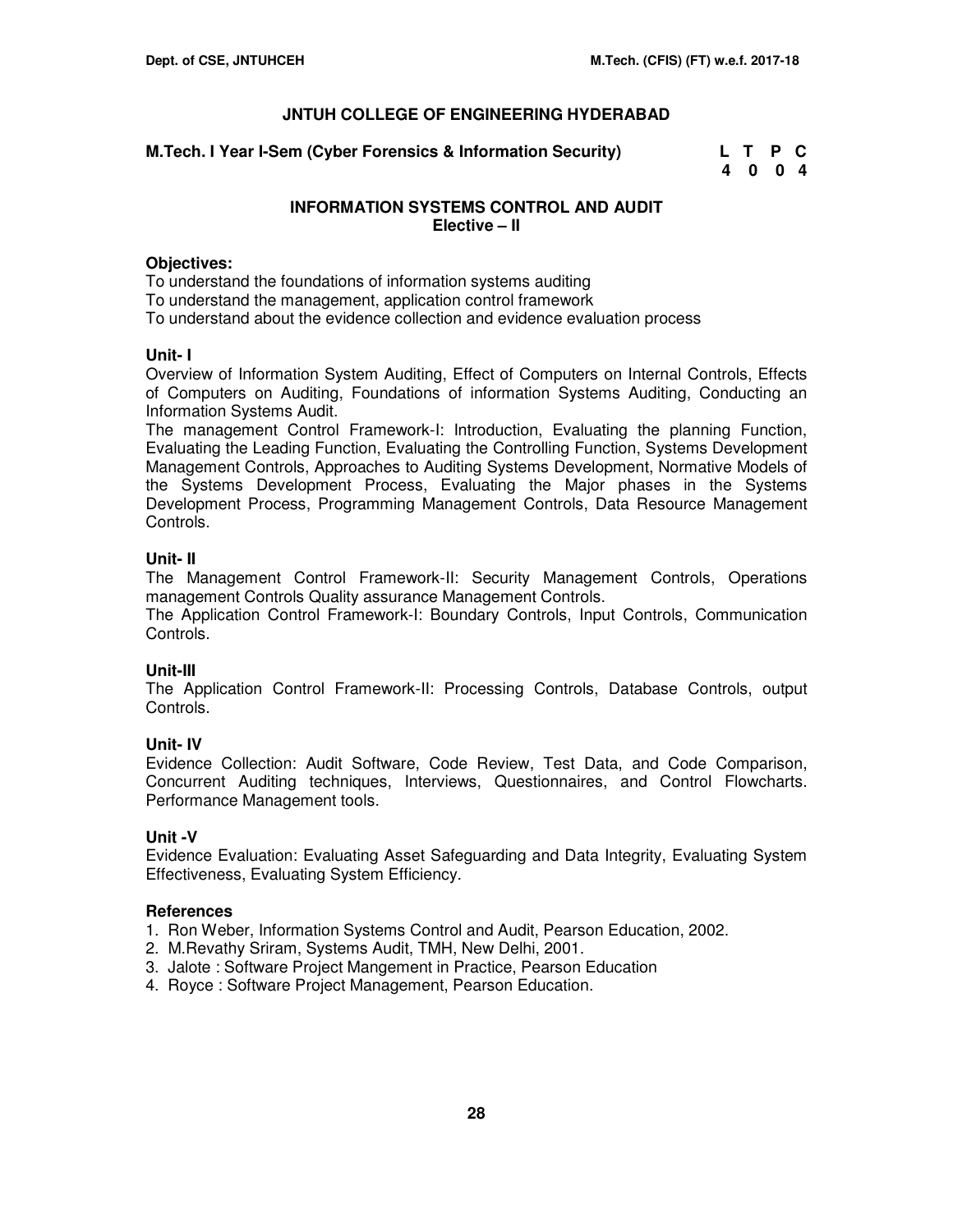**M.Tech. I Year I-Sem (Cyber Forensics & Information Security) L T P C** 

 **4 0 0 4** 

# **INFORMATION THEORY AND CODING Elective – III**

#### **Unit I**

Overview; Basic Concepts - Entropy and Mutual information;

#### **Unit II**

Lossless Source Coding - Source entropy rate; Kraft inequality; Huffman code; Asymptotic equipartition property; Universal coding; Noisy Channel Coding - Channel capacity;

# **Unit III**

Random channel codes; Noisy channel coding theorem for discrete memoryless channels;

# **Unit IV**

Typical sequences; Error exponents; Feedback; Continuous and Gaussian channels; Lossy Source Coding - Rate- Distortion functions;

#### **Unit V**

Random source codes; Joint source-channel coding and the separation theorem. Compression as a Case Study (LZ & MPEG)

#### **References**:

- 1. S. Lin and D. J. Costello, Error Control Coding Fundamentals and Applications, Second Edition, Pearson Education Inc., NJ., USA, 2004
- 2. S. Lin and D. J. Costello, Error Control Coding, Second Edition, Prentice Hall, 1983.
- 3. R. Bose, Information Theory, Coding and Cryptography , Tata McGraw-Hill, 2003.
- 4. E. R. Berlekamp, Algebraic Coding Theory , McGraw-Hill, New York, 1968.
- 5. R. E. Blahut, Algebraic Codes for Data Transmission , Cambridge University Press Cambridge, UK, 2003.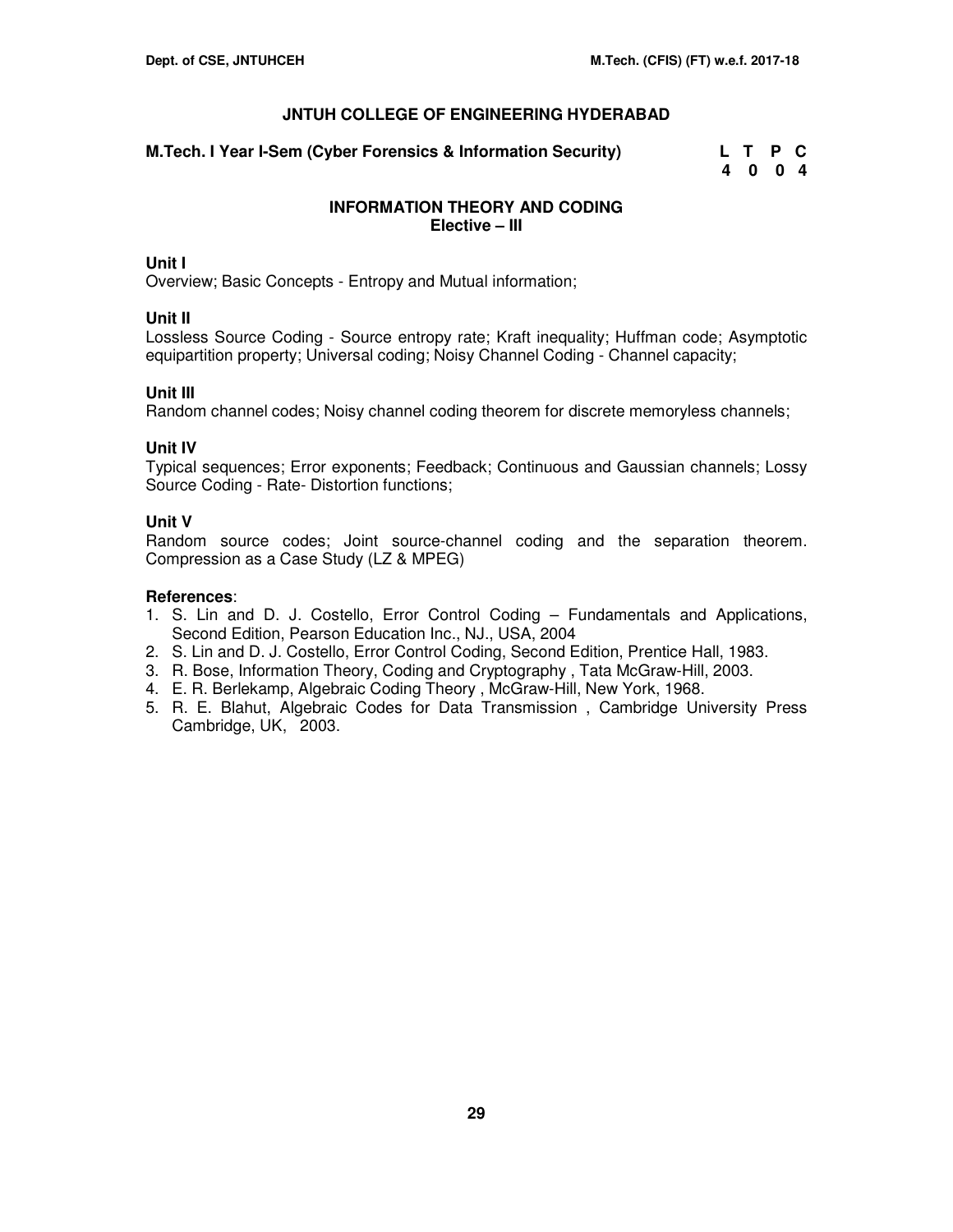#### **M.Tech. I Year I-Sem (Cyber Forensics & Information Security) L T P C**

 **4 0 0 4** 

# **DATA MINING Elective – III**

#### **Prerequisites**

- **A Course on "Database Management System"**
- $\infty$  Knowledge of probability and statistics

#### **Objectives:**

- $\approx$  This course presents the techniques for mining different types of data.
- $\approx$  It is also presents methods for mining data streams, Time Series data.
- $\geq$  It then describes methods for web mining, distributed data mining, social networks analysis.

#### **Outcomes:**

- $\approx$  Ability to extract knowledge from different sources of data such as streams, web, sequences.
- **EX** Discover frequent patterns, sequence patterns.
- $\approx$  Ability to perform periodicity analysis
- s. Ability to generate and use knowledge from web content, web usage data.
- $\geq$  Apply data mining techniques to social media data to perform social networks analysis.

#### **Unit I**

Sequential Pattern Mining concepts, primitives, scalable methods; Transactional Patterns and other temporal based frequent patterns, Mining Time series Data,

#### **Unit II**

Periodicity Analysis for time related sequence data, Trend analysis, Similarity search in Time-series analysis;

#### **Unit III**

Mining Data Streams, Methodologies for stream data processing and stream data systems, Frequent pattern mining in stream data, Sequential Pattern Mining in Data Streams, Classification of dynamic data streams, Class Imbalance Problem;

#### **Unit IV**

Graph Mining, Mining frequent subgraphs, finding clusters, hub and outliers in large graphs, Graph Partitioning; Web Mining, Mining the web page layout structure, mining web link structure, mining multimedia data on the web, Automatic classification of web documents and web usage mining;

#### **Unit V**

Distributed Data Mining, Distribute data mining framework, Distributed data source, Distributed data mining techniques, Distributed classifier learning, distributed clustering, distributed association rule mining and Challenges of distributed data mining; Social Network Analysis, characteristics of social Networks.

#### **Reading:**

- 1. Jiawei Han and M Kamber , Data Mining Concepts and Techniques, , Second Edition, Elsevier Publication, 2011.
- 2. Vipin Kumar, Introduction to Data Mining Pang-Ning Tan, Michael Steinbach, Addison Wesley, 2006.
- 3. G Dong and J Pei, Sequence Data Mining, Springer, 2007.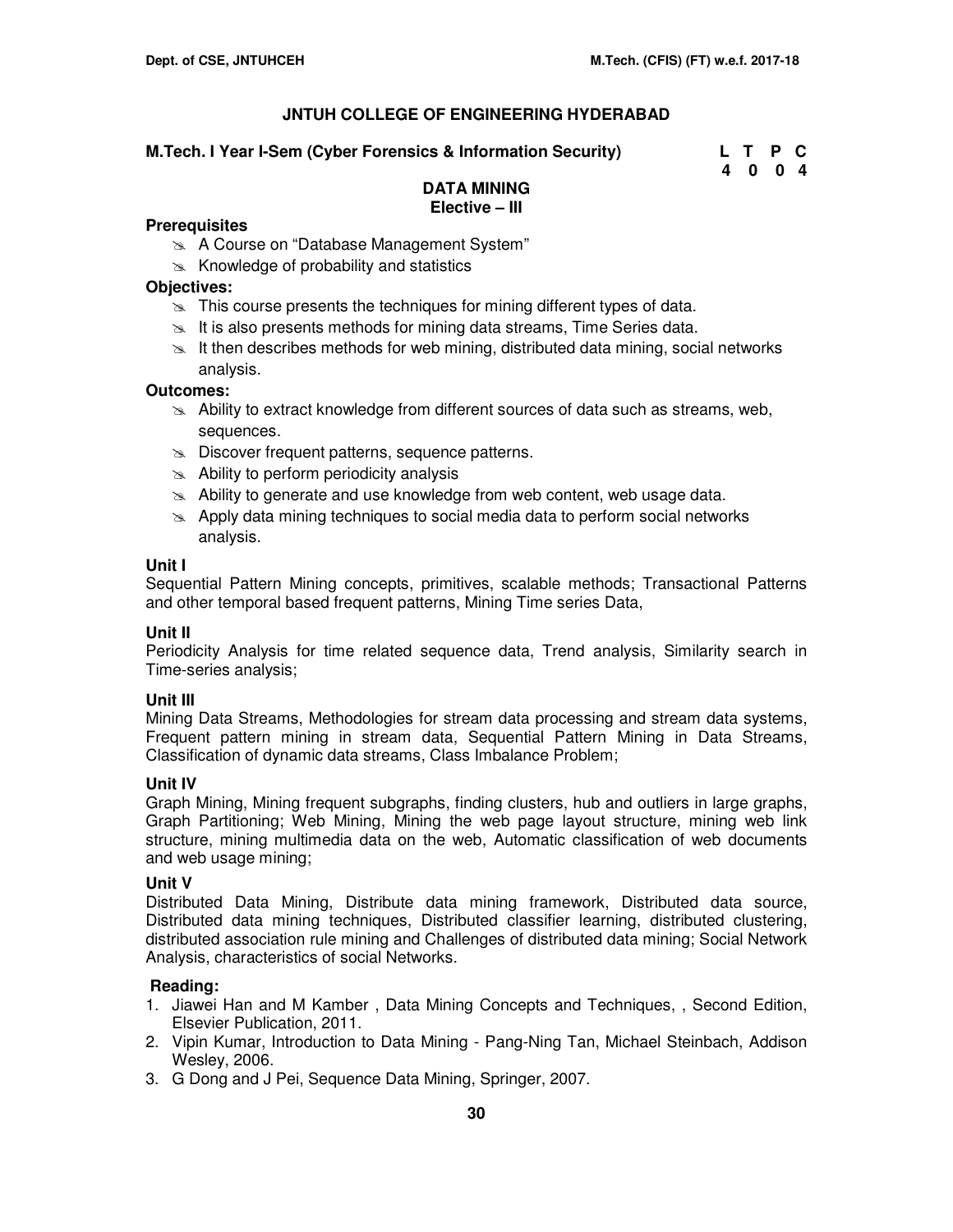**M.Tech. I Year I-Sem (Cyber Forensics & Information Security) L T P C** 

 **4 0 0 4** 

#### **MOBILE APPLICATION SECURITY Elective – III**

**UNIT I: Top Mobile Issues and Development Strategies:** Top Issues Facing Mobile Devices, Physical Security , Secure Data Storage (on Disk), Strong Authentication with Poor Keyboards , Multiple-User Support with Security, Safe Browsing Environment , Secure Operating Systems, Application Isolation, Information Disclosure, Virus, Worms, Trojans, Spyware, and Malware , Difficult Patching/Update Process, Strict Use and Enforcement of SSL, Phishing , Cross-Site Request Forgery (CSRF), Location Privacy/Security, Insecure Device Drivers, Multifactor Authentication, Tips for Secure Mobile Application Development .

**UNIT II: WAP and Mobile HTML Security** :WAP and Mobile HTML Basics , Authentication on WAP/Mobile HTML Sites , Encryption , Application Attacks on Mobile HTML Sites ,Cross-Site Scripting , SQL Injection , Cross-Site Request Forgery , HTTP Redirects , Phishing , Session Fixation , Non-SSL Login , WAP and Mobile Browser Weaknesses , Lack of HTTPOnly Flag Support , Lack of SECURE Flag Support , Handling Browser Cache , WAP Limitations.

**UNIT III: Bluetooth Security**: Overview of the Technology , History and Standards , Common Uses , Alternatives , Future , Bluetooth Technical Architecture , Radio Operation and Frequency, Bluetooth Network Topology , Device Identification , Modes of Operation , Bluetooth Stack ,Bluetooth Profiles , Bluetooth Security Features , Pairing , Traditional Security Services in Bluetooth, Security "Non-Features" , Threats to Bluetooth Devices and Networks, Bluetooth Vulnerabilities , Bluetooth Versions Prior to v1.2, Bluetooth Versions Prior to v2.1.

**UNIT IV: SMS Security**: Overview of Short Message Service, Overview of Multimedia Messaging Service, Wireless Application Protocol (WAP), Protocol Attacks , Abusing Legitimate Functionality, Attacking Protocol Implementations, Application Attacks , iPhone Safari , Windows Mobile MMS, Motorola RAZR JPG Overflow, Walkthroughs ,Sending PDUs ,Converting XML to WBXML .

**UNIT V Enterprise Security on the Mobile OS**: Device Security Options , PIN , Remote , 346 Secure Local Storage , Apple iPhone and Keychain , Security Policy Enforcement ,Encryption ,Full Disk Encryption ,E-mail Encryption , File Encryption , Application Sandboxing, Signing, and Permissions , Application Sandboxing , Application Signing , Permissions, Buffer Overflow Protection, Windows Mobile, iPhone, Android, BlackBerry, Security Feature Summary.

# **TEXT BOOK:**

1. "Mobile Application Security", Himanshu Dwivedi, Chris Clark, David Thiel, TATA McGRAW-Hill.

# **REFERENCES:**

- 1. "Mobile and Wireless Network Security and Privacy", Kami S.Makki,et al, Springer.
- 2. "Android Security Attacks Defenses", Abhishek Dubey, CRC Press.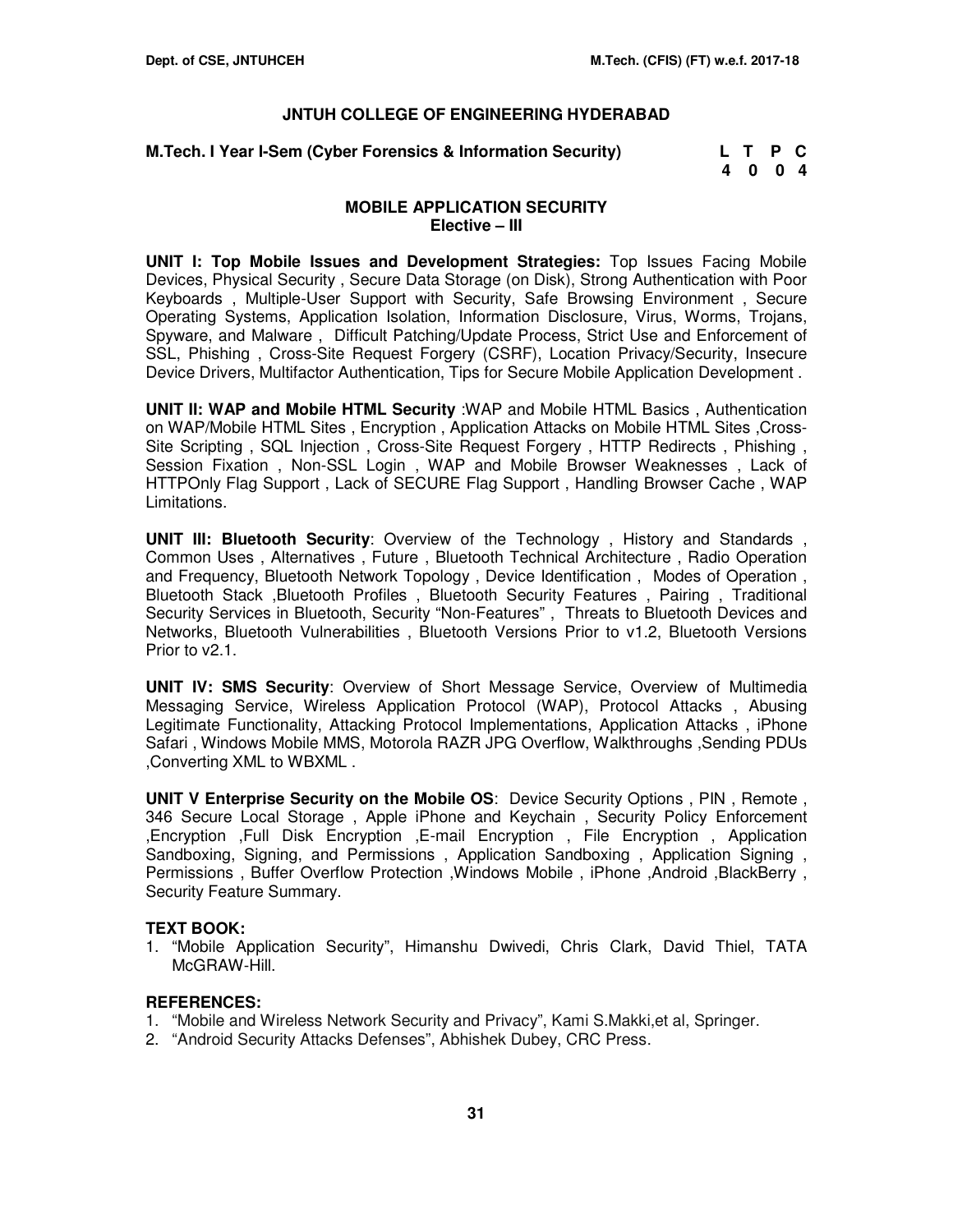**M.Tech. I Year I-Sem (Cyber Forensics & Information Security) L T P C** 

 **4 0 0 4** 

# **R PROGRAMMING Elective – IV**

#### **Objectives**:

- Understanding and being able to use basic programming concepts
- Automate data analysis
- Working collaboratively and openly on code
- Knowing how to generate dynamic documents
- Being able to use a continuous test-driven development approach

# **UNIT – I**

Introduction: Overview of R, R data types and objects, reading and writing data, sub setting R Objects, Essentials of the R Language, Installing R, Running R, Packages in R, Calculations, Complex numbers in R, Rounding, Arithmetic, Modulo and integer quotients, Variable names and assignment, Operators, Integers, Factors, Logical operations

#### **UNIT –II**

Control structures, functions, scoping rules, dates and times, Introduction to Functions, preview of Some Important R Data Structures, Vectors, Character Strings, Matrices, Lists, Data Frames, Classes

#### **VECTORS**

Generating sequences, Vectors and subscripts, Extracting elements of a vector using subscripts, Working with logical subscripts, Scalars, Vectors, Arrays, and Matrices ,Adding and Deleting Vector Elements, Obtaining the Length of a Vector, Matrices and Arrays as Vectors Vector Arithmetic and Logical Operations, Vector Indexing, Common Vector **Operations** 

#### **UNIT –III**

LISTS, Creating Lists , General List Operations, List Indexing Adding and Deleting List Elements ,Getting the Size of a List , Extended Example: Text Concordance Accessing List Components and Values Applying Functions to Lists, DATA FRAMES, Creating Data Frames, Accessing Data Frames ,Other Matrix-Like Operations

#### **UNIT—IV**

FACTORS AND TABLES, Factors and Levels, Common Functions Used with Factors, Working with Tables, Matrix/Array-Like Operations on Tables , Extracting a Subtable, Finding the Largest Cells in a Table, Math Functions, Calculating a Probability, Cumulative Sums and Products, Minima and Maxima, Calculus, Functions for Statistical Distributions

#### **UNIT—V**

#### OBJECT-ORIENTED PROGRAMMING

S Classes, S Generic Functions, Writing S Classes, Using Inheritance, S Classes, Writing S Classes, Implementing a Generic Function on an S Class, visualization, Simulation, code profiling, Statistical Analysis with R, data manipulation

# **TEXT BOOKS:**

- 1. R Programming for Data Science by Roger D. Peng
- 2. The Art of R Programming by Prashanth singh, Vivek Mourya, Cengage India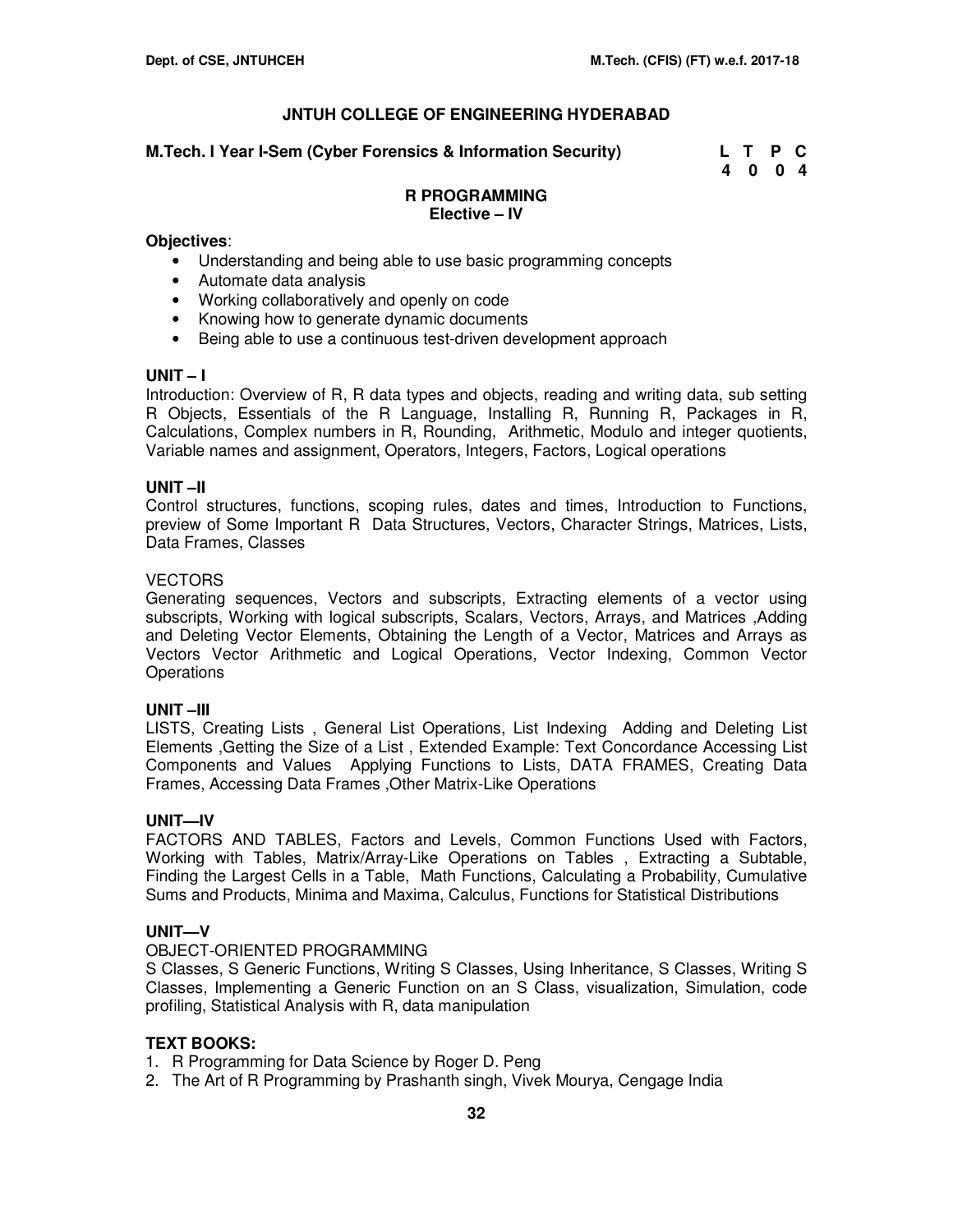**M.Tech. I Year I-Sem (Cyber Forensics & Information Security) L T P C** 

 **4 0 0 4** 

#### **DEEP LEARNING Elective - IV**

#### **Prerequisites: Machine Learning**

#### **Unit I**

Introduction: Feedforward Neural networks. Gradient descent and the backpropagation algorithm. Unit saturation, aka the vanishing gradient problem, and ways to mitigate it. RelUHeuristics for avoiding bad local minima. Heuristics for faster training. Nestorsaccelerated gradient descent. Regularization. Dropout.

# **Unit II**

Convolutional Neural Networks Architectures, convolution / pooling layers Recurrent Neural Networks LSTM, GRU, Encoder Decoder architectures.

# **Unit III**

Deep Unsupervised Learning Autoencoders (standard, sparse, denoising, contractive, etc), Variational Autoencoders, Adversarial Generative Networks, Autoencoder and DBM Attention and memory models, Dynamic memory networks Applications of Deep Learning to Computer Vision Image segmentation, object detection, automatic image captioning, Image generation with Generative adversarial networks, video to text with LSTM models. Attention models for computer vision tasks.

#### **Unit IV**

Applications of Deep Learning to NLP: Introduction to NLP and Vector Space Model of Semantics Word Vector Representations: Continuous Skip-Gram Model,Continuous Bag-of Words model (CBOW), Glove, Evaluations and Applications in word similarity, analogy reasoning Named Entity Recognition.

#### **Unit V**

Opinion Mining using Recurrent Neural Networks Parsing and Sentiment Analysis using Recursive Neural Networks Sentence Classification using Convolutional Neural Networks Dialogue Generation with LSTMs Applications of Dynamic Memory Networks in NLP Recent Research in NLP using Deep Learning: Factoid Question Asnwering, similar question detection, Dialogue topic tracking, Neural Summarization, Smart Reply.

# **Reference Books and Papers:**

- 1. Bengio, Yoshua, Ian J. Goodfellow, and Aaron Courville. "Deeplearning." An MIT Press book in preparation. (2015).
- 2. Bengio, Yoshua. "Learning deep architectures for AI." Foundations and trends in Machine Learning 2.1 (2009): 1127.
- 3. Hochreiter, Sepp, and Jargen Schmidhuber. "Long short-term memory." Neural computation 9.8 (1997): 17351780.
- 4. Oquab, Maxime, et al. "Learning and transferring midlevel image representations using convolutional neural networks." Proceedings of the IEEE conference on computer vision and pattern recognition. 2014.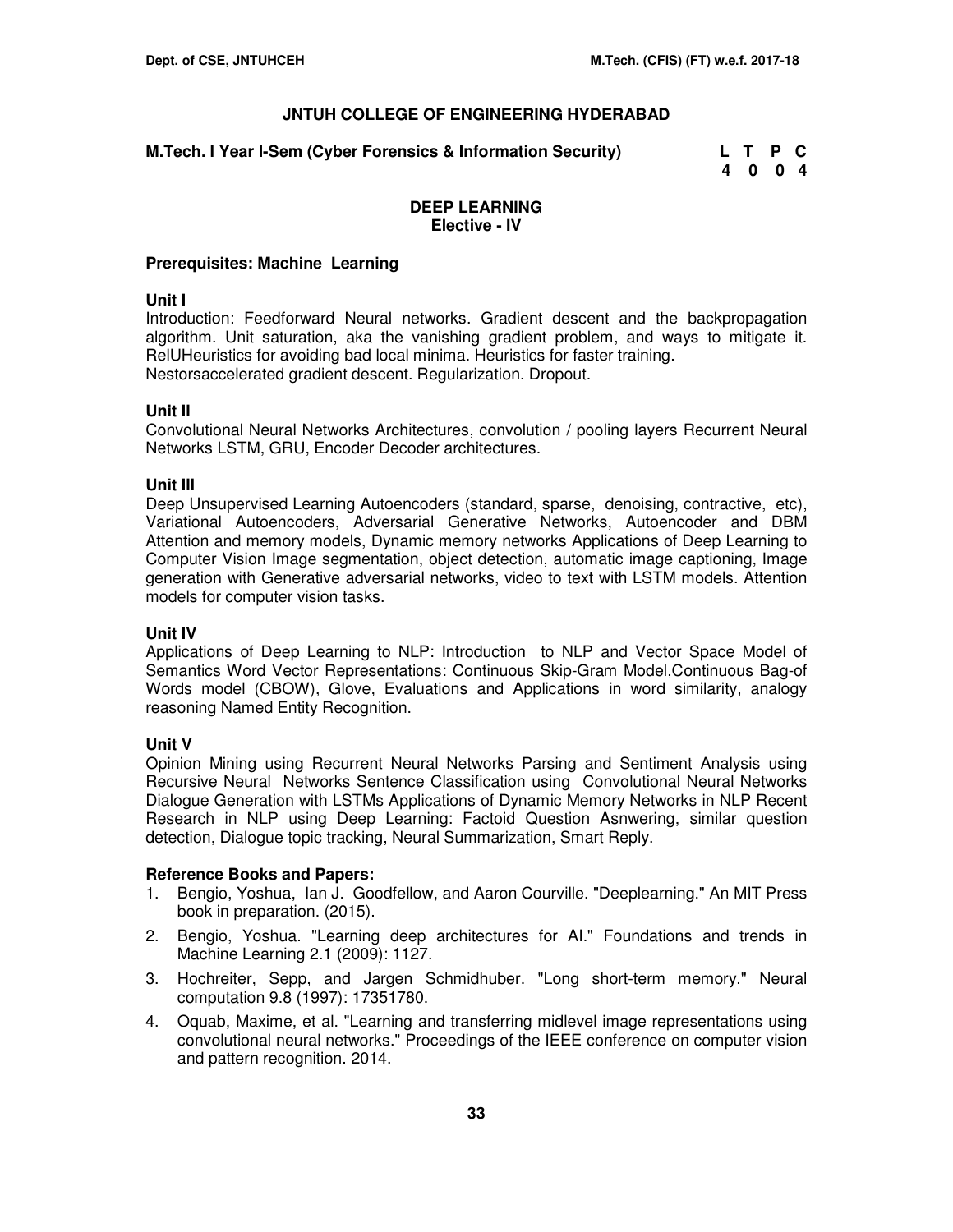- 5. Bengio, Yoshua, et al. "A neural probabilistic language model." journal of machine learning research 3.Feb (2003). Collobert,
- 6. Ronan, et al. "Natural language processing (almost) from scratch." Journal of Machine Learning Research 12.Aug (2011): 2493-2537.
- 7. Mikolov, Tomas, et al. "Efficient estimation of word representations in vector space." arXiv preprint arXiv:1301.3781 (2013).
- 8. Pennington, Jeffrey, Richard Socher, and Christopher D. Manning. "Glove: Global Vectors for Word Representation." EMNLP. Vol. 14. 2014.
- 9. Kim, Yoon. "Convolutional neural networks for sentence classification." EMNLP (2014). Oquab, Maxime, et al. "Learning and transferring mid-level image representations using convolutional neural networks." Proceedings of the IEEE conference on computer vision and pattern recognition. 2014.
- 10. Kumar, Ankit, et al. "Ask me anything: Dynamic memory networks for natural language processing." arXiv preprint arXiv:1506.07285 (2015).
- 11. Sutskever, Ilya, Oriol Vinyals, and Quoc V. Le. "Sequence to sequence learning with neural networks." Advances in neural information processing systems. 2014.
- 12. Kalchbrenner, Nal, Edward Grefenstette, and Phil Blunsom. "A convolutional neural network for modelling sentences." ACL (2014).
- 13. Socher, Richard, et al. "Recursive deep models for semantic compositionality over a sentiment treebank." Proceedings of the conference on empirical methods in natural language processing (EMNLP). Vol. 1631. 2013.
- 14. Socher, Richard, et al. "Parsing with Compositional Vector Grammars." ACL. 2013. Abadi, Martın, et al. "Tensorflow: Large-scale machine learning on heterogeneous distributed systems." arXiv preprint arXiv:1603.04467 (2016).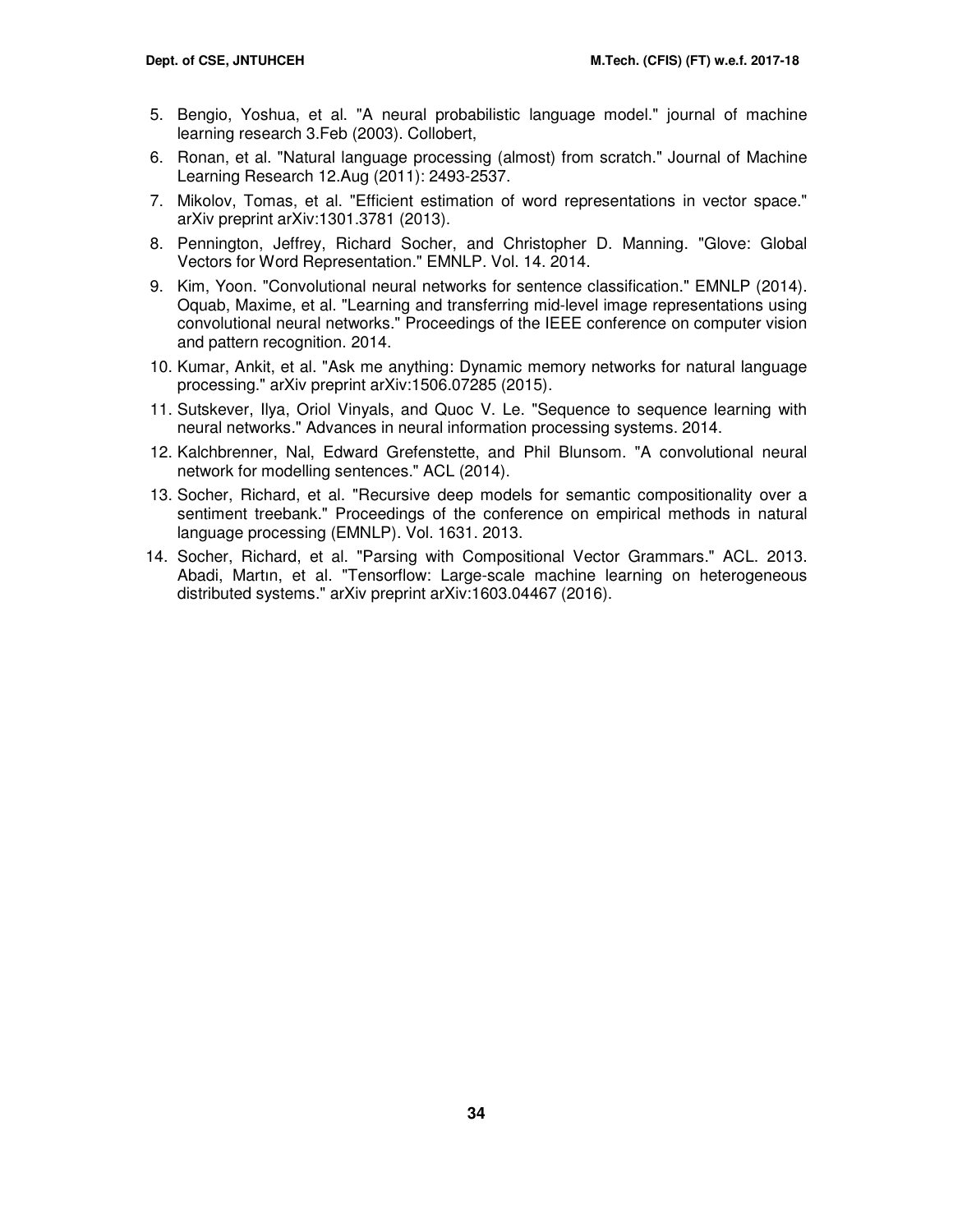**M.Tech. I Year I-Sem (Cyber Forensics & Information Security) L T P C** 

 **4 0 0 4** 

#### **SOCIAL MEDIA SECURITY Elective - IV**

**Unit I :** 

Introduction to Online Social Networks, data collection from social networks, challenges, opportunities, and pitfalls in online social networks, APIs;

# **Unit II:**

Collecting data from Online Social Media, Trust, credibility

#### **Unit III**

Reputations in social systems, Online social Media and Policing,

#### **Unit IV**

Information privacy disclosure, revelation and its effects in OSM and online social networks;

#### **Unit V**

Phishing in OSM & Identifying fraudulent entities in online social networks

#### **References:**

"To be adopted by the course instructor"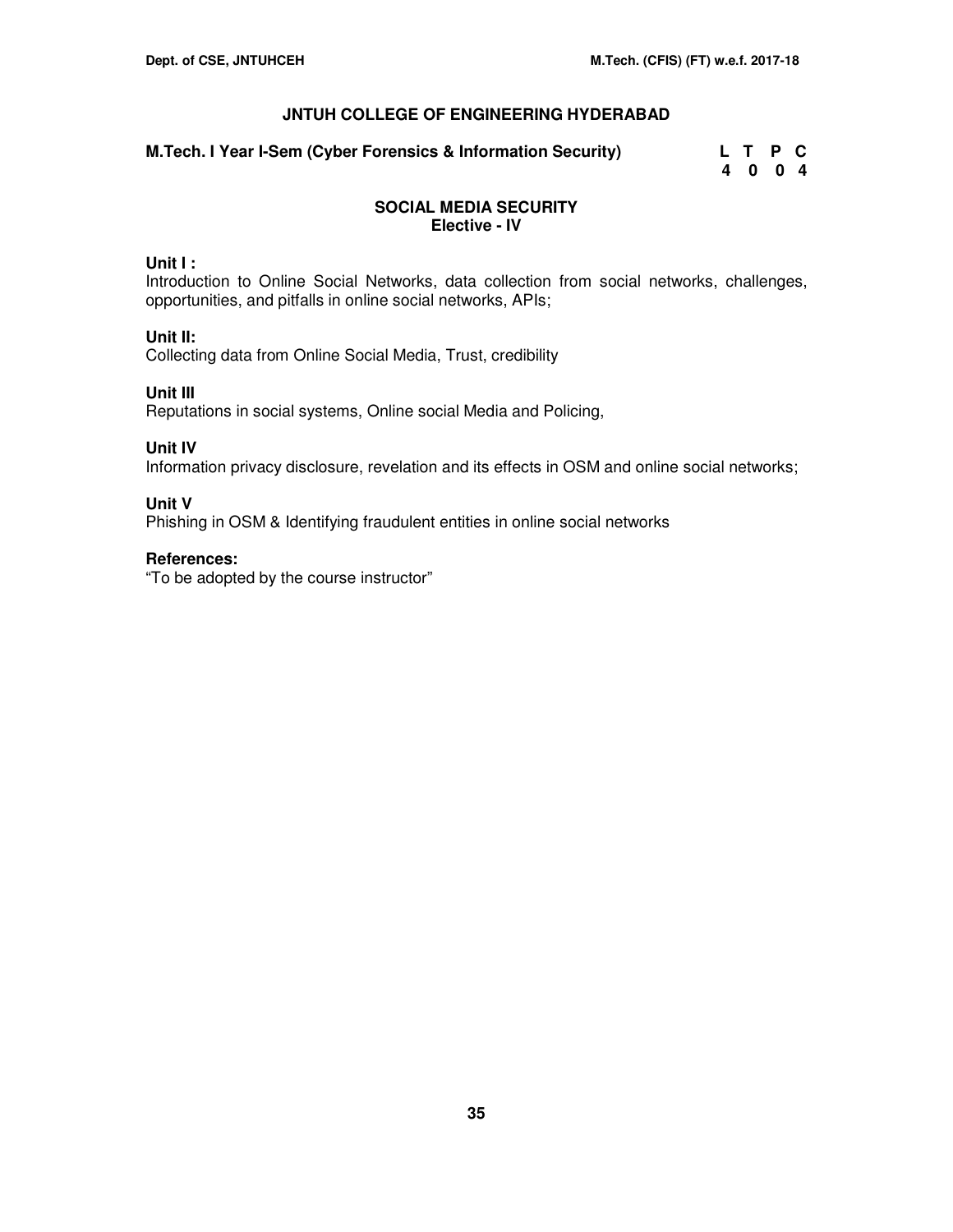**M.Tech. I Year I-Sem (Cyber Forensics & Information Security) L T P C** 

 **0 0 4 2** 

# **INFORMATION SECURITY LAB**

Experiments are to be performed using the following list of Equipments/ Applications/ Devices.

| S.No.          | <b>IoT Device</b>                                                                                                                                                                |  |  |
|----------------|----------------------------------------------------------------------------------------------------------------------------------------------------------------------------------|--|--|
| $\mathbf{1}$   | Digital Storage Oscilloscope: 100MHz bandwidth: 2GS/s sample rate: 2<br>channel: 2.5K record length: 5 year warranty. Certificate of Calibration<br>Standard, Commercial series. |  |  |
| $\overline{2}$ | USB real time signal analyzer                                                                                                                                                    |  |  |
| 3              | Vector Signal Analysis Software                                                                                                                                                  |  |  |
| $\overline{4}$ | WLAN 802.11a/b/g/j/p measurement application                                                                                                                                     |  |  |
| 5              | FLUKE - 17B+ Multimeter                                                                                                                                                          |  |  |
| 6              | WSD 81i SOLDERING STATION 230V IND                                                                                                                                               |  |  |
| $\overline{7}$ | <b>USB MICROSCOPE 'WITH STAND</b>                                                                                                                                                |  |  |
| 8              | Board Type Breadboard / Solderless Board Material POM Plastic Steel Hole<br>Diameter 0.8mm<br>External Height 210mm External Width 240mm                                         |  |  |
| 9              | MICROCHIP DV102411 MRF24WB0MA, WI FI, DEMO BOARD                                                                                                                                 |  |  |
| 10             | MICROCHIP DV102412 WIFI G / 802.11, DEVELOPMENT BOARD                                                                                                                            |  |  |
| 11             | WiFi Module - ESP8266 - PCB Antenna                                                                                                                                              |  |  |
| 12             | GSM Modem - RS232 - SIM900A                                                                                                                                                      |  |  |
| 13             | 40x1 Socket Strip, Machine Round pins                                                                                                                                            |  |  |
| 14             | 40x1 header strip, machine round pins.                                                                                                                                           |  |  |
| 15             | MULTICOMP MCBBJ65 Kit contents:65 pcs of 22AWG Jumper wire                                                                                                                       |  |  |
| 16             | WISHER WJW60B JUMPER WIRE KIT                                                                                                                                                    |  |  |
| 17             | Intel galileo gen 2 Development board                                                                                                                                            |  |  |
| 18             | Arduino IoT starter kit                                                                                                                                                          |  |  |
| 19             | Raspberry pi 3 (WiFi, BLE, and 64Bit)                                                                                                                                            |  |  |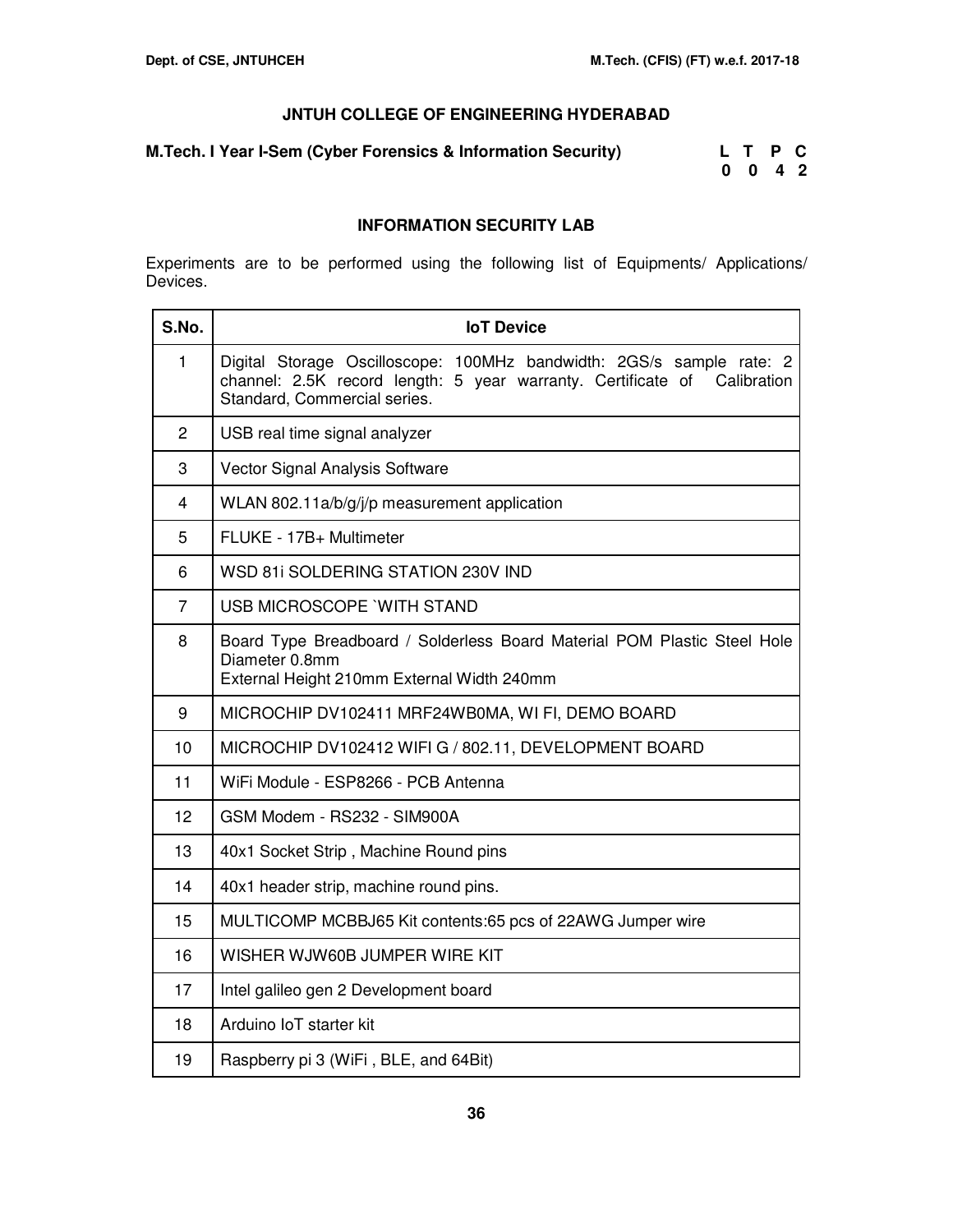| 20 | KEIL MCBSTM32F400 STM32F407IG, CORTEX M4, EVAL BOARD                                                  |
|----|-------------------------------------------------------------------------------------------------------|
| 21 | STM32VLDISCOVERY                                                                                      |
| 22 | ARM7 LPC2148 Development board                                                                        |
| 23 | STM32F0DISCOVERY                                                                                      |
| 24 | NU-LB-NUC140-ND                                                                                       |
| 25 | PIC based dev boards (16,24,32 bit)                                                                   |
| 26 | Gas sensor                                                                                            |
| 27 | THERMOCOUPLE KIT(temperature)                                                                         |
| 28 | Temperature sensor module- NTC                                                                        |
| 29 | Flexible flexi force pressure sensor 1lb                                                              |
| 30 | Vibration detecting module                                                                            |
| 31 | Microwave doppler radar sensor for motion and speed sensing                                           |
| 32 | Heartbeat sensor- digital pulse out                                                                   |
| 33 | Heartbeat pulse sensor- analog out                                                                    |
| 34 | Blood pressure sensor- analog out                                                                     |
| 35 | gyro+Accelerator sensor, 3 Axis based on MPU-6050                                                     |
| 36 | RC brushless motor 2212 1000KV with propeller adaptor                                                 |
| 37 | NEMA34 stepper motor 45 kgcm torque with RMCS-1101 drive                                              |
| 38 | Stepper motors MINI STEPPING MOTOR BOARD                                                              |
| 39 | High torque encoder DC servo motor 60RPM with UART/I2C/PPM drive and<br>power supply                  |
| 40 | OLIMEX ARM-USB-OCD-H debugger, ARM JTAG, OPEN SOURCE                                                  |
| 41 | Debug adapter for ARM/Cortex                                                                          |
| 42 | Step down DC-DC Adjustable voltage regulator 3A output                                                |
| 43 | Triple channel DC power supply                                                                        |
| 44 | Resistor kit contents 100-pcs of each 85 values 10 ohm to 1Mohm carbon film<br>axial leaded resistors |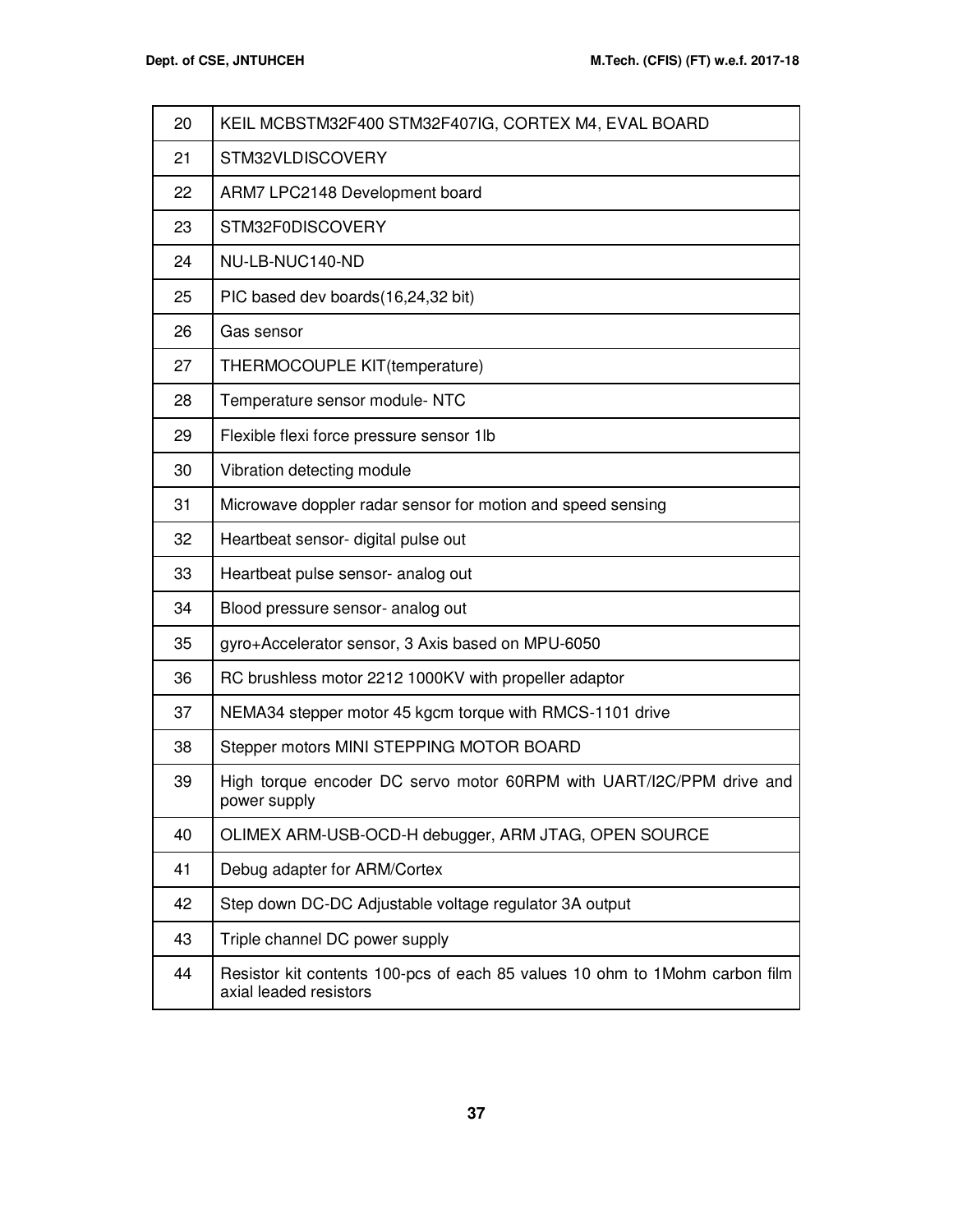#### **M.Tech. I Year II-Sem (Cyber Forensics & Information Security) Letter Security**

| V) |  | L I P C |  |
|----|--|---------|--|
|    |  | 4 0 0 4 |  |

# **CYBER CRIME INVESTIGATION & DIGITAL FORENSICS**

#### **Unit I**

Framework for Digital Forensic Evidence Collection and Processing, Fundamentals of Host Forensics for Microsoft Windows - Kernel and Device driver architecture, registry, auditing and security architecture

#### **Unit II**

File system handling - Reconstruction of files and directory structures on the FAT and NTFS Fundamentals of Host Forensics for UNIX derivatives - Linux operating system, Kernel and Device drives architecture

# **Unit III**

Security and audit mechanisms, file system and pseudo file systems, the reconstruction of file and directory structures using UFS and Ext2/3fs as exemplars.

#### **Unit IV**

Forensic Analysis of Database Systems, Database Tampering, Forensic analysis of Database Components, table storage, transaction log, indexes, Forensic recovery for table storage. Network Forensics, investigating logs, network traffic and web attacks, Mobile Device and Wireless Forensics, Anti-Forensics

# **Unit V**

Steganography and Image file Forensics, Email investigation, Investigating Copiers, IVR, Video Surveillance, RFID and Vehicular tracking (GPS) devices, Case studies and Tools.

#### **Text books/references:**

- 1. E. P. Dorothy, Real Digital Forensics for Handheld Devices , Auerback Publications, 2013.
- 2. J. Sammons, The Basics of Digital Forensics: The Primer for Getting Started in Digital Forensics, Syngress Publishing, 2012.
- 3. E. Casey, Handbook of Digital Forensics and Investigation, Academic Press, 2010
- 4. C. H. Malin, E. Casey and J. M. Aquilina, Malware Forensics Field Guide for Windows Systems: Digital Forensics Field Guides, Syngress, 2012
- 5. J. Wiles and A.Reyes, The Best Damn Cybercrime and Digital Forensics Book Period, Syngress, 2007.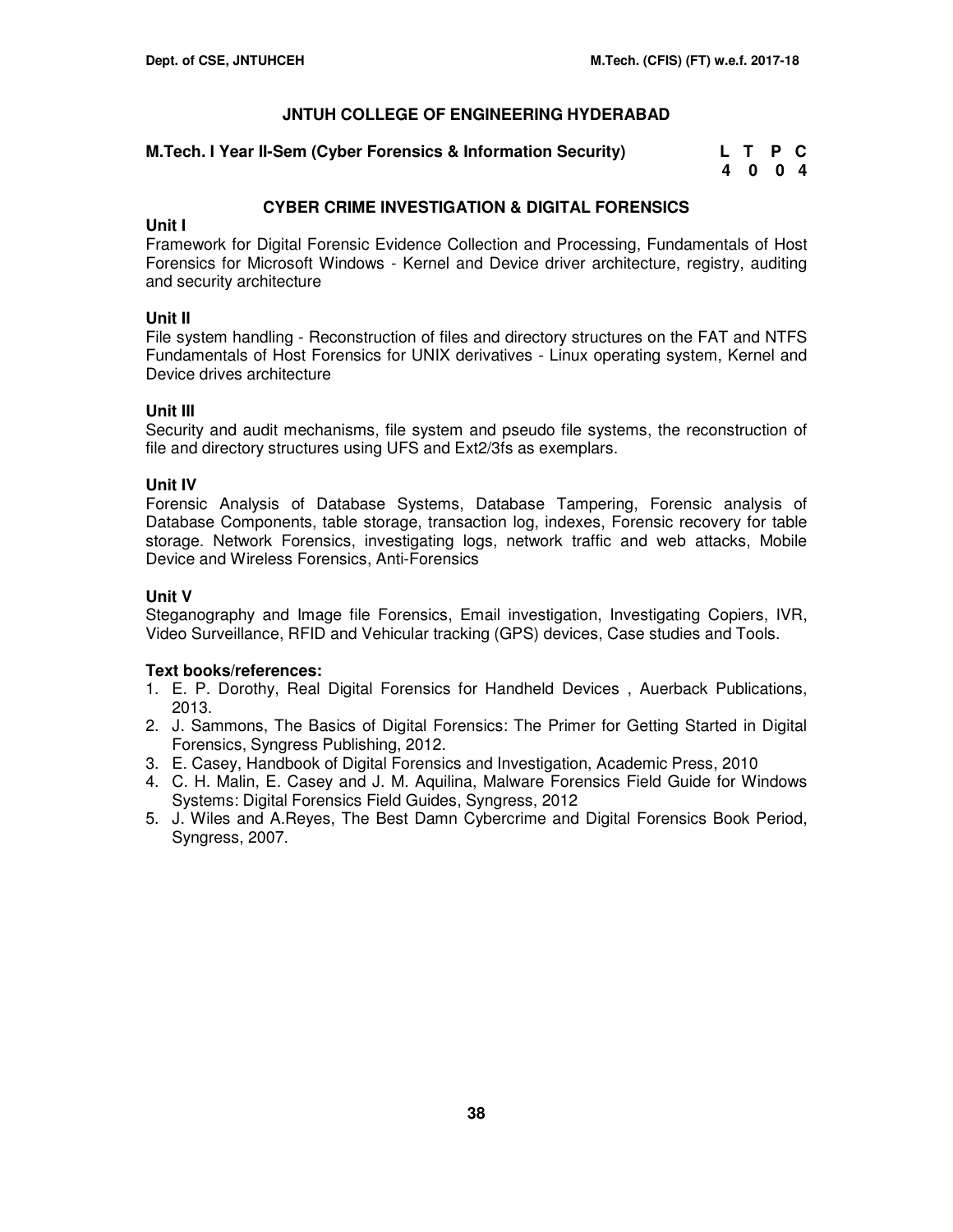#### **M.Tech. I Year II-Sem (Cyber Forensics & Information Security) L T P C**

| y) |  | L T P C |  |
|----|--|---------|--|
|    |  | 4 0 0 4 |  |

#### **NETWORK SECURITY**

#### **Unit I**

Review and Fundamentals: Overview of networking security; Security Services (Confidentiality, Authentication, Integrity, Non-repudiation, access Control and Availability) and Mechanisms; Security Attacks (Interruption, Interception, Modification and Fabrication)

#### **Unit II**

Principle of least privilege, access control, and operating systems security Authentication overview; Authentication protocols, Authentication and key establishment, key exchange, mediated key exchange, User Authentication, password-based authentication, password security, Certificate Authority and key management, digital signatures, digital Certificates.

#### **Unit III**

Conventional encryption Principles, algorithms and tools Basics of cryptography: cryptographic hash functions, symmetric and public-key encryption, public key cryptography principles & algorithms, cipher block modes of operation, Secure Hash Functions and HMAC.

#### **Unit IV**

Security Attacks Buffer overflow attacks & format string vulnerabilities, Denial-of-Service Attacks Hijacking attacks: exploits and defenses Internet worms, viruses, spyware, phishing, botnets, TCP session hijacking, ARP attacks, route table modification, UDP hijacking, and man-in-the-middle attacks.

# **Unit V**

IP Security Overview & Architecture, Network defense tools: Firewalls, VPNs, Intrusion Detection, and filters Email privacy: Pretty Good Privacy (PGP) and S/MIME. Network security protocols in practice. Introduction to Wireshark. SSL, IPsec, and IKE. DNS security Web Security Requirements, Secure Socket Layer (SSL) and Transport Layer Security (TLS), Secure Electronic Transaction (SET).

#### **References:**

- 1. Network Security Essentials (Applications and Standards) by William Stallings Pearson Education.
- 2. Hack Proofing your network by Ryan Russell, Dan Kaminsky, Rain Forest Puppy, Joe Grand, David Ahmad, Hal Flynn Ido Dubrawsky, Steve W.Manzuik and Ryan Permeh, Wiley Dreamtech
- 3. Cryptography and network Security, Third edition, Stallings, PHI/Pearson
- 4. A look back at Security Problems in the TCP/IP Protocol Suite, S. Bellovin, ACSAC 2004.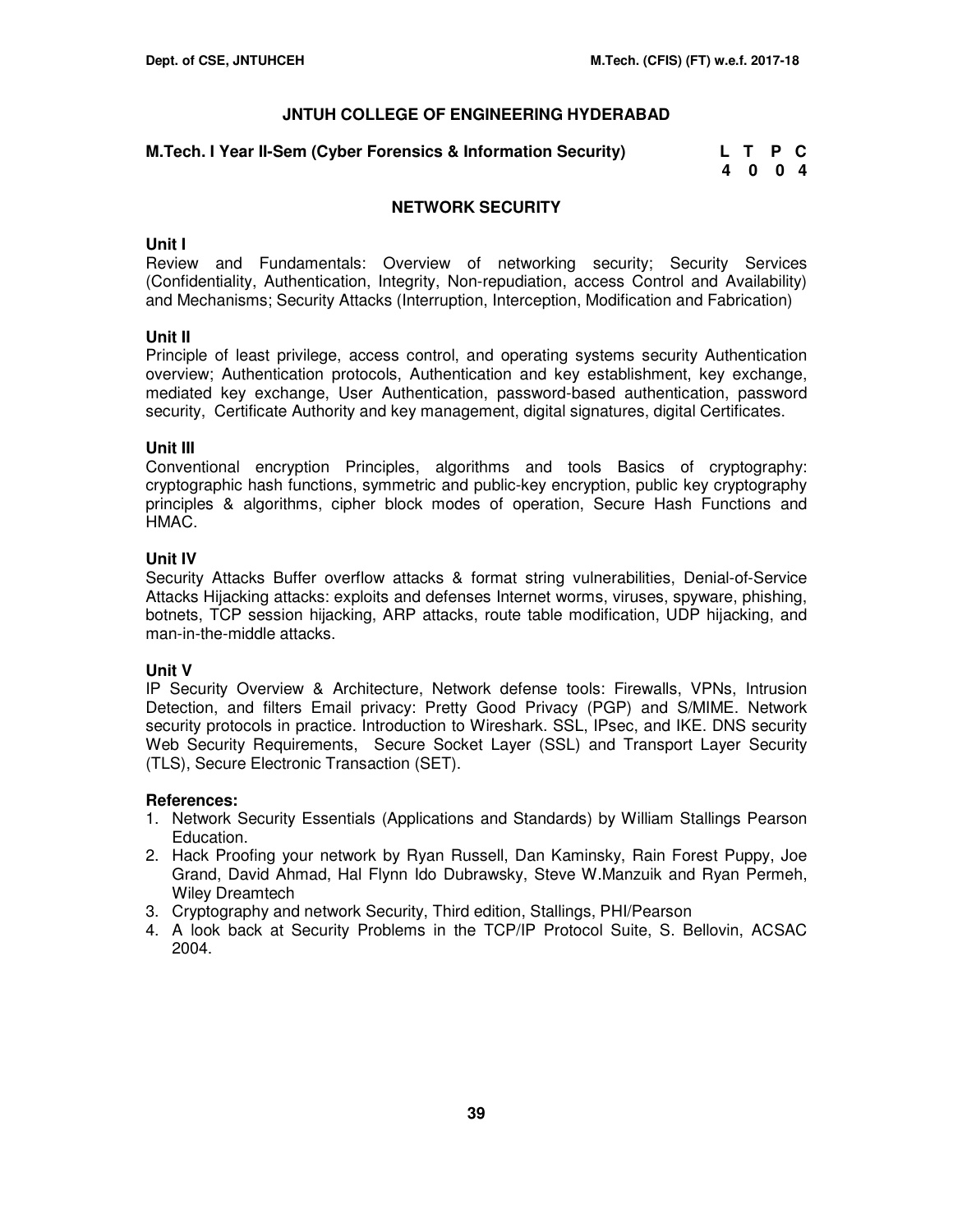**M.Tech. I Year II-Sem (Cyber Forensics & Information Security) L T P C** 

 **4 0 0 4**

# **SOFTWARE SECURITY ENGINEERING Elective – V**

# **UNIT – I**

**Security a software Issue:** introduction, the problem, Software Assurance and Software Security, Threats to software security, Sources of software insecurity, Benefits of Detecting Software Security

**What Makes Software Secure:** Properties of Secure Software, Influencing the security properties of software, Asserting and specifying the desired security properties?

# **UNIT – II**

**Requirements Engineering for secure software:** Introduction, the SQUARE process Model, Requirements elicitation and prioritization.

#### **UNIT – III**

**Secure Software Architecture and Design:** Introduction, software security practices for architecture and design: architectural risk analysis, software security knowledge for architecture and design: security principles, security guidelines and attack patterns **Secure coding and Testing:** Code analysis, Software Security testing, Security testing considerations throughput the SDLC.

# **UNIT – IV**

**Security and Complexity:** System Assembly Challenges: introduction, security failures, functional and attacker perspectives for security analysis, system complexity drivers and security.

#### **UNIT – V**

**Governance and Managing for More Secure Software:** Governance and security, Adopting an enterprise software security framework, How much security is enough?, Security and project management, Maturity of Practice.

#### **TEXT BOOK:**

1. Software Security Engineering: Julia H. Allen, Pearson Education

## **REFERNCE BOOKS:**

- 1. Developing Secure Software: Jason Grembi, Cengage Learning
- 2. Software Security : Richard Sinn, Cengage Learning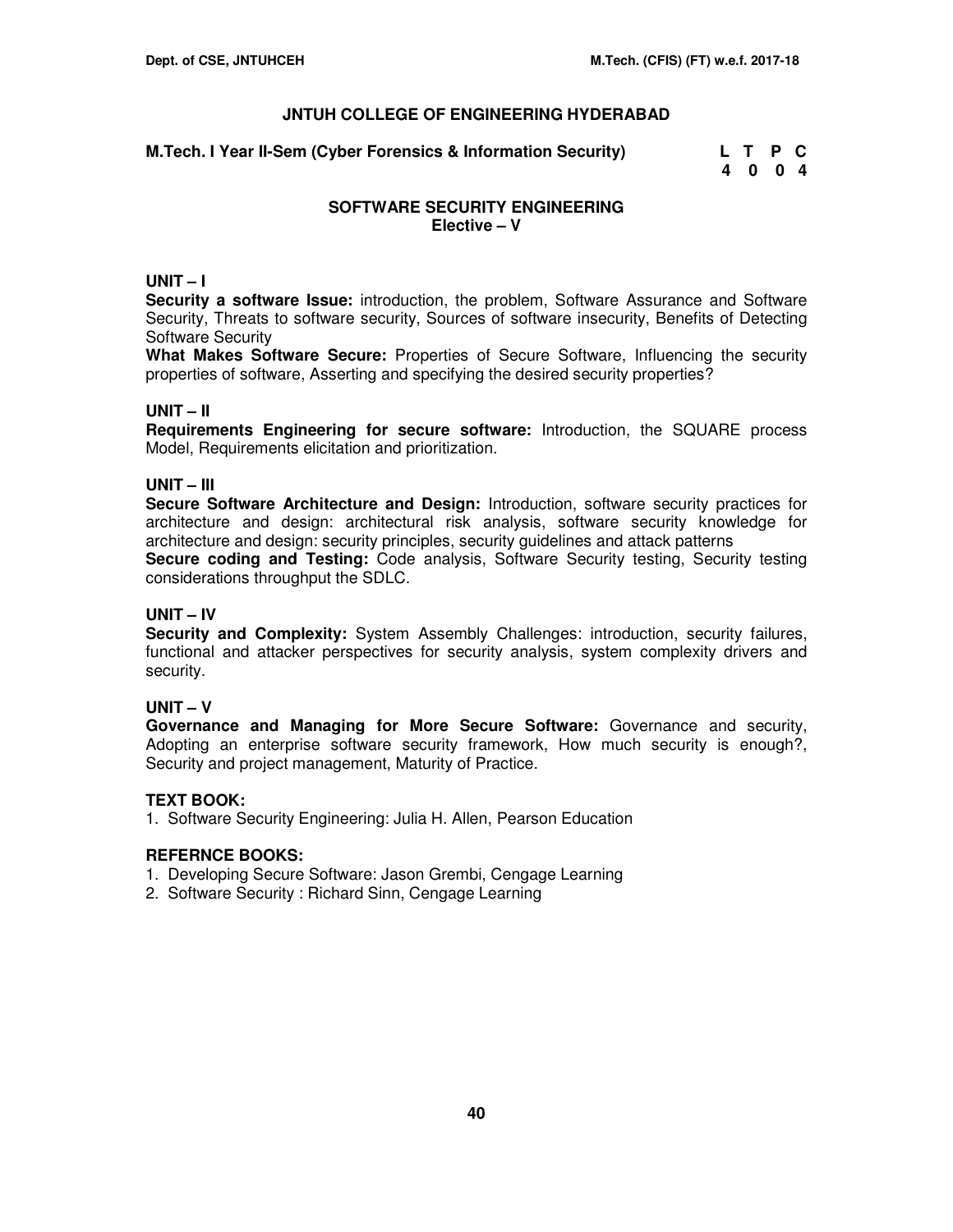**M.Tech. I Year II-Sem (Cyber Forensics & Information Security) L T P C** 

 **4 0 0 4** 

# **ETHICAL HACKING Elective – V**

#### **UNIT I**

Introduction: Hacking Impacts, The Hacker Framework: Planning the test, Sound Operations, Reconnaissance, Enumeration, Vulnerability Analysis, Exploitation, Final Analysis, Deliverable, Integration Information Security Models: Computer Security, Network Security, Service Security, Application Security, Security Architecture Information Security Program: The Process of Information Security, Component Parts of Information Security Program, Risk Analysis and Ethical Hacking

#### **UNIT II**

The Business Perspective: Business Objectives, Security Policy, Previous Test Results, Business Challenges Planning for a Controlled Attack: Inherent Limitations, Imposed Limitations, Timing is Everything, Attack Type, Source Point, Required Knowledge, Multi-Phased Attacks, Teaming and Attack Structure, Engagement Planner, The Right Security Consultant, The Tester, Logistics, Intermediates, Law Enforcement

#### **UNIT III**

Preparing for a Hack: Technical Preparation, Managing the Engagement Reconnaissance: Social Engineering, Physical Security, Internet Reconnaissance

#### **UNIT IV**

Enumeration: Enumeration Techniques, Soft Objective, Looking Around or Attack, Elements of Enumeration, Preparing for the Next Phase Exploitation: Intutive Testing, Evasion, Threads and Groups, Operating Systems, Password Crackers, RootKits, applications, Wardialing, Network, Services and Areas of Concern

#### **UNIT V**

Deliverable: The Deliverable, The Document, Overal Structure, Aligning Findings, Presentation Integration: Integrating the Results, Integration Summary, Mitigation, Defense Planning, Incident Management, Security Policy, Conclusion Draft copy w.e.f. academic year 2015-16

#### **TEXT BOOK**

1. James S. Tiller, "The Ethical Hack: A Framework for Business Value Penetration Testing", Auerbach Publications, CRC Press

#### **REFERENCE BOOKS**

- 1. EC-Council, "Ethical Hacking and Countermeasures Attack Phases", Cengage Learning
- 2. Michael Simpson, Kent Backman, James Corley, "Hands-On Ethical Hacking and Network Defense", Cengage Learning.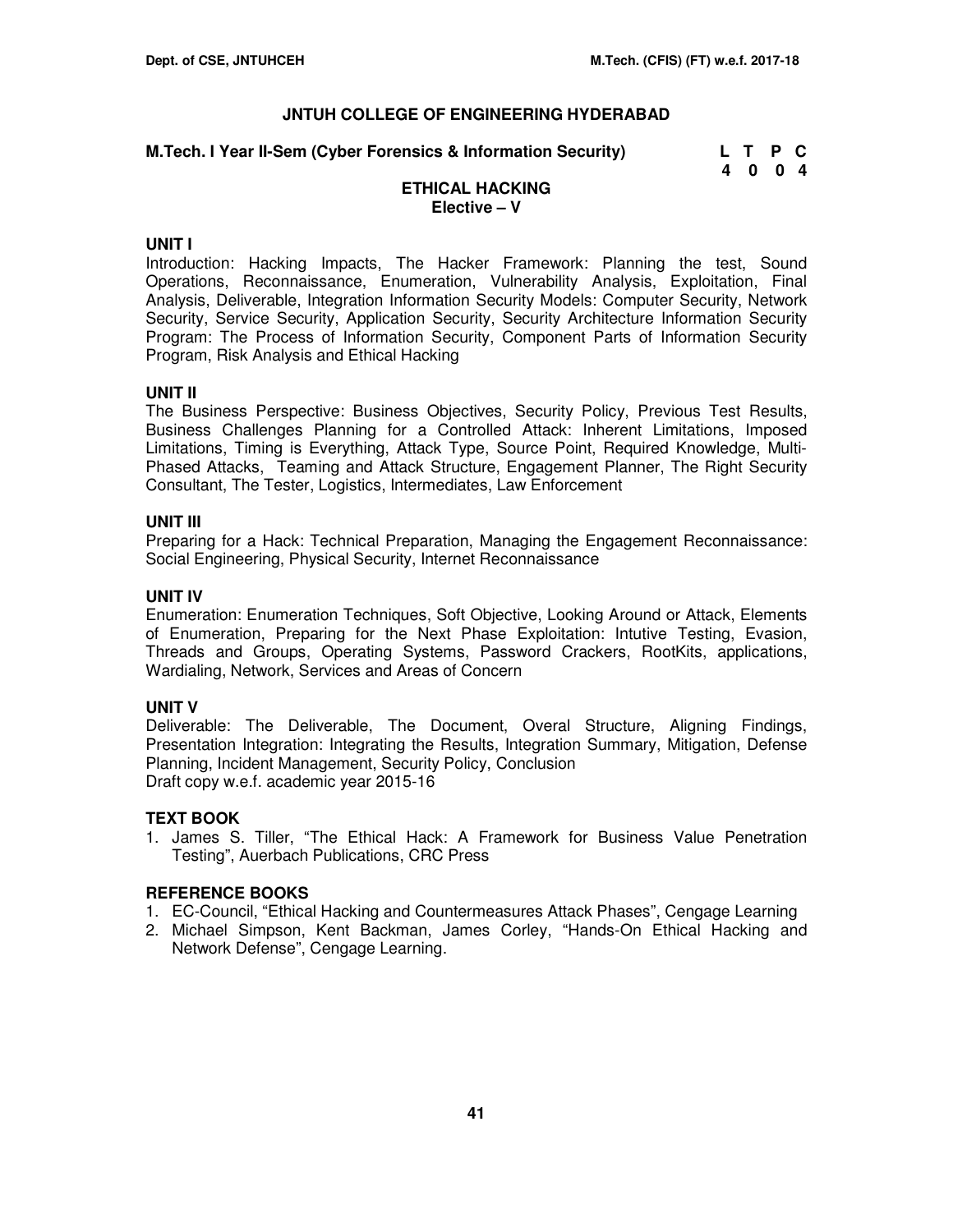**M.Tech. I Year II-Sem (Cyber Forensics & Information Security) L T P C** 

 **4 0 0 4** 

# **INCIDENT RESPONSE AND FORENSICS Elective – V**

#### **Objectives:**

- To know the real world incidents
- To make a pre incident preparation
- To understand about incident detection and characterization

# **UNIT I:**

**Real-World Incidents:** What Constitutes an Incident? What Is Incident Response? Where We Are Now, Why Should You Care About Incident Response? Concept of the Attack Lifecycle, IR Management Handbook: What Is a Computer Security Incident? What Are the Goals of Incident Response? Who Is Involved in the IR Process? The Incident Response Process: Initial Response, Investigation, Remediation, Tracking of Significant Investigative Information, Reporting.

# **UNIT II:**

**Pre-Incident Preparation**: Preparing the Organization for Incident Response, Identifying Risk, Policies That Promote a Successful IR, Working with Outsourced IT, Thoughts on Global Infrastructure Issues, Educating Users on Host-Based Security, Preparing the IR Team, Preparing the Infrastructure for Incident Response, Computing Device Configuration, Network Configuration.

#### **UNIT III:**

**Incident Detection and Characterization:** Collecting Initial Facts, Checklists, Maintenance of Case Notes, Building an Attack Timeline, Understanding Investigative Priorities, What Are Elements of Proof?, Setting Expectations with Management, Initial Development of Leads, Defining Leads of Value, Acting on Leads, Turning Leads into Indicators, The Lifecycle of Indicator Generation, Resolving Internal Leads, Resolving External Leads.

#### **UNIT IV:**

**Data Collection**: Live Data Collection, When to Perform a Live Response, Selecting a Live Response Tool, What to Collect, Live Data Collection on Microsoft Windows Systems, Prebuilt Toolkits, Do It Yourself, Memory Collection, Live Data Collection on Unix-Based Systems, Live Response Toolkits, Memory Collection.

#### **UNIT V:**

**Forensic Duplication**: Forensic Image Formats, Complete Disk Image, Partition Image, Logical Image, Image Integrity, Traditional Duplication, Hardware Write Blockers, Image Creation Tools, Live System Duplication, Duplication of Enterprise Assets, Duplication of Virtual Machines.

# **TEXT BOOK:**

1. "Incident Response and Computer Forensics", Kevin Mandia, Mathew Pepe, Jason Luttgens, 3rd Edition, McGraw-Hill Osborne Media, 2014.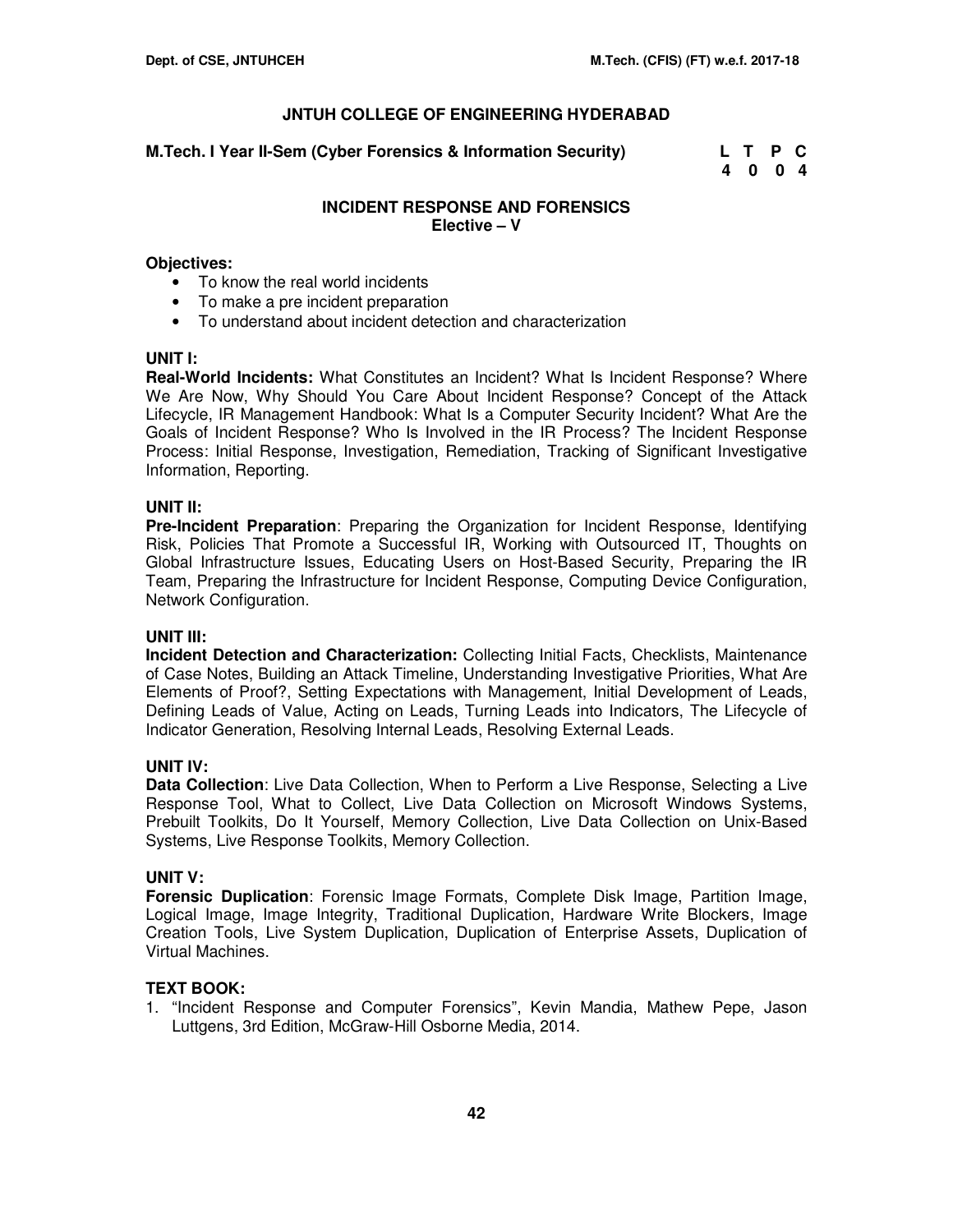#### **REFERENCES:**

- 1. "Handbook Computer Crime Investigation's Forensic Tools and Technology", Eoghan Casey, Academic Press.
- 2. "A Step-by-Step Guide to Computer Attacks and Effective Defenses", Skoudis. E., Perlman. R. Counter Hack, Prentice Hall Professional Technical Reference.
- 3. "Disk Detective: Secret You Must Know to Recover Information From a Computer", Norbert Zaenglein, Paladin Press.
- 4. "Guide to computer forensics and investigations", Bill Nelson,Amelia Philips and Christopher Steuart, Cengage Learning.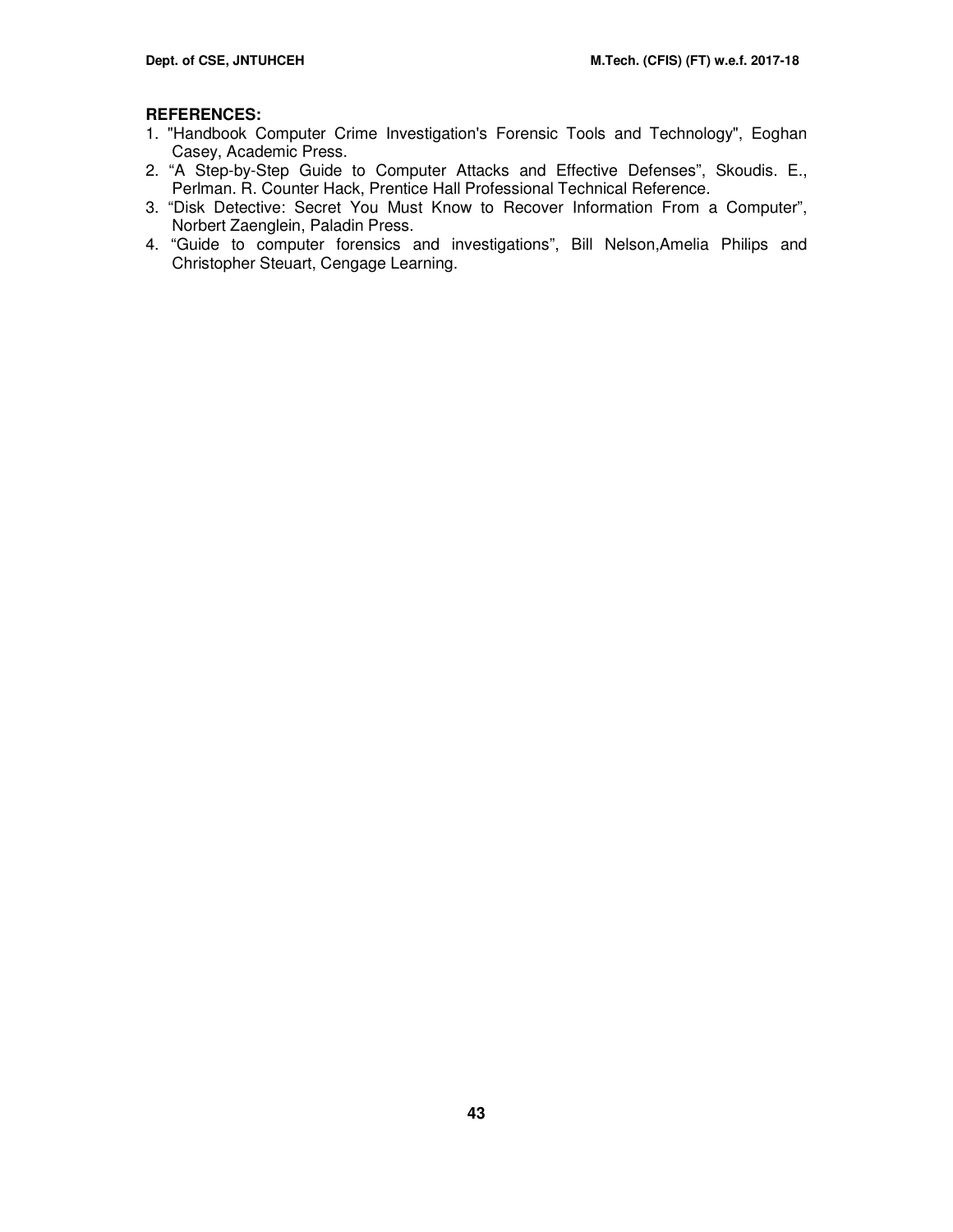**M.Tech. I Year II-Sem (Cyber Forensics & Information Security) L T P C** 

 **4 0 0 4**

# **COMPUTER SECURITY AUDIT AND ASSURANCE Elective – VI**

#### **Unit I**

Security Policy frameworks: practices, and procedures, business practice disclosures,

# **Unit II**

Policy authority and practices, information security practices, personal and physical security practices,

# **Unit III**

Operation management practices, PKIs and key management schemes,

# **Unit IV**

Key generation, key storage, backup, recovery and distribution,

# **Unit V**

XML frameworks for security policy specification, certificate management life cycle.

#### **References**:

- 1. Information System Audit and Assurance; D. P. Dube, Ved Prakash Gulati; Tata McGraw-Hill Education, 01-Jan2005
- 2. Auditing IT Infrastructures for Compliance; Martin Weiss, Michael G. Solomon; Jones & Bartlett Publishers, 10Jul-2015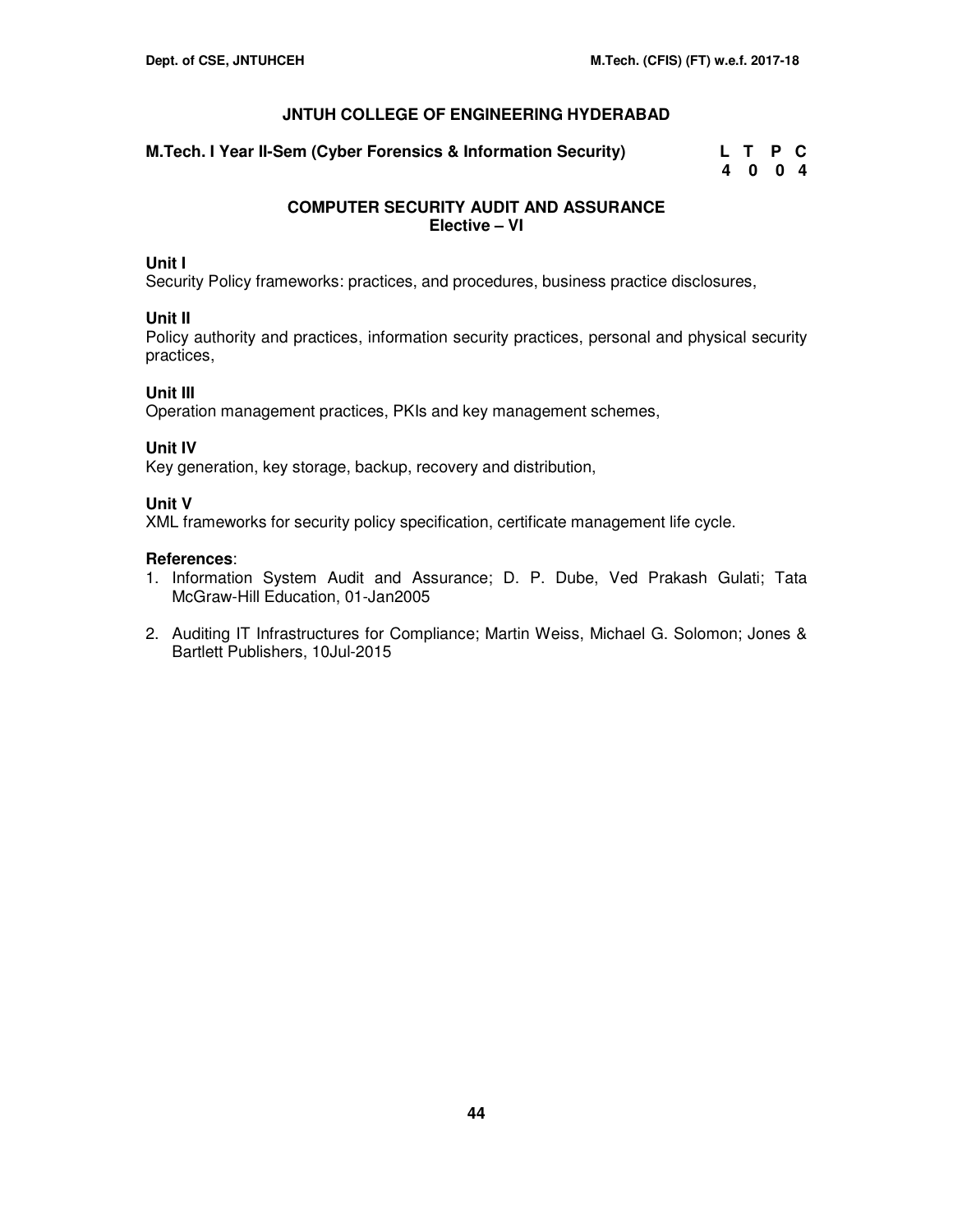**M.Tech. I Year II-Sem (Cyber Forensics & Information Security) L T P C** 

 **4 0 0 4** 

# **CYBER LAWS AND SECURITY POLICIES Elective - VI**

#### **UNIT-I**

Introduction to Computer Security: Definition, Threats to security, Government requirements, Information Protection and Access Controls, Computer security efforts, Standards, Computer Security mandates and legislation, Privacy considerations, International security activity.

# **UNIT-II**

Secure System Planning and administration, Introduction to the orange book, Security policy requirements, accountability, assurance and documentation requirements, Network Security, The Red book and Government network evaluations.

# **UNIT-III**

Information security policies and procedures: Corporate policies- Tier 1, Tier 2 and Tier3 policies – process management-planning and preparation-developing policies-asset classification policy-developing standards.

# **UNIT- IV**

Information security: fundamentals-Employee responsibilities- information classification - Information handling- Tools of information security- Information processing-secure program administration.

# **UNIT-V**

Organizational and Human Security: Adoption of Information Security Management Standards, Human Factors in Security- Role of information security professionals.

# **REFERENCES**

- 1. Debby Russell and Sr. G.T Gangemi, "Computer Security Basics (Paperback)", 2ndEdition, O' Reilly Media, 2006.
- 2. Thomas R. Peltier, "Information Security policies and procedures: A Practitioner's Reference", 2nd Edition Prentice Hall, 2004.
- 3. Kenneth J. Knapp, "Cyber Security and Global Information Assurance: Threat Analysis and Response Solutions", IGI Global, 2009.
- 4. Thomas R Peltier, Justin Peltier and John blackley, "Information Security Fundamentals", 2<sup>nd</sup> Edition, Prentice Hall, 1996
- 5. Jonathan Rosenoer, "Cyber law: the Law of the Internet", Springer-verlag, 1997
- 6. James Graham, " Cyber Security Essentials" Averbach Publication T & F Group.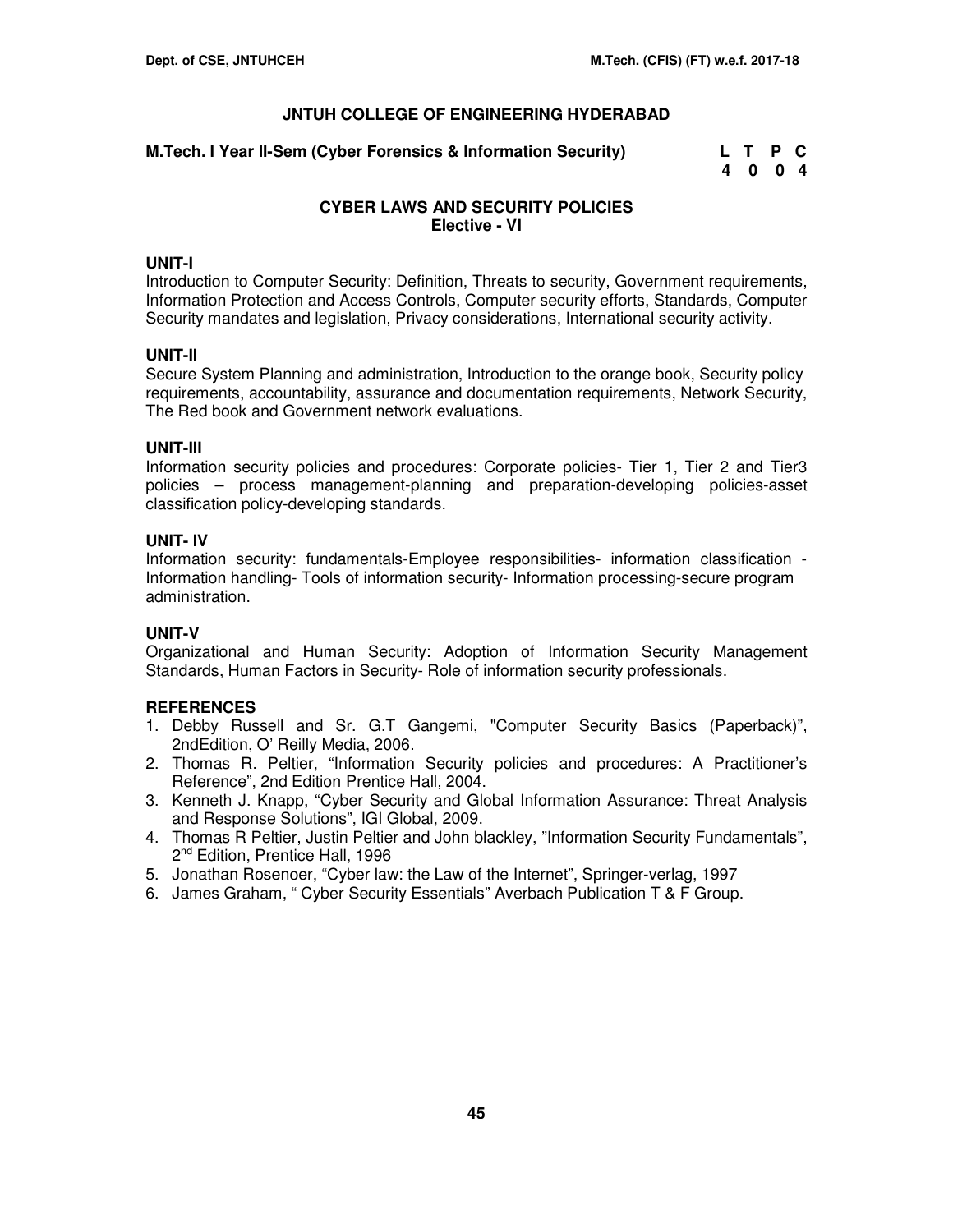**M.Tech. I Year II-Sem (Cyber Forensics & Information Security) L T P C** 

 **4 0 0 4** 

# **DIGITAL WATERMARKING AND STEGANOGRAPHY Elective - VI**

# **Objectives:**

- To learn about the watermarking models and message coding
- To learn about watermark security and authentication.
- To learn about stegnography. Perceptual models

#### **UNIT I**

**INTRODUCTION:** Information Hiding, Steganography and Watermarking – History of watermarking – Importance of digital watermarking – Applications – Properties – Evaluating watermarking systems.

**WATERMARKING MODELS & MESSAGE CODING:** Notation – Communications – Communication based models – Geometric models – Mapping messages into message vectors – Error correction coding – Detecting multi-symbol watermarks.

#### **UNIT II**

**WATERMARKING WITH SIDE INFORMATION & ANALYZING ERRORS:** Informed Embedding – Informed Coding – Structured dirty-paper codes - Message errors – False positive errors – False negative errors – ROC curves – Effect of whitening on error rates.

# **UNIT III**

**PERCEPTUAL MODELS:** Evaluating perceptual impact – General form of a perceptual model – Examples of perceptual models – Robust watermarking approaches - Redundant Embedding, Spread Spectrum Coding, Embedding in Perceptually significant coefficients

#### **UNIT IV**

**WATERMARK SECURITY & AUTHENTICATION:** Security requirements – Watermark security and cryptography  $-$  Attacks  $-$  Exact authentication  $-$  Selective authentication  $-$ Localization – Restoration.

# **UNIT V**

**STEGANOGRAPHY**: Steganography communication – Notation and terminology – Information-theoretic foundations of steganography – Practical steganographic methods – Minimizing the embedding impact – Steganalysis

#### **REFERENCES:**

- 1. Ingemar J. Cox, Matthew L. Miller, Jeffrey A. Bloom, Jessica Fridrich, Ton Kalker, "Digital Watermarking and Steganography", Margan Kaufmann Publishers, New York, 2008.
- 2. Ingemar J. Cox, Matthew L. Miller, Jeffrey A. Bloom, "Digital Watermarking", Margan Kaufmann Publishers, New York, 2003.
- 3. Michael Arnold, Martin Schmucker, Stephen D. Wolthusen, "Techniques and Applications of Digital Watermarking and Contest Protection", Artech House, London, 2003.
- 4. Juergen Seits, "Digital Watermarking for Digital Media", IDEA Group Publisher, New York, 2005.
- 5. Peter Wayner, "Disappearing Cryptography Information Hiding: Steganography & Watermarking", Morgan Kaufmann Publishers, New York, 2002.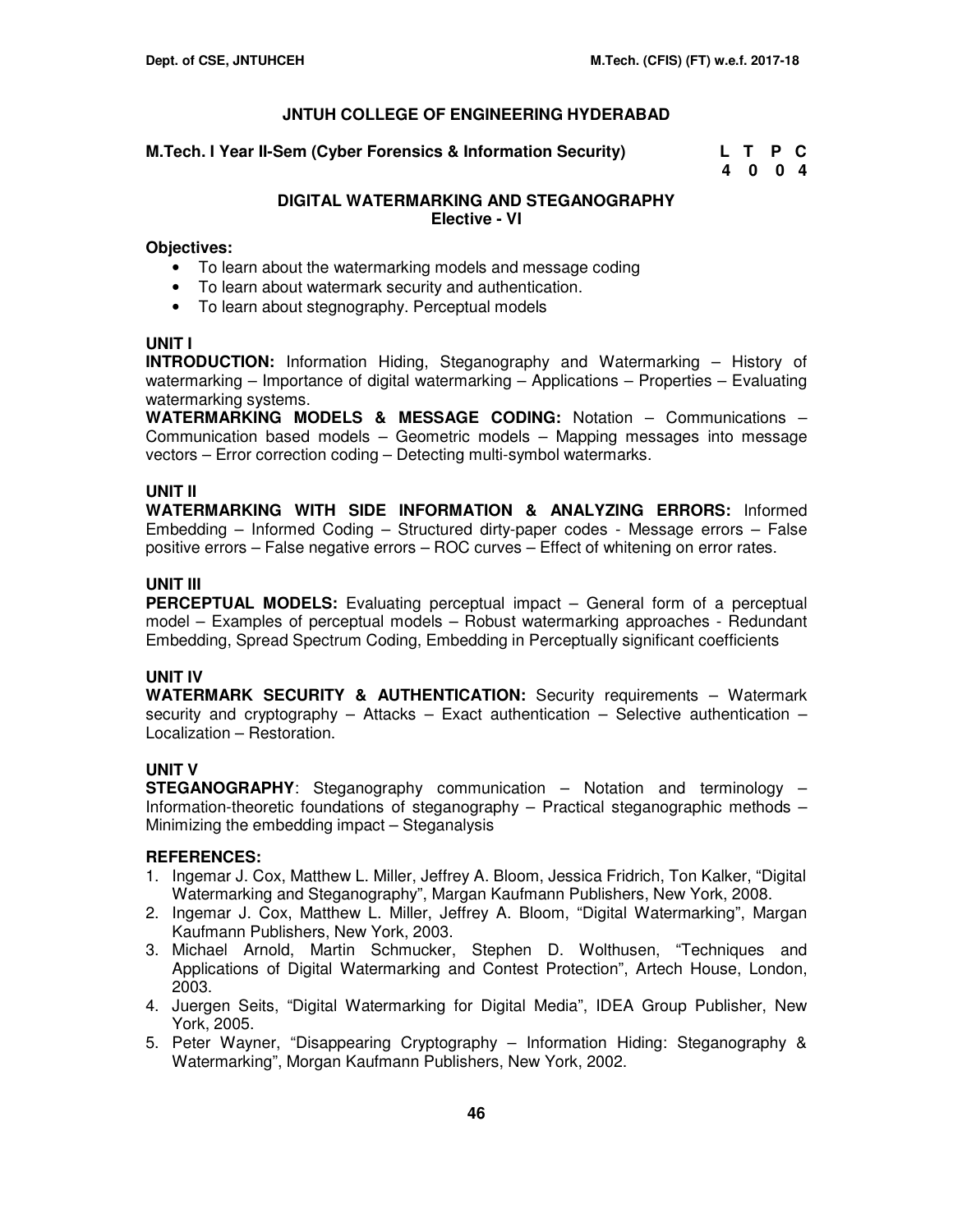**M.Tech. I Year II-Sem (Cyber Forensics & Information Security) L T P C** 

 **4 0 0 4** 

# **INTELLECTUAL PROPERTY RIGHTS Elective – VII**

#### **UNIT - I:**

**Introduction to Intellectual property:** Introduction, types of intellectual property, international organizations, agencies and treaties, importance of intellectual property rights.

#### **UNIT - II:**

**Trade Marks:** Purpose and function of trade marks, acquisition of trade mark rights, protectable matter, selecting and evaluating trade mark, trade mark registration processes.

#### **UNIT - III:**

**Law of copy rights:** Fundamental of copy right law, originality of material, rights of reproduction, rights to perform the work publicly, copy right ownership issues, copy right registration, notice of copy right, international copy right law.

**Law of patents:** Foundation of patent law, patent searching process, ownership rights and transfer

#### **UNIT - IV:**

**Trade Secrets:** Trade secrete law, determination of trade secrete status, liability for misappropriations of trade secrets, protection for submission, trade screte litigation. **Unfair competitiion:** Misappropriation right of publicity, False advertising.

#### **UNIT - V:**

**New development of intellectual property:** new developments in trade mark law; copy right law, patent law, intellectual property audits.

International overview on intellectual property, international - trade mark law, copy right law, international patent law, international development in trade secrets law.

#### **TEXT BOOKS & REFERENCES:**

- 1. Intellectual property right, Deborah, E. Bouchoux, cengage learning.
- 2. Intellectual property right Unleashing the knowledge economy, prabuddha ganguli, Tata Mc Graw Hill Publishing Company Ltd.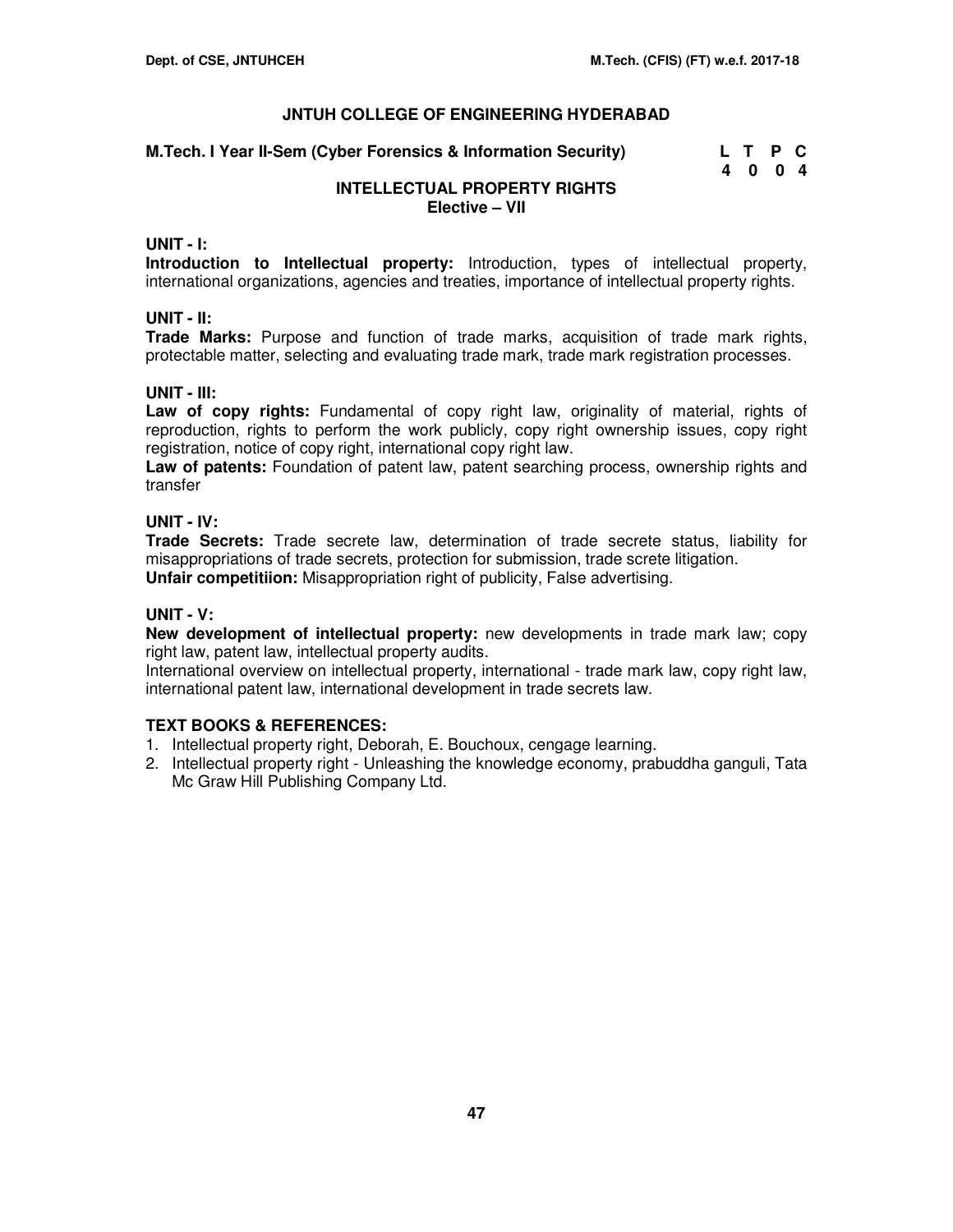**M.Tech. I Year II-Sem (Cyber Forensics & Information Security) L T P C** 

 **4 0 0 4** 

#### **CLOUD COMPUTING SECURITY Elective – VII**

# **Unit I**

Introduction to cloud – Basic Concepts and Terminology – Concepts and Models of cloud computing – Cloud delivery and deployment models.

# **Unit II**

Cloud enablers and security – Internet, Broadband, Data centre and virtualization technologies,

# **Unit III**

Web and Multitenant services – Cloud security,

#### **Unit IV**

Agent threats: Cloud infrastructure mechanisms, Specialized cloud mechanisms,

#### **Unit V**

Cloud Management and Cloud Security. AWS, Azure and Google case study

# **References:**

- 1. T. Mather, S. Kumaraswamy, S. Latif, Cloud Security and Privacy: An Enterprise Perspective on Risks and Compliance, O'Reilly Series, 2009.
- 2. T. Erl, R. Puttini, Z. Mahmood, Cloud Computing: Concepts, Technology & Architecture, Prentice Hall, 2013.
- 3. The Google file system. In Proceedings of the nineteenth ACM symposium on Operating systems principles (SOSP '03). ACM, New York, NY, USA, 29-43.
- 4. MapReduce: simplified data processing on large clusters. Commun. ACM 51, 1, 107- 113, 2008.
- 5. Controlling data in the cloud: outsourcing computation without outsourcing control. In Proceedings of the 2009 ACM workshop on Cloud computing security (CCSW '09). ACM, New York, NY, USA, 85-90, 2009.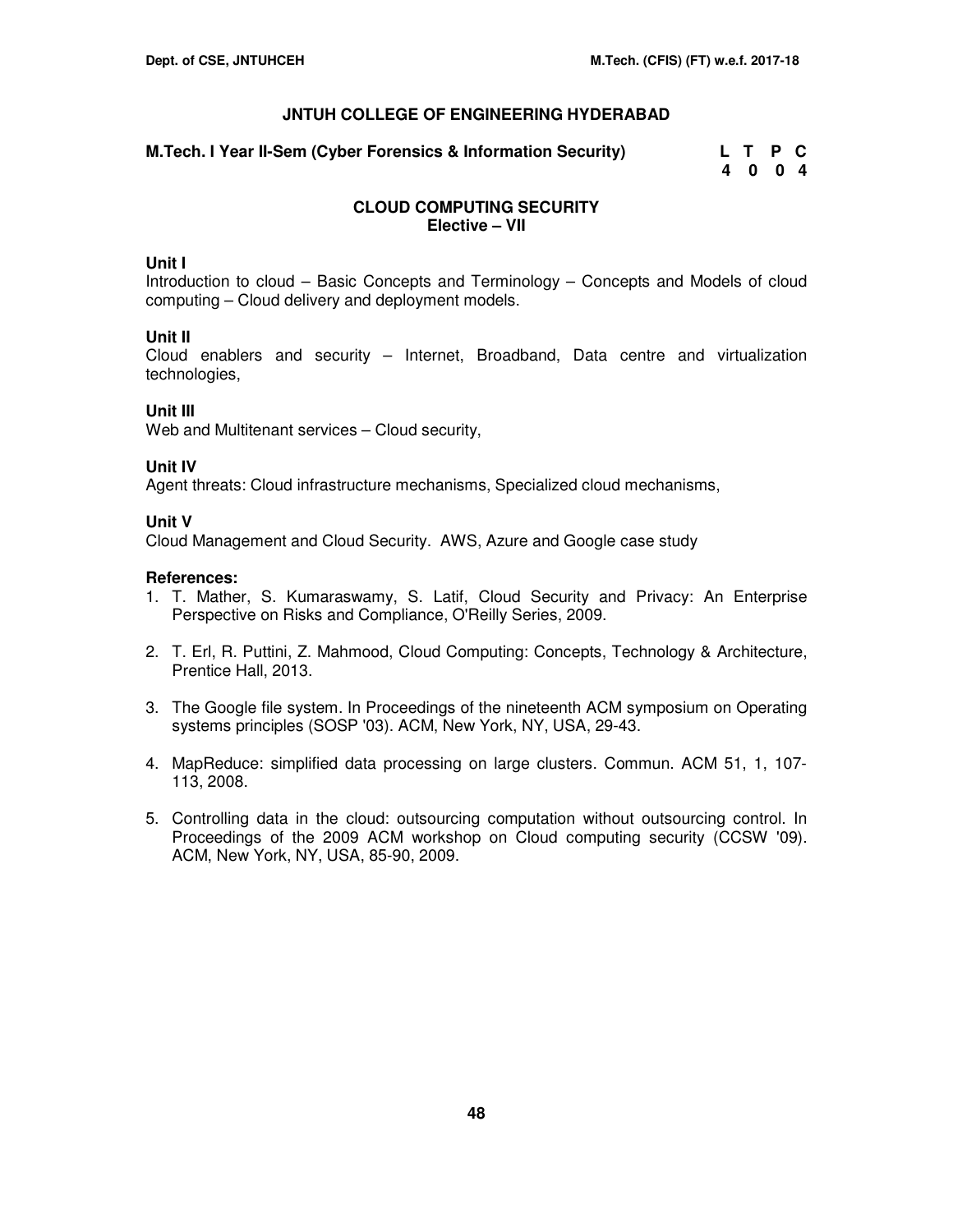**M.Tech. I Year II-Sem (Cyber Forensics & Information Security) L T P C** 

 **4 0 0 4** 

# **IT SECURITY METRICS Elective – VII**

#### **UNIT-I:**

**What Is** a **Security Metric?** Metric and Measurement, Security Metrics Today, The Dissatisfying State of Security Metrics, Reassessing Our Ideas About Security Metrics. **Designing Effective Security Metrics:** 

Choosing Good Metrics, GQM for Better Security Metrics, More Security Uses for GQM, Summary.

#### **UNIT-II:**

**Understanding Data:** What are Data? Data Sources for Security Metrics; We Have Metrics and Data - Now what, Summary, Case Study 1. **The Security Process Management**  Framework: Managing Security as a Business Process, the SPM Framework, Before You Begin SPM, Summary. **The Analyzing Security Metrics Data:** The Most Important Step, Analysis Tools and Techniques, Summary. **Designing the Security Measurement Project:**  Before the Project Begins, Phase One: Build a Project Plan and Assemble the Team, Phase two: Gather the Metrics Data, phase Three: Analyze the Metrics Data and Build Conclusions, phase Four: Present Results, Phase Five: Reuse the Results, Project Management Tools, Summary.

#### **UNIT-III:**

Measurements **Security Operations:** Sample Metrics for Security Operations, Sample Measurement Project for Security Operations, Summary. **Measuring Compliance and Conformance:** The Challenges of Measuring Compliance, Sample Measurement Projects for Compliance and Conformance, Summary.

#### **UNIT-IV:**

**Measuring Security Cost and Value:** Sample Measurement Projects for Compliance and Conformance, The Importance of Data to Measuring Cost and Value, Summary. **Measuring People, Organizations, and Culture:** Sample Measurement Projects for People, Organizations, and Culture, Summary.

#### **UNIT-V:**

**The Security Improvement Program:** Moving from Projects to Programs, Managing Security Measurement with a Security, Requirements for a SIP, Measuring the SIP. Summary. **Learning Security: Different Contexts for Security Process Management:**  Organizational Learning, Three Learning Styles for IT Security Metrics, Final Thoughts, Summary.

#### **Text Books:**

- 1. IT SECURITY METRICS, Lance Hayden, TATA McGraw-HILL.
- 2. SECURITY METRICS, CAROLINE WONG, TATA McGraw-HILL.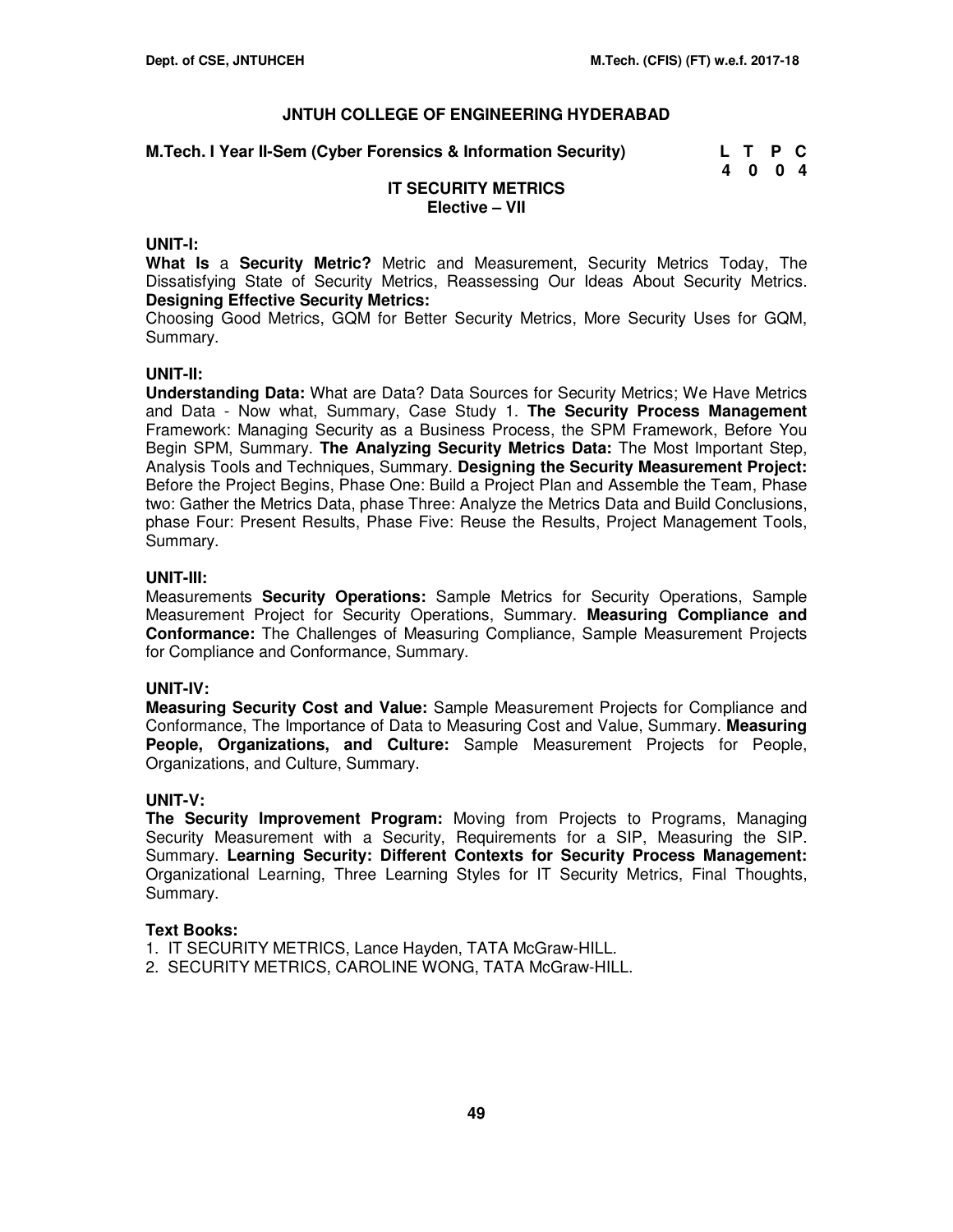**M.Tech. I Year II-Sem (Cyber Forensics & Information Security) L T P C** 

 **4 0 0 4** 

# **QUANTUM CRYPTOGRAPHY Elective – VIII**

#### **UNIT – I**

Quantum computing models, quantum algorithms, quantum tree search, quantum wavelets, quantum information theory,

# **UNIT – II**

Quantum cryptography, breaking RSA system, quantum teleportation, circuit design, quantum error correction

# **UNIT – III**

Finite Dimensional Hilbert Spaces – Tensor Products and Operators on Hilbert Space – Hermitian and Trace Operators - Basic Quantum Mechanics necessary for the course.

# **UNIT – IV**

Quantum Gates and operators and Measurement: Quantum Computational Model – Quantum Complexity – Schemes for Physical realization (Only peripheral treatment expected)

# **UNIT – V**

Shor's Algorithm – Application to Integer Factorization – Grover's Algorithm – Quantum Cryptography: Encryption and decryption schemes

#### **References:**

- 1. Applied Quantum Cryptography, Christian Kollmitzer, Mario Pivk, Springer Science & Business Media, 28-Feb2010
- 2. Quantum Cryptography and Secret-Key Distillation, Gilles van Assche, Cambridge University Press, 29-Jun-2006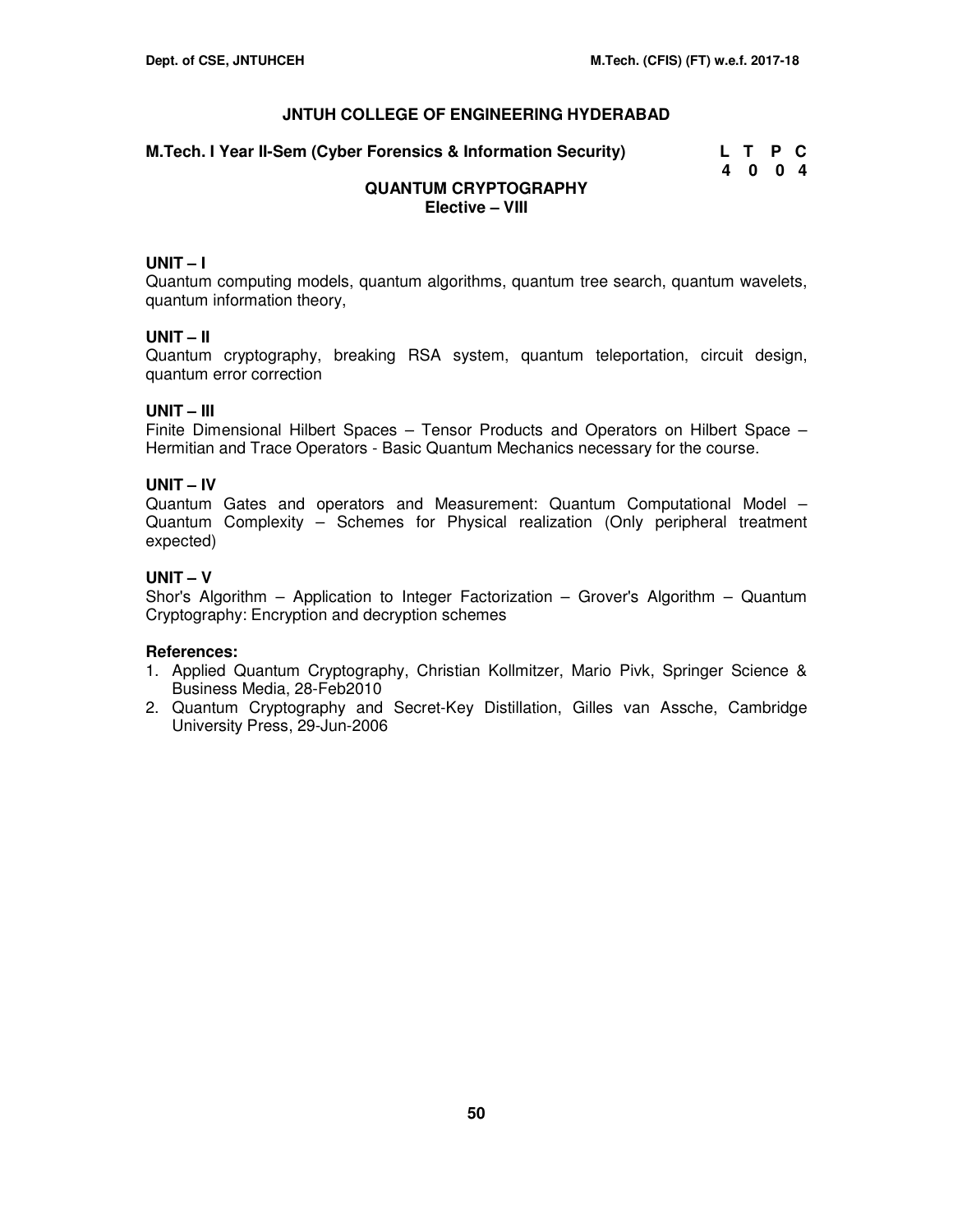**M.Tech. I Year II-Sem (Cyber Forensics & Information Security) L T P C** 

 **4 0 0 4** 

# **BIG DATA ANALYTICS Elective – VIII**

#### **Unit I**

Big Data Analytics : What is big data, History of Data Management ; Structuring Big Data ; Elements of Big Data ; Big Data Analytics; Distributed and Parallel Computing for Big Data; Big Data Analytics:What is Big Data Analytics, What Big Data Analytics Isn't, Why this sudden Hype Around Big Data Analytics, Classification of Analytics, Greatest Challenges that Prevent Business from Capitalizing Big Data; Top Challenges Facing Big Data; Why Big Data Analytics Important; Data Science; Data Scientist; Terminologies used in Big Data Environments; Basically Available Soft State Eventual Consistency (BASE); Open source Analytics Tools;

# **Unit- II**

Understanding Analytics and Big Data: Comparing Reporting and Analysis, Types of Analytics; Points to Consider during Analysis; Developing an Analytic Team; Understanding Text Analytics; Analytical Approach and Tools to Analyze Data: Analytical Approaches; History of Analytical Tools; Introducing Popular Analytical Tools; Comparing Various Analytical Tools.

# **Unit III**

Understanding MapReduce Fundamentals and HBase : The MapReduce Framework; Techniques to Optimize MapReduce Jobs; Uses of MapReduce; Role of HBase in Big Data Processing; Storing Data in Hadoop : Introduction of HDFS, Architecture, HDFC Files, File system types, commands, org.apache.hadoop.io package, HDF, HDFS High Availability; Introducing HBase, Architecture, Storing Big Data with HBase , Interacting with the Hadoop Ecosystem; HBase in Operations-Programming with HBase; Installation, Combining HBase and HDFS;

#### **Unit IV**

Big Data Technology Landscape and Hadoop : NoSQL, Hadoop; RDBMS versus Hadoop; Distributed Computing Challenges; History of Hadoop; Hadoop Overview; Use Case of Hadoop; Hadoop Distributors; HDFC (Hadoop Distributed File System), HDFC Daemons, read,write, Replica Processing of Data with Hadoop; Managing Resources and Applications with Hadoop YARN.

#### **Unit V**

Social Media Analytics and Text Mining: Introducing Social Media; Key elements of Social Media; Text mining; Understanding Text Mining Process; Sentiment Analysis, Performing Social Media Analytics and Opinion Mining on Tweets; Mobile Analytics: Introducing Mobile Analytics; Define Mobile Analytics; Mobile Analytics and Web Analytics; Types of Results from Mobile Analytics; Types of Applications for Mobile Analytics; Introducing Mobile Analytics Tools;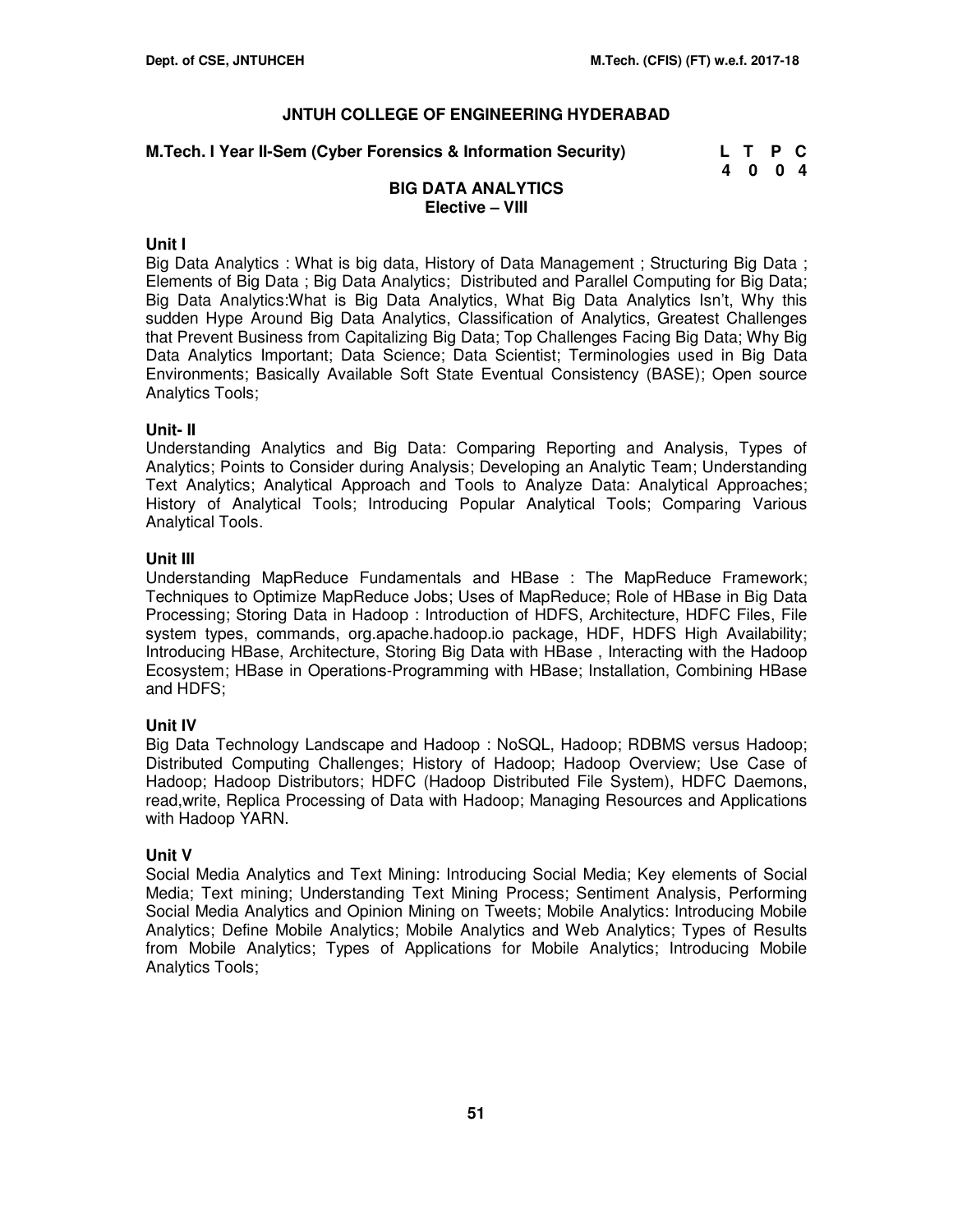# **TEXT BOOKS**

- 1. BIG DATA and ANALYTICS, Seema Acharya, Subhasinin Chellappan, Wiley publications.
- 2. BIG DATA, Black Book™, DreamTech Press, 2015 Edition.
- 3. BUSINESS ANALYTICS 5e , BY Albright |Winston

# **REFERENCE BOOKS:**

- 1. Rajiv Sabherwal, Irma Becerra- Fernandez," Business Intelligence –Practice, Technologies and Management", John Wiley 2011.
- 2. Lariss T. Moss,ShakuAtre, " Business Intelligence Roadmap", Addison-Wesley It Service.
- 3. Yuli Vasiliev, " Oracle Business Intelligence : The Condensed Guide to Analysis and Reporting", SPD Shroff, 2012.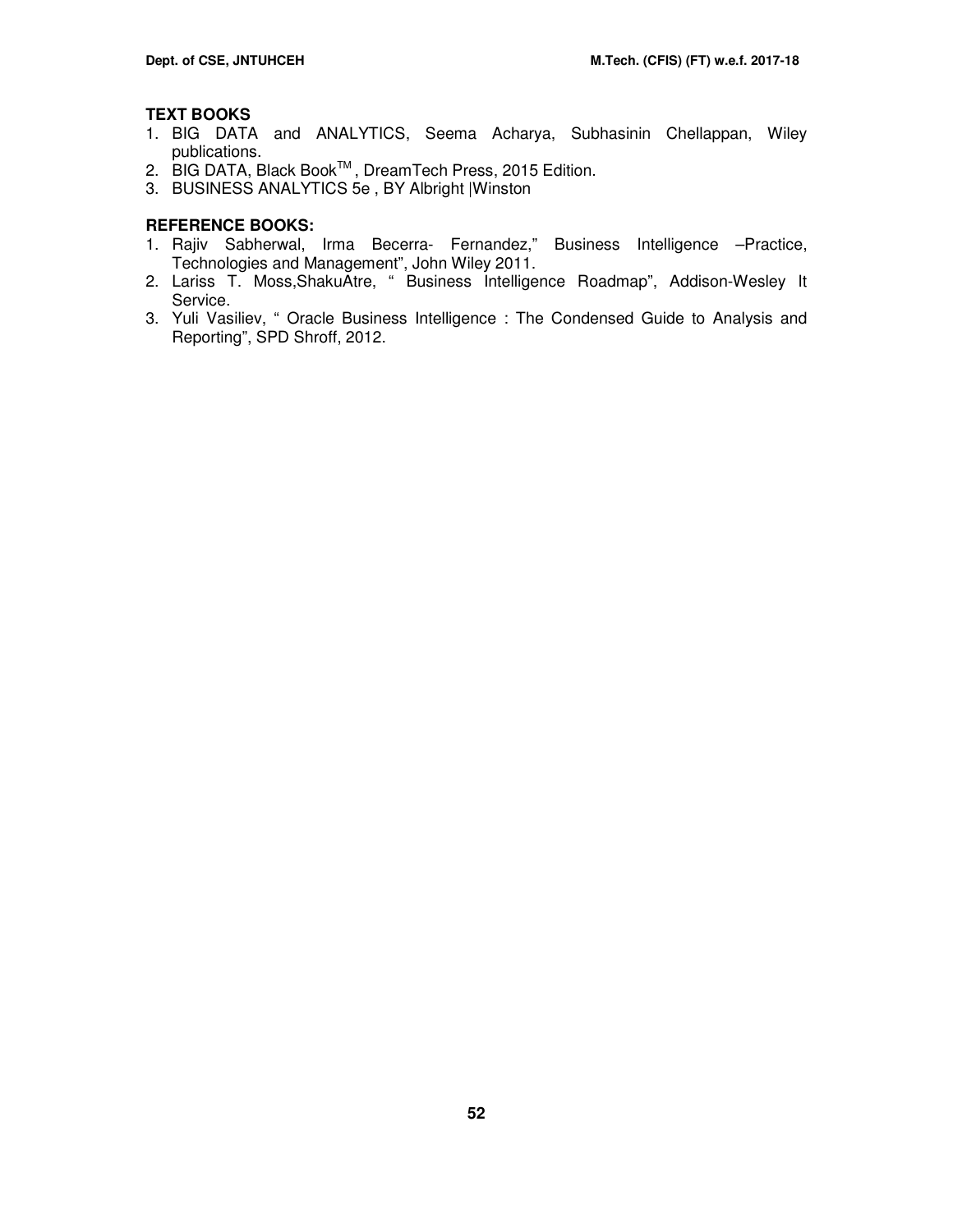#### **M.Tech. I Year II-Sem (Cyber Forensics & Information Security) L T P C**

 **4 0 0 4** 

#### **BIOMETRICS Elective – VIII**

#### **UNIT – I**

Introduction to Biometrics, Biometrics technology evolution, Biometric system, Biometric Functionalities; Verification and Identification, Biometric characteristics, Different Biometric traits; physiological and behavioral, Comparison of various biometrics, Biometric deformations, Biometric system errors; false match rate, false non-match rate, failure to capture and failure to enroll.

#### **UNIT – II**

Unibiometric, Multibiometric, Unimodal and Multimodal biometrics, Fusion of different biometrics, Sources of biometric information for fusion, Levels of fusion; Sensor level fusion, Feature level fusion, Match score level fusion and Decision level fusion, score normalization, Fusion methodologies, Issues in designing a multibiometric system, Advantages and disadvantages of multibiometrics.

# **Unit – III**

Biometrics Security; Biometric system challenges, Attacks on biometric system, Biometric cryptography, Biometric steganography, Liveness detection in biometrics, Cancelable biometrics, Watermarking techniques; basic framework of watermarking, application of watermarking, attacks on watermarking, general watermarking process, watermarking algorithms.

#### **Unit – IV**

Biometric sensors; Biometric sensor interoperability, Soft biometrics, Incorporating Ancillary information in biometric systems,

#### **Unit - V**

Biometric scope and future; biometrics and IT infrastructure, smart card technology and biometrics, DNA biometrics, Biometric standards, API of AADHAAR Schemes. Applications of biometrics; Government sector, Commercial sector and Forensic sector, SFINGE tool.

# **Text Books:**

- 1. Davide Maltoni, Dario Maio, Anil K. Jain, & Salil Prabhakar, "Handbook of Fingerprint Recognition", Springer India.
- 2. G.R. Sinha and Sandeep B. Patil, "Biometric: Concepts and Applications", Wiley India Pvt. Ltd.
- 3. Arun A. Ross, K. Nandakumar, and Anil K. Jain, "Handbook of Multibiometrics, (International Series on Biometrics)", Springer India.

#### **Reference Books:**

- 1. Anil K.Jain, Patrick Flynn, Arun A. Ross, "Handbook of Biometrics", Springer India.
- 2. John Chirillo and, Scott Blaul, "Implementing Biometric Security", Wiley India Pvt. Ltd.
- 3. Julian Ashbourn, "Practical Biometrics: From Aspiration to Implementation", Springer Professional Computing.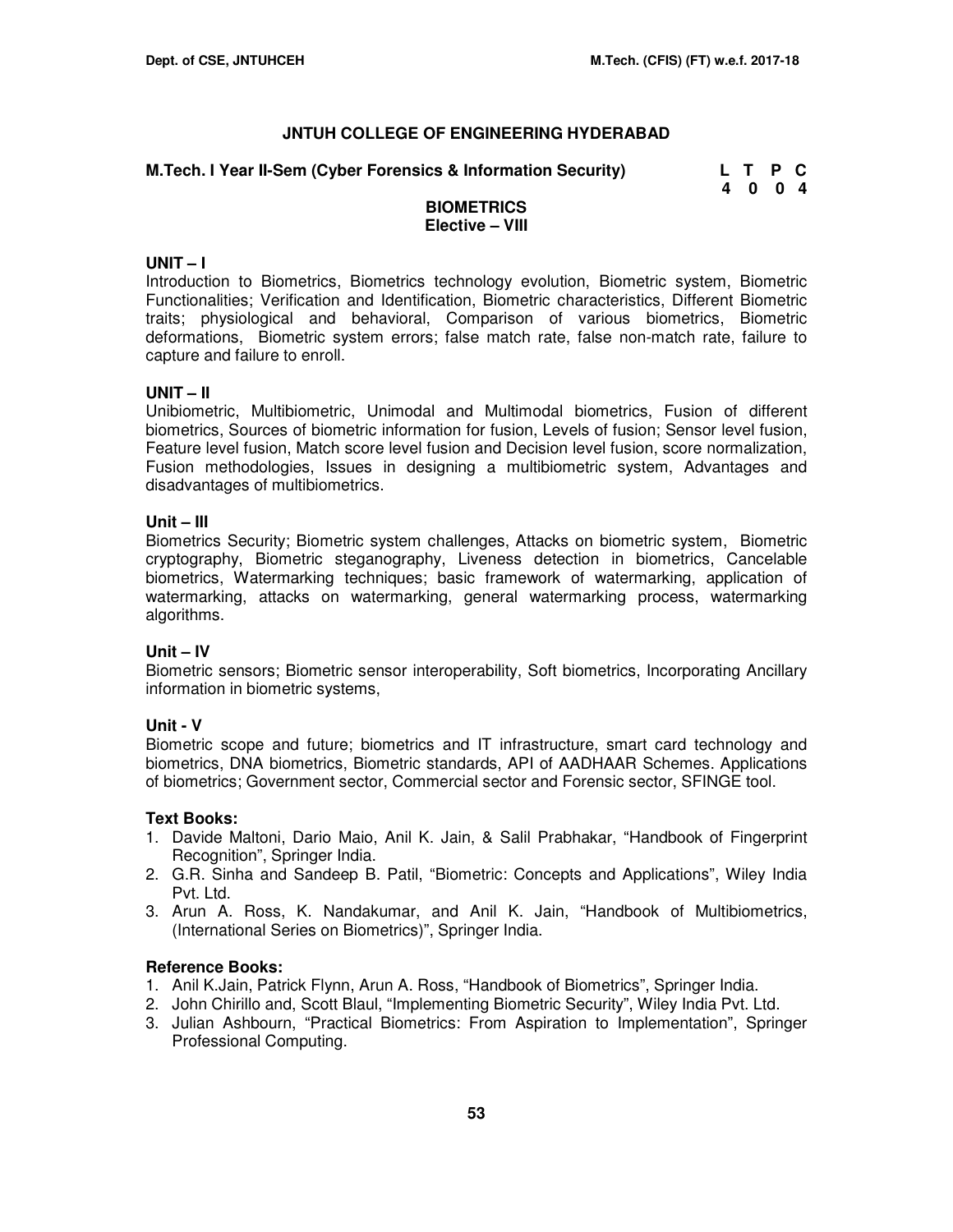**M.Tech. I Year II-Sem (Cyber Forensics & Information Security) L T P C** 

 **0 0 4 2** 

# **DIGITAL FORENSICS LAB**

- 1. Experiment on security of IoT using RaspberryPi Kit (e.g. ref: http://digitalcommons.kennesaw.edu/cgi/viewcontent.cgi?article=1014&context=ccer
	- $\mathbf{p}$
- a. Experiment on security of IoT using Arduino Kit
- b. Experiment on security of IoT using Discovery Kit
- c. Experiment on security of IoT using Intel Galileo Kit
- d. Experiment on security of IoT using Keil Kit
- 2. Study/Experiment on security of Consumer/Educational IoT (e.g. ref: https://www.samlabs.com/app)
	- a. Hardware
	- b. Software
	- c. Applications
	- d. Cloud
- 3. Study/Experiment on security of Industrial IoT (e.g. ref: http://www.eigen.in/pdf/sensenutsuniversity.pdf)
- 4. Study/Experiment on security of IoT Lock (e.g. ref: https://tapplock.com/?utm\_expid=.ALnxhORwQBifxvx3mq\_nDA.0&utm\_referrer=http s%3A%2F%2Fwww.google.com%2F)
	- a. Fingerprint
	- b. Bluetooth
	- c. Cloud
- 5. Study/Experiment on security of IoT Switch (e.g. ref: https://www.geekbuying.com/item/Vstarcam-WF831-Smart-WiFi-Power-Socket-with-

US-Plug)

- 6. Identify list of security challenges in IoT (e.g. ref:http://resources.infosecinstitute.com/security-challenges-in-the-internet-of-thingsiot/)
- 7. Lab Study/Conduct penteston IoT devices (e.g. ref: https://security.electronicsforu.com/wp-content/uploads/2017/06/RISC\_IoT\_101.pdf)
- 8. Experiment on security of IoT BT Earbuds/Beacon (e.g. ref: https://www.amazon.in/Padraig-Bluetooth-Headphone-Compatible-Smartphones or https://www.amazon.in/Zoook-Wireless-Bluetooth-Improved-Smallest)
- 9. Cyber Vulnerability Assessment and reporting the major threats and their controls.
- 10. Experiments on Penetration Testing at various levels Hardware, OS, Network and Application.
- 11. Experiments on Mobile and Web Security and Endpoint Security.
- 12. Experiments on Ethical Hacking and Forensics.
- 13. Experiments on IoT Attacks
	- a. Wireless Reconnaissance and Mapping
	- b. Security Protocol Attacks
	- c. Physical Security Attacks
	- d. Application Security Attacks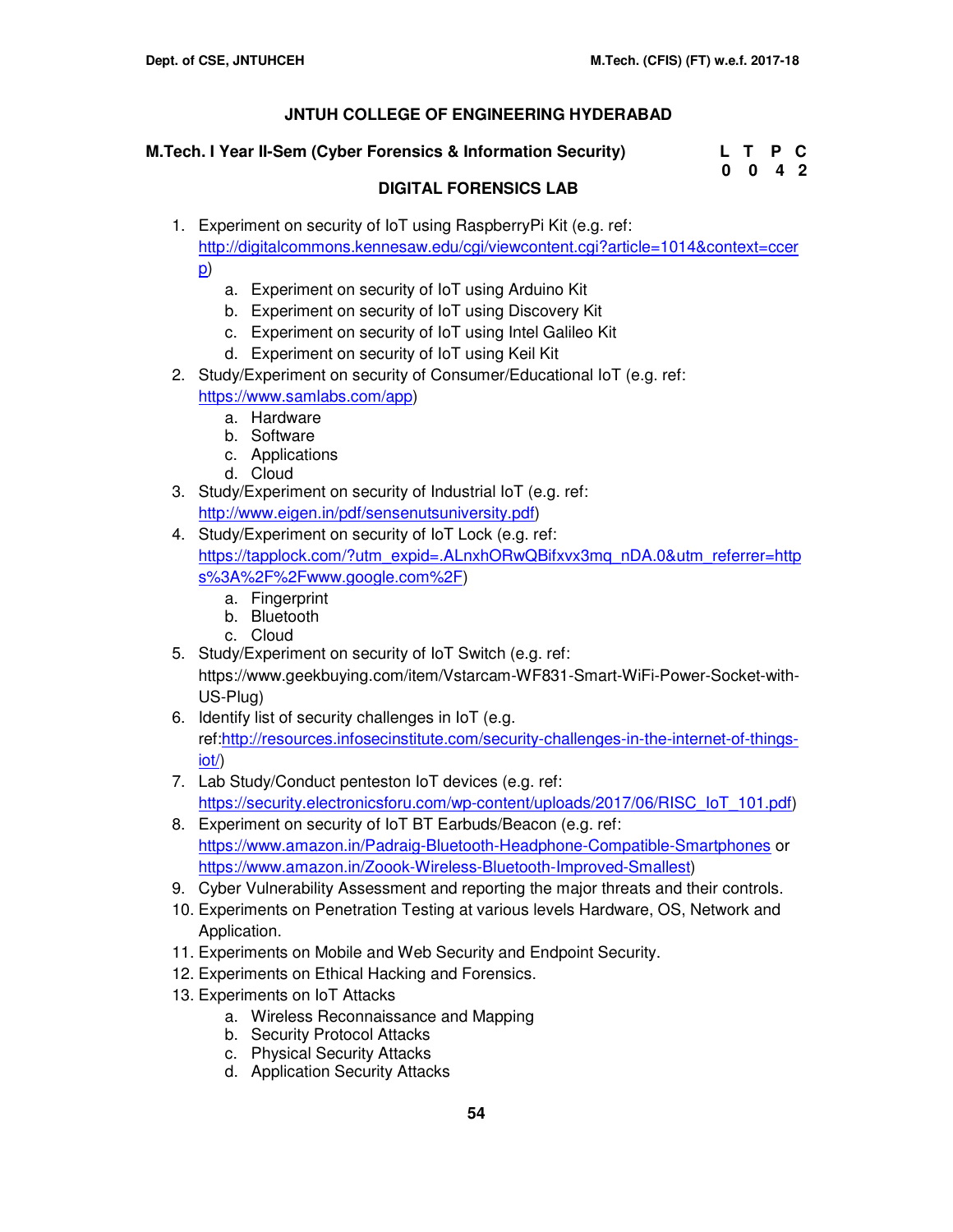**M.Tech. I Year II-Sem (Cyber Forensics & Information Security) L T P C** 

 **0 0 4 2** 

# **SOFT SKILLS LAB (Activity-based)**

# **Course Objectives**

- $\gg$  To improve the fluency of students in English
- $\geq$  To facilitate learning through interaction
- $\geq$  To illustrate the role of skills in real-life situations with case studies, role plays etc.
- To train students in group dynamics, body language and various other activities which boost their confidence levels and help in their overall personality development
- To encourage students develop behavioral skills and personal management skills
- $\geq$  To impart training for empowerment, thereby preparing students to become successful professionals

#### **Learning Outcomes**

- **Developed critical acumen and creative ability** besides making them industry- ready.
- **EXED Appropriate use of English language while clearly articulating ideas.**
- **Developing insights into Language and enrich the professional competence of the students.**
- **Enable students to meet challenges in job and career advancement.**

# **INTRODUCTION**

Definition and Introduction to Soft Skills – Hard Skills vs Soft Skills – Significance of Soft/Life/Self Skills – Self and SWOT Analysis **and**

- **1. Exercises on Productivity Development** 
	- Effective/ Assertive Communication Skills (Activity based)
	- Time Management (Case Study)<br>• Creativity & Critical Thinking (Cas
	- Creativity & Critical Thinking (Case Study)<br>• Decision Making and Problem Solving (Ca
	- Decision Making and Problem Solving (Case Study)
	- Stress Management (Case Study)
- **2. Exercises on Personality Development Skills** 
	- Self-esteem (Case Study)
	- Positive Thinking (Case Study)
	- Emotional Intelligence (Case Study)
	- Team building and Leadership Skills (Case Study)
	- Conflict Management (Case Study)
- **3. Exercises on Presentation Skills** 
	- Netiquette
	- Importance of Oral Presentation Defining Purpose- Analyzing the audience-Planning Outline and Preparing the Presentation- Individual & Group Presentation-Graphical Organizers- Tools and Multi-media Visuals
	- One Minute Presentations (Warming up)
	- PPT on Project Work- Understanding the Nuances of Delivery- Body Language Closing and Handling Questions – Rubrics for Individual Evaluation (Practice Sessions)

#### **4. Exercises on Professional Etiquette and Communication**

- Role-Play and Simulation- Introducing oneself and others, Greetings, Apologies, Requests, Agreement & Disagreement….etc.
- Telephone Etiquette
- Active Listening